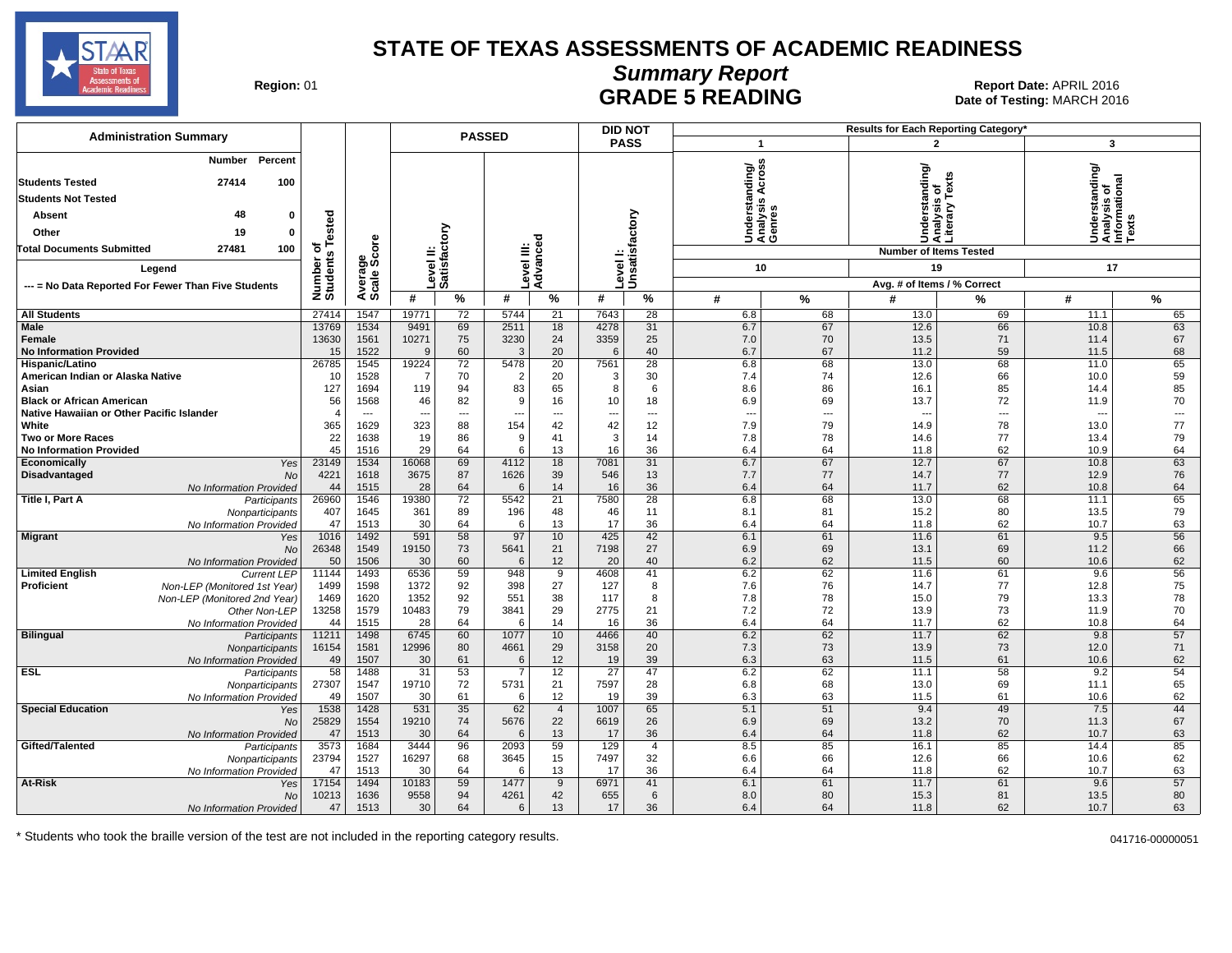

**Summary Report**

Region: 01 **Region: 01 Date: APRIL 2016**<br> **Date of Testing: MARCH 2016 Date of Testing: MARCH 2016** Date of Testing: MARCH 2016

| <b>Administration Summary</b>                                                             |                    |              |               |                          | <b>PASSED</b> |                          |                | <b>DID NOT</b>           |                         |                                                      |                          |                                                | Results for Each Reporting Category' |                          |                                                                 |                          |
|-------------------------------------------------------------------------------------------|--------------------|--------------|---------------|--------------------------|---------------|--------------------------|----------------|--------------------------|-------------------------|------------------------------------------------------|--------------------------|------------------------------------------------|--------------------------------------|--------------------------|-----------------------------------------------------------------|--------------------------|
|                                                                                           |                    |              |               |                          |               |                          |                | <b>PASS</b>              | $\overline{\mathbf{1}}$ |                                                      |                          | $\overline{2}$                                 | 3                                    |                          | 4                                                               |                          |
| Percent<br>Number<br><b>Students Tested</b><br>28698<br>100<br><b>Students Not Tested</b> |                    |              |               |                          |               |                          |                |                          |                         | Numerical<br>Representations<br>and<br>Relationships | ations<br>്              | Computations<br>und Algebraic<br>Relationships | gue<br>eometry                       | ement                    | S,<br> Data Analysis<br> and Personal<br> Financial<br> - ***** |                          |
| 31<br>Absent<br>0                                                                         | sted               |              |               |                          |               |                          |                |                          |                         |                                                      |                          |                                                |                                      |                          |                                                                 |                          |
| Other<br>21<br>0                                                                          | نة                 |              |               | ξ                        |               |                          |                |                          |                         |                                                      | Ő                        | ಡα∠                                            | ම්<br>ÖΣ                             |                          |                                                                 | Literacy                 |
| 28750<br><b>Total Documents Submitted</b><br>100                                          | ৳<br><b>SC</b>     | ge<br>Score  | ≐             |                          |               |                          |                |                          |                         |                                                      |                          |                                                | <b>Number of Items Tested</b>        |                          |                                                                 |                          |
| Legend                                                                                    | Number<br>Students |              | evel          | atisfact                 | evel III:     | Advance                  | Level I:       | Unsatisfactory           |                         | 8                                                    | 24                       |                                                | 12                                   |                          | 6                                                               |                          |
| --- = No Data Reported For Fewer Than Five Students                                       |                    | Average:     |               | <b>SO</b>                |               |                          |                |                          |                         |                                                      |                          |                                                | Avg. # of Items / % Correct          |                          |                                                                 |                          |
|                                                                                           |                    |              | #             | %                        | #             | %                        | #              | %                        | #                       | ℅                                                    | #                        | %                                              | #                                    | $\%$                     | #                                                               | %                        |
| <b>All Students</b>                                                                       | 28698              | 1604         | 22783         | 79                       | 5068          | 18                       | 5915           | 21                       | 5.6                     | 69                                                   | 15.4                     | 64                                             | 7.6                                  | 63                       | 3.9                                                             | 64                       |
| <b>Male</b>                                                                               | 14468              | 1599         | 11170         | 77                       | 2502          | 17                       | 3298           | $\overline{23}$          | 5.5                     | 68                                                   | 15.1                     | 63                                             | 7.5                                  | 63                       | 3.8                                                             | 63                       |
| Female<br><b>No Information Provided</b>                                                  | 14214<br>16        | 1609<br>1584 | 11601<br>12   | 82<br>75                 | 2563<br>3     | 18<br>19                 | 2613           | 18<br>25                 | 5.6<br>5.1              | 71<br>64                                             | 15.6<br>14.9             | 65<br>62                                       | 7.7<br>6.6                           | 64<br>55                 | 3.9<br>4.2                                                      | 66<br>70                 |
| Hispanic/Latino                                                                           | 28059              | 1602         | 22221         | 79                       | 4817          | 17                       | 4<br>5838      | 21                       | 5.5                     | 69                                                   | 15.3                     | 64                                             | 7.6                                  | 63                       | $\overline{3.8}$                                                | 64                       |
| American Indian or Alaska Native                                                          | 10                 | 1596         | 8             | 80                       | $\Omega$      | $\mathbf 0$              | $\overline{2}$ | 20                       | 5.4                     | 68                                                   | 15.9                     | 66                                             | 7.9                                  | 66                       | 3.4                                                             | 57                       |
| Asian                                                                                     | 127                | 1815         | 124           | 98                       | 97            | 76                       | 3              | $\overline{2}$           | 7.2                     | 90                                                   | 21.1                     | 88                                             | 10.6                                 | 88                       | 5.3                                                             | 88                       |
| <b>Black or African American</b>                                                          | 57                 | 1626         | 49            | 86                       | 12            | 21                       | 8              | 14                       | 5.6                     | 71                                                   | 16.4                     | 68                                             | 7.9                                  | 66                       | 3.9                                                             | 64                       |
| Native Hawaiian or Other Pacific Islander                                                 |                    | $---$        |               | $\overline{\phantom{a}}$ |               | $\overline{\phantom{a}}$ |                | $\overline{\phantom{a}}$ | ---                     | ---                                                  | $\overline{\phantom{a}}$ | $\overline{a}$                                 |                                      | $\overline{\phantom{a}}$ | ---                                                             | $\overline{\phantom{a}}$ |
| White                                                                                     | 374                | 1661         | 328           | 88                       | 120           | 32                       | 46             | 12                       | 6.1                     | 76                                                   | 17.2                     | 72                                             | 8.5                                  | 71                       | 4.4                                                             | 74                       |
| <b>Two or More Races</b>                                                                  | 22                 | 1708         | 17            | 77                       | 12            | 55                       | 5              | 23                       | 6.0                     | 74                                                   | 18.0                     | 75                                             | 9.4                                  | 78                       | 4.5                                                             | 75                       |
| <b>No Information Provided</b>                                                            | 45                 | 1562         | 32            | 71                       | 6             | 13                       | 13             | 29                       | 4.9                     | 61                                                   | 13.8                     | 57                                             | 6.7                                  | 56                       | 3.5                                                             | 58                       |
| Yes<br>Economically<br><b>No</b>                                                          | 24399              | 1594         | 18924         | 78                       | 3753          | 15                       | 5475           | $\overline{22}$          | 5.4                     | 68                                                   | 15.0                     | 63                                             | 7.4                                  | 62                       | 3.8                                                             | 63                       |
| Disadvantaged<br>No Information Provided                                                  | 4255<br>44         | 1661<br>1556 | 3828<br>31    | 90<br>70                 | 1310<br>5     | 31<br>11                 | 427<br>13      | 10<br>30                 | 6.2<br>4.8              | 77<br>60                                             | 17.3<br>13.5             | 72<br>56                                       | 8.6<br>6.6                           | 72<br>55                 | 4.4<br>3.4                                                      | 74<br>57                 |
| Participants<br>Title I, Part A                                                           | 28240              | 1603         | 22367         | 79                       | 4880          | 17                       | 5873           | 21                       | 5.5                     | 69                                                   | 15.3                     | 64                                             | 7.6                                  | 63                       | 3.8                                                             | 64                       |
| Nonparticipants                                                                           | 411                | 1700         | 383           | 93                       | 182           | 44                       | 28             | $\overline{7}$           | 6.4                     | 81                                                   | 18.4                     | 77                                             | 9.3                                  | 77                       | 4.7                                                             | 79                       |
| No Information Provided                                                                   | 47                 | 1559         | 33            | 70                       | 6             | 13                       | 14             | 30                       | 4.8                     | 60                                                   | 13.6                     | 57                                             | 6.7                                  | 56                       | 3.4                                                             | 57                       |
| Yes<br>Migrant                                                                            | 1082               | 1564         | 766           | 71                       | 103           | 10                       | 316            | $\overline{29}$          | 5.0                     | 62                                                   | 13.9                     | 58                                             | 7.0                                  | 58                       | 3.5                                                             | 58                       |
| <b>No</b>                                                                                 | 27566              | 1606         | 21982         | 80                       | 4959          | 18                       | 5584           | 20                       | 5.6                     | 70                                                   | 15.4                     | 64                                             | 7.6                                  | 64                       | 3.9                                                             | 65                       |
| No Information Provided                                                                   | 50                 | 1556         | 35            | 70                       | 6             | 12                       | 15             | 30                       | 4.8                     | 61                                                   | 13.5                     | 56                                             | 6.6                                  | 55                       | 3.4                                                             | 56                       |
| <b>Current LEP</b><br><b>Limited English</b>                                              | 12369              | 1565         | 8876          | 72                       | 1114          | 9                        | 3493           | 28                       | 5.1                     | 64                                                   | 14.0                     | 58                                             | 6.9                                  | 58                       | 3.5                                                             | 58                       |
| Non-LEP (Monitored 1st Year)<br><b>Proficient</b>                                         | 1500               | 1656         | 1403          | 94                       | 395           | 26                       | 97             | 6                        | 6.3                     | 78                                                   | 17.5                     | 73                                             | 8.6                                  | 72                       | 4.4                                                             | 74                       |
| Non-LEP (Monitored 2nd Year)<br>Other Non-LEP                                             | 1470<br>13315      | 1671<br>1627 | 1373<br>11100 | 93<br>83                 | 474<br>3080   | 32<br>23                 | 97<br>2215     | $\overline{7}$<br>17     | 6.3<br>5.8              | 79<br>72                                             | 17.9<br>16.1             | 74<br>67                                       | 8.9<br>8.0                           | 74<br>67                 | 4.5<br>4.1                                                      | 75<br>68                 |
| No Information Provided                                                                   | 44                 | 1556         | 31            | 70                       | 5             | 11                       | 13             | 30                       | 4.8                     | 60                                                   | 13.5                     | 56                                             | 6.6                                  | 55                       | 3.4                                                             | 57                       |
| <b>Bilingual</b><br>Participants                                                          | 12435              | 1569         | 9053          | 73                       | 1219          | 10                       | 3382           | 27                       | 5.2                     | 65                                                   | 14.1                     | 59                                             | 7.0                                  | 58                       | 3.5                                                             | 59                       |
| Nonparticipants                                                                           | 16214              | 1631         | 13696         | 84                       | 3843          | 24                       | 2518           | 16                       | 5.8                     | 73                                                   | 16.3                     | 68                                             | 8.1                                  | 67                       | 4.1                                                             | 69                       |
| No Information Provided                                                                   | 49                 | 1554         | 34            | 69                       | 6             | 12                       | 15             | 31                       | 4.8                     | 60                                                   | 13.5                     | 56                                             | 6.5                                  | 54                       | 3.4                                                             | 56                       |
| <b>ESL</b><br>Participants                                                                | 59                 | 1576         | 41            | 69                       | 11            | 19                       | 18             | 31                       | 5.1                     | 63                                                   | 14.2                     | 59                                             | 7.2                                  | 60                       | 3.5                                                             | 58                       |
| Nonparticipants                                                                           | 28590              | 1604         | 22708         | 79                       | 5051          | 18                       | 5882           | 21                       | 5.6                     | 69                                                   | 15.4                     | 64                                             | 7.6                                  | 63                       | 3.9                                                             | 64                       |
| No Information Provided                                                                   | 49                 | 1554         | 34            | 69                       | 6             | 12                       | 15             | 31                       | 4.8                     | 60                                                   | 13.5                     | 56                                             | 6.5                                  | 54                       | 3.4                                                             | 56                       |
| <b>Special Education</b><br>Yes                                                           | 1650               | 1500         | 766           | 46                       | 57            | $\overline{3}$           | 884            | 54                       | 3.9                     | 48                                                   | 11.6                     | 49                                             | 5.4                                  | 45                       | 2.8                                                             | 47                       |
| <b>No</b><br>No Information Provided                                                      | 27001<br>47        | 1610<br>1559 | 21984         | 81<br>70                 | 5005<br>6     | 19<br>13                 | 5017           | 19<br>30                 | 5.7<br>4.8              | 71                                                   | 15.6                     | 65<br>57                                       | 7.8                                  | 65<br>56                 | 3.9                                                             | 65<br>57                 |
| Gifted/Talented<br>Participants                                                           | 3598               | 1738         | 33<br>3520    | 98                       | 1910          | 53                       | 14<br>78       | $\overline{2}$           | 6.9                     | 60<br>86                                             | 13.6<br>19.7             | 82                                             | 6.7<br>9.9                           | 83                       | 3.4<br>5.0                                                      | 83                       |
| Nonparticipants                                                                           | 25053              | 1585         | 19230         | 77                       | 3152          | 13                       | 5823           | 23                       | 5.4                     | 67                                                   | 14.7                     | 61                                             | 7.3                                  | 61                       | 3.7                                                             | 62                       |
| No Information Provided                                                                   | 47                 | 1559         | 33            | 70                       | 6             | 13                       | -14            | 30                       | 4.8                     | 60                                                   | 13.6                     | 57                                             | 6.7                                  | 56                       | 3.4                                                             | 57                       |
| At-Risk<br>Yes                                                                            | 18427              | 1560         | 13017         | 71                       | 1506          | 8                        | 5410           | 29                       | 5.0                     | 63                                                   | 13.8                     | 58                                             | 6.8                                  | 57                       | 3.4                                                             | 57                       |
| No                                                                                        | 10224              | 1683         | 9733          | 95                       | 3556          | 35                       | 491            | 5                        | 6.5                     | 81                                                   | 18.2                     | 76                                             | 9.1                                  | 76                       | 4.6                                                             | 77                       |
| No Information Provided                                                                   | 47                 | 1559         | 33            | 70                       | 6             | 13                       | 14             | 30                       | 4.8                     | 60                                                   | 13.6                     | 57                                             | 6.7                                  | 56                       | 3.4                                                             | 57                       |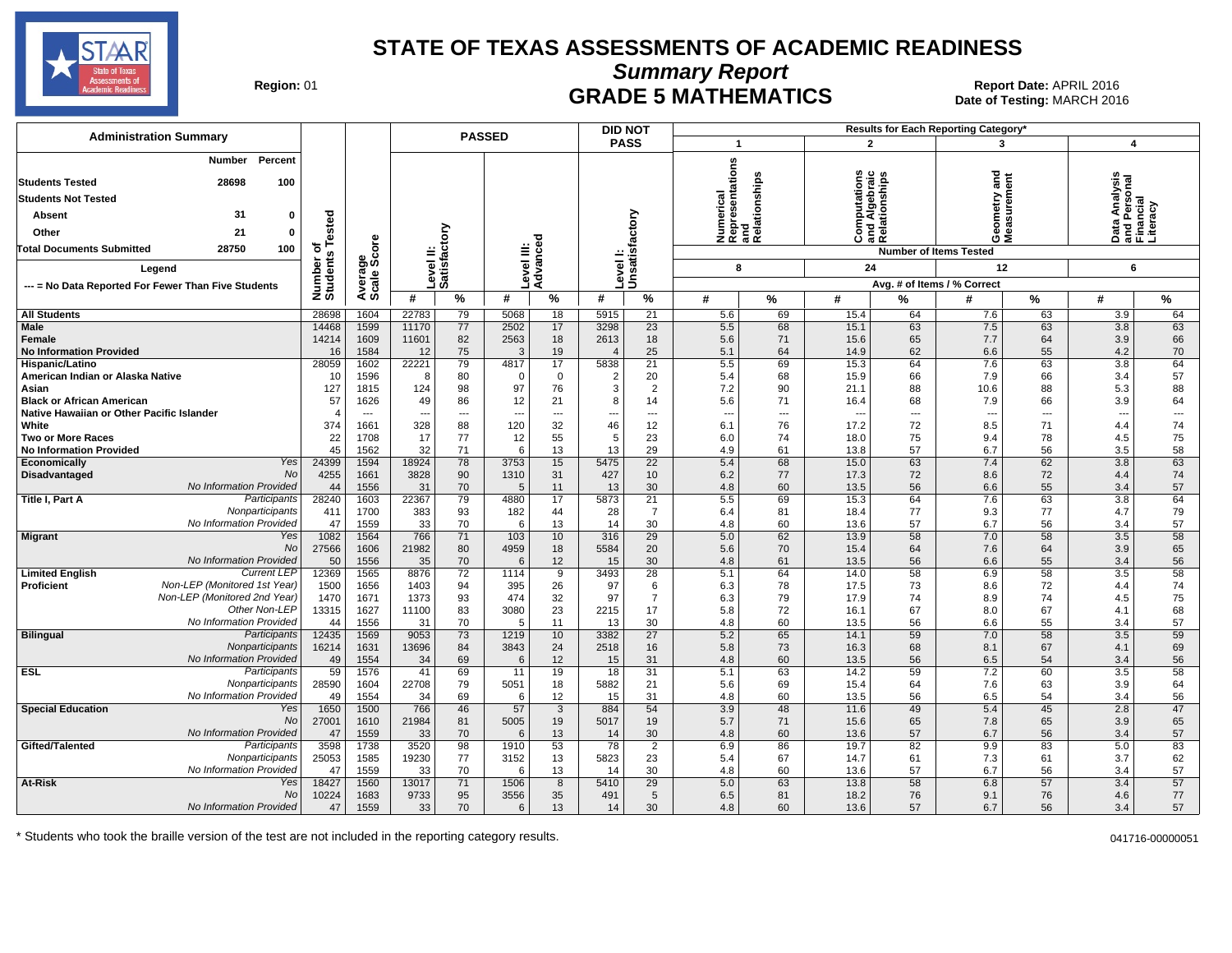

# **Summary Report**

Region: 01 **Region: 01 CONTRIGE 5 READING Report Date: APRIL 2016 Region: 01 Report Date: APRIL 2016** 

| <b>Administration Summary</b>                                     | <b>PASSED</b>             |                          |                          |                          |                          |                               | <b>DID NOT</b>           |                          |                                |                          |                          | <b>Results for Each Reporting Category</b>      |                                                                      |                          |
|-------------------------------------------------------------------|---------------------------|--------------------------|--------------------------|--------------------------|--------------------------|-------------------------------|--------------------------|--------------------------|--------------------------------|--------------------------|--------------------------|-------------------------------------------------|----------------------------------------------------------------------|--------------------------|
|                                                                   |                           |                          |                          |                          |                          |                               | <b>PASS</b>              |                          | $\overline{1}$                 |                          |                          | $\overline{2}$                                  | $\overline{\mathbf{3}}$                                              |                          |
| <b>Number</b><br>Percent<br>1973<br>100<br><b>Students Tested</b> |                           |                          |                          |                          |                          |                               |                          |                          | anding/<br>Acro:               |                          |                          | Understanding/<br>Analysis of<br>Literary Texts | rstanding/<br>Understanding<br>Analysis of<br>Informational<br>Texts |                          |
| <b>Students Not Tested</b>                                        |                           |                          |                          |                          |                          |                               |                          |                          | <b>SC</b>                      |                          |                          |                                                 |                                                                      |                          |
| o<br>Absent<br>$\mathbf 0$                                        |                           |                          |                          |                          |                          |                               |                          |                          | Understa<br>Analysis<br>Genres |                          |                          |                                                 |                                                                      |                          |
| Other<br>$\Omega$<br>$\mathbf 0$                                  | sted                      |                          |                          | δ                        |                          |                               |                          | factory                  |                                |                          |                          |                                                 |                                                                      |                          |
| 1973<br>100<br>Total Documents Submitted                          |                           |                          | ≝                        | ā                        | Ξ                        | 공                             |                          |                          |                                |                          |                          | <b>Number of Items Tested</b>                   |                                                                      |                          |
| Legend                                                            |                           | ige<br>Score             |                          |                          |                          | Advanc                        |                          | Unsatisf                 | 10                             |                          |                          | 19                                              | 17                                                                   |                          |
|                                                                   |                           |                          |                          | Level I<br>Satisfa       | evel                     |                               | evel                     |                          |                                |                          |                          | Avg. # of Items / % Correct                     |                                                                      |                          |
| --- = No Data Reported For Fewer Than Five Students               | Number of<br>Students Tes | Averare<br>Scale         | #                        | %                        | #                        | %                             | #                        | %                        | #                              | %                        | #                        | ℅                                               | #                                                                    | %                        |
| <b>All Students</b>                                               | 1973                      | S-1500                   | 1185                     | 60                       | 144                      | $\overline{7}$                | 788                      | 40                       | 6.2                            | 62                       | 10.9                     | 57                                              | 9.7                                                                  | 57                       |
| Male                                                              | 1041                      | S-1488                   | 575                      | 55                       | 69                       | $\overline{7}$                | 466                      | 45                       | 6.1                            | 61                       | 10.5                     | 55                                              | 9.5                                                                  | 56                       |
| Female                                                            | 928                       | S-1513                   | 609                      | 66                       | 75                       | 8                             | 319                      | 34                       | 6.3                            | 63                       | 11.4                     | 60                                              | 10.1                                                                 | 59                       |
| <b>No Information Provided</b>                                    |                           | $---$                    | $\overline{a}$           | $\overline{\phantom{a}}$ | $\overline{a}$           | $---$                         |                          | $---$                    | $\overline{a}$                 | $\overline{a}$           |                          | ---                                             | $\overline{\phantom{a}}$                                             | $---$                    |
| Hispanic/Latino                                                   | 1945                      | S-1500                   | 1169                     | 60                       | 143                      | $\overline{7}$                | 776                      | 40                       | 6.2                            | 62                       | 10.9                     | 57                                              | 9.7                                                                  | 57                       |
| American Indian or Alaska Native                                  | $\Omega$                  | $\overline{\phantom{a}}$ | ---                      | ---                      | $\overline{\phantom{a}}$ | $\cdots$                      | $\overline{\phantom{a}}$ | $\overline{a}$           | $\overline{\phantom{a}}$       | $\overline{\phantom{a}}$ | $\overline{\phantom{a}}$ | ---                                             | ---                                                                  | $\overline{\phantom{a}}$ |
| Asian                                                             | $\Omega$                  | $---$                    | ---                      | $---$                    | ---                      | $---$                         | ---                      | $---$                    | ---                            | $---$                    | $\overline{\phantom{a}}$ | ---                                             | ---                                                                  |                          |
| <b>Black or African American</b>                                  | $\Omega$                  | ---                      | ---                      | ---                      | ---                      | ---                           | ---                      | $\overline{\phantom{a}}$ | $\overline{\phantom{a}}$       | ---                      | $\overline{\phantom{a}}$ | ---                                             |                                                                      |                          |
| Native Hawaiian or Other Pacific Islander                         | $\Omega$                  | $---$                    | ---                      | $\hspace{0.05cm} \ldots$ | ---                      | $\cdots$                      | ---                      | ---                      | ---                            | $\hspace{0.05cm} \ldots$ | $\sim$                   | ---                                             | $\overline{a}$                                                       | $---$                    |
| White                                                             | 14                        | S-1553                   | 11                       | 79                       | $\overline{1}$           | $\overline{7}$                | 3                        | 21                       | 7.0                            | 70                       | 12.1                     | 64                                              | 11.4                                                                 | 67                       |
| <b>Two or More Races</b>                                          | $\mathbf 1$               | $\overline{\phantom{a}}$ | ---                      | ---                      | ---                      | $\qquad \qquad \cdots$        | $\hspace{0.05cm} \ldots$ | $\overline{a}$           | ---                            | ---                      | $\overline{\phantom{a}}$ | ---                                             | ---                                                                  | ---                      |
| <b>No Information Provided</b>                                    | 13                        | S-1421                   | $\overline{4}$           | 31                       | $\mathbf 0$              | $\mathbf 0$<br>$\overline{7}$ | 9                        | 69                       | 4.9                            | 49                       | 8.6                      | 45<br>57                                        | 7.8<br>9.7                                                           | 46<br>57                 |
| Economically<br>Yes<br><b>Disadvantaged</b><br><b>No</b>          | 1879<br>81                | S-1500<br>S-1524         | 1126<br>55               | 60<br>68                 | 133<br>11                |                               | 753<br>26                | 40<br>32                 | 6.2<br>6.5                     | 62<br>65                 | 10.9<br>11.4             | 60                                              | 10.5                                                                 | 62                       |
| No Information Provided                                           | 13                        | S-1421                   | $\overline{4}$           | 31                       | $\overline{0}$           | 14<br>$\Omega$                | 9                        | 69                       | 4.9                            | 49                       | 8.6                      | 45                                              | 7.8                                                                  | 46                       |
| Title I, Part A<br>Participants                                   | 1940                      | S-1500                   | 1163                     | 60                       | 143                      | $\overline{7}$                | 777                      | 40                       | 6.2                            | 62                       | 10.9                     | 57                                              | 9.7                                                                  | 57                       |
| Nonparticipants                                                   | 18                        | S-1573                   | 17                       | 94                       | -1                       | 6                             | $\overline{1}$           | 6                        | 7.8                            | 78                       | 12.6                     | 66                                              | 11.7                                                                 | 69                       |
| No Information Provided                                           | 15                        | S-1430                   | 5                        | 33                       | $\mathbf 0$              | $\Omega$                      | 10                       | 67                       | 5.3                            | 53                       | 9.1                      | 48                                              | 7.7                                                                  | 45                       |
| <b>Migrant</b><br>Yes                                             | 82                        | $S-1453$                 | 34                       | 41                       | $\overline{2}$           | $\overline{2}$                | 48                       | 59                       | 5.3                            | 53                       | 10.0                     | 52                                              | 8.3                                                                  | 49                       |
| <b>No</b>                                                         | 1876                      | S-1503                   | 1146                     | 61                       | 142                      | 8                             | 730                      | 39                       | 6.3                            | 63                       | 10.9                     | 58                                              | 9.8                                                                  | 58                       |
| No Information Provided                                           | 15                        | S-1430                   | 5                        | 33                       | $\Omega$                 | $\Omega$                      | 10                       | 67                       | 5.3                            | 53                       | 9.1                      | 48                                              | 7.7                                                                  | 45                       |
| <b>Limited English</b><br><b>Current LEP</b>                      | 1949                      | S-1501                   | 1176                     | 60                       | 143                      | $\overline{7}$                | 773                      | 40                       | 6.2                            | 62                       | 10.9                     | 57                                              | 9.8                                                                  | 57                       |
| <b>Proficient</b><br>Non-LEP (Monitored 1st Year)                 | -1                        | ---                      | ---                      | ---                      | ---                      | ---                           | ---                      | ---                      | $\overline{\phantom{a}}$       | ---                      | $\overline{\phantom{a}}$ | ---                                             | ---                                                                  | $\overline{a}$           |
| Non-LEP (Monitored 2nd Year)                                      | $\mathbf{1}$              | ---                      | ---                      | ---                      | ---                      | $\overline{\phantom{a}}$      | ---                      | ---                      | $\overline{\phantom{a}}$       | $\overline{\phantom{a}}$ | $\overline{\phantom{a}}$ | ---                                             | ---                                                                  | $\overline{\phantom{a}}$ |
| Other Non-LEP                                                     | 9                         | S-1508                   | 5                        | 56                       | $\overline{1}$           | 11                            | $\overline{4}$           | 44                       | 7.0                            | 70                       | 10.6                     | 56                                              | 9.9                                                                  | 58                       |
| No Information Provided                                           | 13<br>1946                | S-1421                   | $\overline{4}$           | 31                       | $\mathbf 0$              | $\mathbf 0$<br>$\overline{7}$ | 9                        | 69                       | 4.9                            | 49                       | 8.6                      | 45<br>57                                        | 7.8<br>9.8                                                           | 46                       |
| <b>Bilingual</b><br>Participants<br>Nonparticipants               | 12                        | S-1500<br>S-1511         | 1173<br>$\overline{7}$   | 60<br>58                 | 143                      | 8                             | 773<br>5                 | 40<br>42                 | 6.2<br>7.0                     | 62<br>70                 | 10.9<br>10.7             | 56                                              | 10.0                                                                 | 57<br>59                 |
| <b>No Information Provided</b>                                    | 15                        | S-1430                   | 5                        | 33                       | $\overline{0}$           | $\mathbf{0}$                  | 10                       | 67                       | 5.3                            | 53                       | 9.1                      | 48                                              | 7.7                                                                  | 45                       |
| <b>ESL</b><br>Participants                                        | $\overline{1}$            | ---                      | $\overline{\phantom{a}}$ | $\overline{\phantom{a}}$ | $\overline{\phantom{a}}$ | $\cdots$                      | $\sim$                   | ---                      | $\sim$                         | $\overline{\phantom{a}}$ | $\overline{\phantom{a}}$ |                                                 | $\overline{\phantom{a}}$                                             | $\overline{\phantom{a}}$ |
| Nonparticipants                                                   | 1957                      | S-1501                   | 1179                     | 60                       | 144                      | $\overline{7}$                | 778                      | 40                       | 6.2                            | 62                       | 10.9                     | 57                                              | 9.8                                                                  | 57                       |
| No Information Provided                                           | 15                        | S-1430                   | 5                        | 33                       | $\mathbf 0$              | $\mathbf 0$                   | 10                       | 67                       | 5.3                            | 53                       | 9.1                      | 48                                              | 7.7                                                                  | 45                       |
| <b>Special Education</b><br>Yes                                   | 94                        | S-1399                   | 20                       | $\overline{21}$          | $\overline{2}$           | $\overline{2}$                | 74                       | 79                       | 4.6                            | 46                       | 8.1                      | 43                                              | 6.9                                                                  | 41                       |
| No                                                                | 1864                      | S-1506                   | 1160                     | 62                       | 142                      | 8                             | 704                      | 38                       | 6.3                            | 63                       | 11.0                     | 58                                              | 9.9                                                                  | 58                       |
| No Information Provided                                           | 15                        | S-1430                   | 5                        | 33                       | $\overline{0}$           | $\mathbf{0}$                  | 10                       | 67                       | 5.3                            | 53                       | 9.1                      | 48                                              | 7.7                                                                  | 45                       |
| Gifted/Talented<br>Participants                                   | $\overline{26}$           | S-1626                   | $\overline{23}$          | 88                       | 6                        | $\overline{23}$               | 3                        | 12                       | 7.8                            | 78                       | 14.3                     | $\overline{75}$                                 | 13.1                                                                 | $\overline{77}$          |
| Nonparticipants                                                   | 1932                      | S-1499                   | 1157                     | 60                       | 138                      | $\overline{7}$                | 775                      | 40                       | 6.2                            | 62                       | 10.9                     | 57                                              | 9.7                                                                  | 57                       |
| No Information Provideo                                           | 15                        | S-1430                   | 5                        | 33                       | $\Omega$                 | $\mathbf 0$                   | 10                       | 67                       | 5.3                            | 53                       | 9.1                      | 48                                              | 7.7                                                                  | 45                       |
| At-Risk<br>Yes                                                    | 1926                      | S-1500                   | 1160                     | 60                       | 138                      | $\overline{7}$                | 766                      | 40                       | 6.2                            | 62                       | 10.9                     | 57                                              | 9.8                                                                  | 57                       |
| No                                                                | 32                        | S-1513                   | 20                       | 63                       | 6                        | 19                            | 12                       | 38                       | 6.2                            | 62                       | 11.5                     | 60                                              | 9.7                                                                  | 57                       |
| No Information Provided                                           | 15                        | S-1430                   | 5                        | 33                       | $\overline{0}$           | $\mathbf{0}$                  | 10                       | 67                       | 5.3                            | 53                       | 9.1                      | 48                                              | 7.7                                                                  | 45                       |

041716-00000051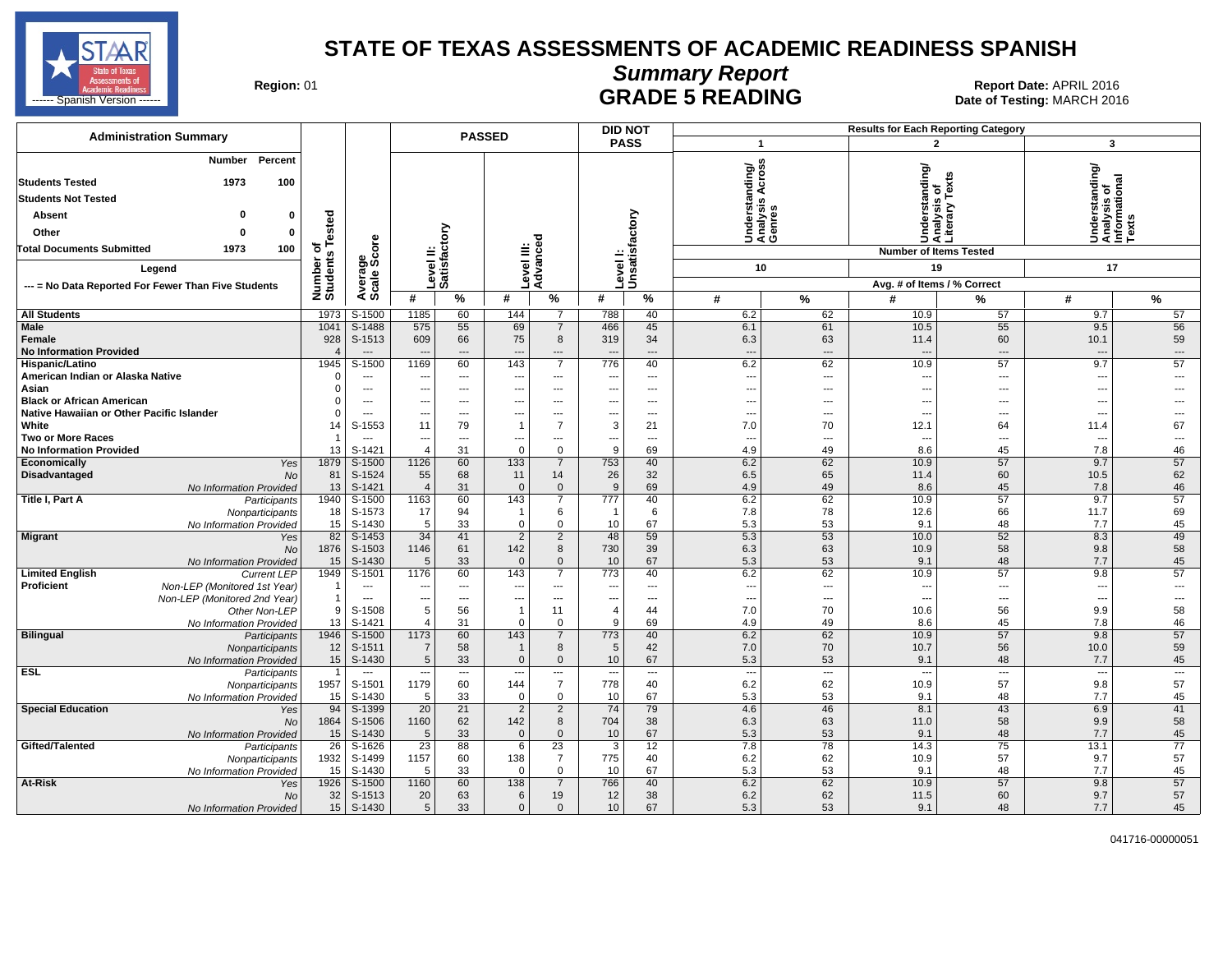

**Summary Report**

Region: 01 **Region: 01 Date: APRIL 2016**<br> **Date of Testing: MARCH 2016 Date of Testing: MARCH 2016** التابية المستشفى المستشفى المستشفى المستشفى المستشفى المستشفى المستشفى المستشفى المستشفى المستشفى المستشفى المستشفى المستشفى المستشفى المستشفى المستشفى المستشفى المستشفى المستشفى المستشفى المستشفى المستشفى المستشفى المستش

| <b>Administration Summary</b>                                                                                                                                                                                                                            |                                            |                          |                          |                           | <b>PASSED</b>   |                          |               | <b>DID NOT</b>           |                                                           |                                   |                                                                           |                          | <b>Results for Each Reporting Category</b>                                                          |                                                      |                                                             |                       |
|----------------------------------------------------------------------------------------------------------------------------------------------------------------------------------------------------------------------------------------------------------|--------------------------------------------|--------------------------|--------------------------|---------------------------|-----------------|--------------------------|---------------|--------------------------|-----------------------------------------------------------|-----------------------------------|---------------------------------------------------------------------------|--------------------------|-----------------------------------------------------------------------------------------------------|------------------------------------------------------|-------------------------------------------------------------|-----------------------|
|                                                                                                                                                                                                                                                          |                                            |                          |                          |                           |                 |                          |               | <b>PASS</b>              | $\overline{\mathbf{1}}$                                   |                                   | $\overline{2}$                                                            |                          | 3                                                                                                   |                                                      | $\overline{\mathbf{4}}$                                     |                       |
| Percent<br>Number<br><b>Students Tested</b><br>707<br>100<br><b>Students Not Tested</b><br>n<br>Absent<br>0<br>Other<br>0<br>$\Omega$<br><b>Total Documents Submitted</b><br>707<br>100<br>Legend<br>--- = No Data Reported For Fewer Than Five Students | sted<br>قة<br>৳<br>s<br>Number<br>Students | ge<br>Score<br>Average:  | =                        | Level II:<br>Satisfactory | Level III:      | Advanced                 | Level I:      | Unsatisfactory           | Numerical<br>Representations<br>and<br>Relationships<br>8 |                                   | ٤<br>$\mathbf{c}$<br>Computations<br>and Algebraic<br>Relationships<br>24 |                          | and<br>etry<br>e<br>Sas<br>ŎΣ<br><b>Number of Items Tested</b><br>12<br>Avg. # of Items / % Correct |                                                      | Data Analysis<br>and Personal<br>Financial<br>Literacy<br>6 |                       |
|                                                                                                                                                                                                                                                          |                                            |                          | #                        | %                         | #               | %                        | #             | $\%$                     | #                                                         | %                                 | #                                                                         | %                        | #                                                                                                   | %                                                    | #                                                           | %                     |
| <b>All Students</b>                                                                                                                                                                                                                                      | 707                                        | 1516                     | 375                      | 53                        | 38              | 5                        | 332           | 47                       | 4.1                                                       | 51                                | 12.1                                                                      | 50                       | 5.8                                                                                                 | 48                                                   | 3.2                                                         | 53                    |
| <b>Male</b>                                                                                                                                                                                                                                              | 367                                        | 1515                     | 189                      | 51                        | $\overline{23}$ | $6\phantom{1}$           | 178           | 49                       | 4.1                                                       | 51                                | 11.9                                                                      | 50                       | 5.8                                                                                                 | 48                                                   | 3.1                                                         | 52                    |
| Female                                                                                                                                                                                                                                                   | 337                                        | 1518                     | 185                      | 55                        | 15              | $\overline{4}$           | 152           | 45                       | 4.1                                                       | 51                                | 12.3                                                                      | 51                       | 5.8                                                                                                 | 48                                                   | 3.2                                                         | 54                    |
| <b>No Information Provided</b>                                                                                                                                                                                                                           | $\mathcal{B}$                              | $\hspace{0.05cm} \ldots$ | $\overline{\phantom{a}}$ | ---                       | ---             | ---                      |               | $\hspace{0.05cm} \ldots$ | ---                                                       | ---                               | $---$                                                                     | $\overline{\phantom{a}}$ | $\overline{\phantom{a}}$                                                                            | $\hspace{0.05cm} \cdots$                             | ---                                                         | ---                   |
| Hispanic/Latino                                                                                                                                                                                                                                          | 685                                        | 1518                     | 366                      | 53                        | 38              | 6                        | 319           | 47                       | 4.1                                                       | 52                                | 12.1                                                                      | 51                       | 5.8                                                                                                 | 48                                                   | $\overline{3.2}$                                            | 53                    |
| American Indian or Alaska Native                                                                                                                                                                                                                         |                                            | $\overline{\phantom{a}}$ |                          | ---                       |                 | $\overline{\phantom{a}}$ |               | $\overline{\phantom{a}}$ | ---                                                       | ---                               | ---                                                                       | $\overline{\phantom{a}}$ | $\overline{\phantom{a}}$                                                                            | $\overline{\phantom{a}}$                             | $\overline{a}$                                              | ---                   |
| Asian                                                                                                                                                                                                                                                    |                                            | $\hspace{0.05cm} \ldots$ | ---                      | $\qquad \qquad \cdots$    | ---             | $\overline{\phantom{a}}$ |               | $---$                    | ---                                                       | ---                               | ---                                                                       | $---$                    | $\overline{\phantom{a}}$                                                                            | ---                                                  | ---                                                         | ---                   |
| <b>Black or African American</b>                                                                                                                                                                                                                         |                                            | $---$                    | $---$                    | $---$                     | ---             | $---$                    | ---           | $---$                    | ---                                                       | $---$                             | $---$                                                                     | $---$                    | $\overline{\phantom{a}}$                                                                            | $- - -$                                              | ---                                                         | ---                   |
| Native Hawaiian or Other Pacific Islander<br>White                                                                                                                                                                                                       |                                            | $\overline{a}$<br>1489   | 5                        | ---                       |                 | $---$<br>$\mathbf 0$     |               | $---$                    | ---                                                       | ---                               | $\overline{\phantom{a}}$                                                  | $---$                    |                                                                                                     | $\overline{a}$                                       | ---                                                         | ---                   |
| <b>Two or More Races</b>                                                                                                                                                                                                                                 |                                            | $---$                    | $---$                    | 56<br>---                 | 0               | $\overline{\phantom{a}}$ | 4<br>---      | 44<br>$---$              | 3.2<br>$\overline{\phantom{a}}$                           | 40<br>---                         | 11.7<br>---                                                               | 49<br>$---$              | 5.4<br>$\ddotsc$                                                                                    | 45<br>$\overline{\phantom{a}}$                       | 3.2<br>---                                                  | 54<br>---             |
| <b>No Information Provided</b>                                                                                                                                                                                                                           | 12                                         | 1440                     | $\overline{4}$           | 33                        | ---<br>$\Omega$ | $\mathbf 0$              | 8             | 67                       | 3.3                                                       | 42                                | 9.3                                                                       | 39                       | 4.3                                                                                                 | 36                                                   | 1.8                                                         | 29                    |
| Yes<br>Economically                                                                                                                                                                                                                                      | 647                                        | 1519                     | 348                      | 54                        | 38              | $6\phantom{1}$           | 299           | 46                       | 4.1                                                       | 52                                | 12.2                                                                      | 51                       | 5.9                                                                                                 | 49                                                   | 3.2                                                         | 54                    |
| No<br>Disadvantaged                                                                                                                                                                                                                                      | 48                                         | 1491                     | 23                       | 48                        | $\mathbf 0$     | $\mathbf 0$              | 25            | 52                       | 3.7                                                       | 46                                | 11.3                                                                      | 47                       | 5.2                                                                                                 | 43                                                   | 3.0                                                         | 50                    |
| No Information Provided                                                                                                                                                                                                                                  | 12                                         | 1440                     | $\overline{4}$           | 33                        | $\mathbf 0$     | $\mathbf 0$              | 8             | 67                       | 3.3                                                       | 42                                | 9.3                                                                       | 39                       | 4.3                                                                                                 | 36                                                   | 1.8                                                         | 29                    |
| Participants<br>Title I, Part A                                                                                                                                                                                                                          | 683                                        | 1517                     | 362                      | 53                        | 37              | $5\overline{)}$          | 321           | 47                       | 4.1                                                       | 51                                | 12.1                                                                      | 50                       | 5.8                                                                                                 | 48                                                   | 3.2                                                         | 53                    |
| Nonparticipants                                                                                                                                                                                                                                          | 11                                         | 1521                     | 8                        | 73                        | 0               | $\mathbf 0$              | 3             | 27                       | 4.1                                                       | 51                                | 13.0                                                                      | 54                       | 5.4                                                                                                 | 45                                                   | 3.5                                                         | 58                    |
| No Information Provided                                                                                                                                                                                                                                  | 13                                         | 1462                     | 5                        | 38                        | $\mathbf{1}$    | 8                        | 8             | 62                       | 3.5                                                       | 44                                | 10.2                                                                      | 42                       | 4.8                                                                                                 | 40                                                   | 2.0                                                         | 33                    |
| Yes<br>Migrant                                                                                                                                                                                                                                           | 15                                         | 1455                     | $\overline{4}$           | $\overline{27}$           | $\mathbf{0}$    | $\mathbf 0$              | 11            | 73                       | 3.5                                                       | 43                                | 9.0                                                                       | 38                       | 4.7                                                                                                 | $\overline{39}$                                      | 2.6                                                         | 43                    |
| <b>No</b>                                                                                                                                                                                                                                                | 679                                        | 1518                     | 366                      | 54                        | 37              | 5                        | 313           | 46                       | 4.1                                                       | 52                                | 12.2                                                                      | 51                       | 5.8                                                                                                 | 49                                                   | 3.2                                                         | 53                    |
| No Information Provided                                                                                                                                                                                                                                  | 13                                         | 1462                     | 5                        | 38                        | $\mathbf{1}$    | 8                        | 8             | 62                       | 3.5                                                       | 44                                | 10.2                                                                      | 42                       | 4.8                                                                                                 | 40                                                   | 2.0                                                         | 33                    |
| <b>Current LEP</b><br><b>Limited English</b><br>Non-LEP (Monitored 1st Year)                                                                                                                                                                             | 686                                        | 1518                     | 366                      | 53                        | 38              | 6                        | 320           | 47                       | 4.1                                                       | 52                                | 12.1                                                                      | 51                       | 5.8                                                                                                 | 48                                                   | 3.2                                                         | 53                    |
| <b>Proficient</b><br>Non-LEP (Monitored 2nd Year)                                                                                                                                                                                                        | $\Omega$                                   | $---$<br>$\cdots$        | $\overline{\phantom{a}}$ | $---$<br>---              | ---             | $---$<br>$---$           | ---           | $---$<br>$---$           | ---<br>$\overline{\phantom{a}}$                           | $---$<br>$\overline{\phantom{a}}$ | $\sim$<br>---                                                             | $\sim$<br>$\overline{a}$ | $\overline{a}$<br>$\overline{\phantom{a}}$                                                          | $\overline{\phantom{a}}$<br>$\overline{\phantom{a}}$ | $\overline{a}$<br>$\overline{\phantom{a}}$                  | $\overline{a}$<br>--- |
| Other Non-LEP                                                                                                                                                                                                                                            | 8                                          | 1509                     | 5                        | 63                        | ---<br>0        | 0                        | 3             | 38                       | 4.3                                                       | 53                                | 11.8                                                                      | 49                       | 6.1                                                                                                 | 51                                                   | 2.8                                                         | 46                    |
| No Information Provided                                                                                                                                                                                                                                  | 12                                         | 1440                     | 4                        | 33                        | $\Omega$        | $\mathbf 0$              | 8             | 67                       | 3.3                                                       | 42                                | 9.3                                                                       | 39                       | 4.3                                                                                                 | 36                                                   | 1.8                                                         | 29                    |
| <b>Bilingual</b><br>Participants                                                                                                                                                                                                                         | 685                                        | 1517                     | 364                      | 53                        | 37              | 5                        | 321           | 47                       | 4.1                                                       | 51                                | 12.1                                                                      | 50                       | 5.8                                                                                                 | 48                                                   | 3.2                                                         | 53                    |
| Nonparticipants                                                                                                                                                                                                                                          | 9                                          | 1509                     | 6                        | 67                        | $\mathbf{0}$    | $\mathbf 0$              | 3             | 33                       | 4.4                                                       | 56                                | 11.7                                                                      | 49                       | 6.0                                                                                                 | 50                                                   | 2.8                                                         | 46                    |
| No Information Provided                                                                                                                                                                                                                                  | 13                                         | 1462                     | 5                        | 38                        |                 | 8                        | 8             | 62                       | 3.5                                                       | 44                                | 10.2                                                                      | 42                       | 4.8                                                                                                 | 40                                                   | 2.0                                                         | 33                    |
| <b>ESL</b><br>Participants                                                                                                                                                                                                                               | $\mathbf 0$                                | $\hspace{0.05cm} \ldots$ | $\overline{\phantom{a}}$ | $\hspace{0.05cm} \ldots$  | ---             | $\cdots$                 | ---           | $\scriptstyle\cdots$     | $\overline{\phantom{a}}$                                  | $\cdots$                          | $\hspace{0.05cm} \ldots$                                                  | $\hspace{0.05cm} \ldots$ | $\hspace{0.05cm} \cdots$                                                                            | $\hspace{0.05cm} \ldots$                             | $\overline{\phantom{a}}$                                    | $\ldots$              |
| Nonparticipants                                                                                                                                                                                                                                          | 694                                        | 1517                     | 370                      | 53                        | 37              | 5                        | 324           | 47                       | 4.1                                                       | 51                                | 12.1                                                                      | 50                       | 5.8                                                                                                 | 48                                                   | 3.2                                                         | 53                    |
| No Information Provided                                                                                                                                                                                                                                  | 13                                         | 1462                     | 5                        | 38                        |                 | 8                        | 8             | 62                       | 3.5                                                       | 44                                | 10.2                                                                      | 42                       | 4.8                                                                                                 | 40                                                   | 2.0                                                         | 33                    |
| <b>Special Education</b><br>Yes                                                                                                                                                                                                                          | 13                                         | 1481                     | $\overline{7}$           | 54                        | $\mathbf 0$     | $\mathbf 0$              | 6             | 46                       | 3.2                                                       | 40                                | 11.1                                                                      | 46                       | 4.7                                                                                                 | 39                                                   | 3.1                                                         | 51                    |
| <b>No</b>                                                                                                                                                                                                                                                | 681                                        | 1518                     | 363                      | 53                        | 37              | 5                        | 318           | 47                       | 4.1                                                       | 52                                | 12.1                                                                      | 51                       | 5.8                                                                                                 | 48                                                   | 3.2                                                         | 53                    |
| No Information Provided<br>Gifted/Talented<br><b>Participants</b>                                                                                                                                                                                        | 13<br>5                                    | 1462<br>1709             | 5<br>5                   | 38<br>100                 | $\overline{2}$  | 8<br>40                  | 8<br>$\Omega$ | 62<br>$\mathbf 0$        | 3.5<br>7.0                                                | 44<br>88                          | 10.2<br>20.4                                                              | 42<br>85                 | 4.8<br>9.6                                                                                          | 40<br>80                                             | 2.0<br>4.8                                                  | 33<br>80              |
| Nonparticipants                                                                                                                                                                                                                                          | 689                                        | 1516                     | 365                      | 53                        | 35              | 5                        | 324           | 47                       | 4.1                                                       | 51                                | 12.1                                                                      | 50                       | 5.8                                                                                                 | 48                                                   | 3.2                                                         | 53                    |
| No Information Provided                                                                                                                                                                                                                                  | 13                                         | 1462                     | 5                        | 38                        |                 | 8                        | 8             | 62                       | 3.5                                                       | 44                                | 10.2                                                                      | 42                       | 4.8                                                                                                 | 40                                                   | 2.0                                                         | 33                    |
| At-Risk<br>Yes                                                                                                                                                                                                                                           | 664                                        | 1519                     | 358                      | 54                        | 36              | $5\phantom{.0}$          | 306           | 46                       | 4.2                                                       | 52                                | 12.2                                                                      | 51                       | 5.8                                                                                                 | 48                                                   | 3.2                                                         | 54                    |
| No                                                                                                                                                                                                                                                       | 30                                         | 1476                     | 12                       | 40                        | 1               | 3                        | 18            | 60                       | 3.0                                                       | 37                                | 10.5                                                                      | 44                       | 5.5                                                                                                 | 46                                                   | 2.6                                                         | 43                    |
| No Information Provided                                                                                                                                                                                                                                  | 13                                         | 1462                     | 5                        | 38                        | $\mathbf{1}$    | 8                        | 8             | 62                       | 3.5                                                       | 44                                | 10.2                                                                      | 42                       | 4.8                                                                                                 | 40                                                   | 2.0                                                         | 33                    |

041716-00000051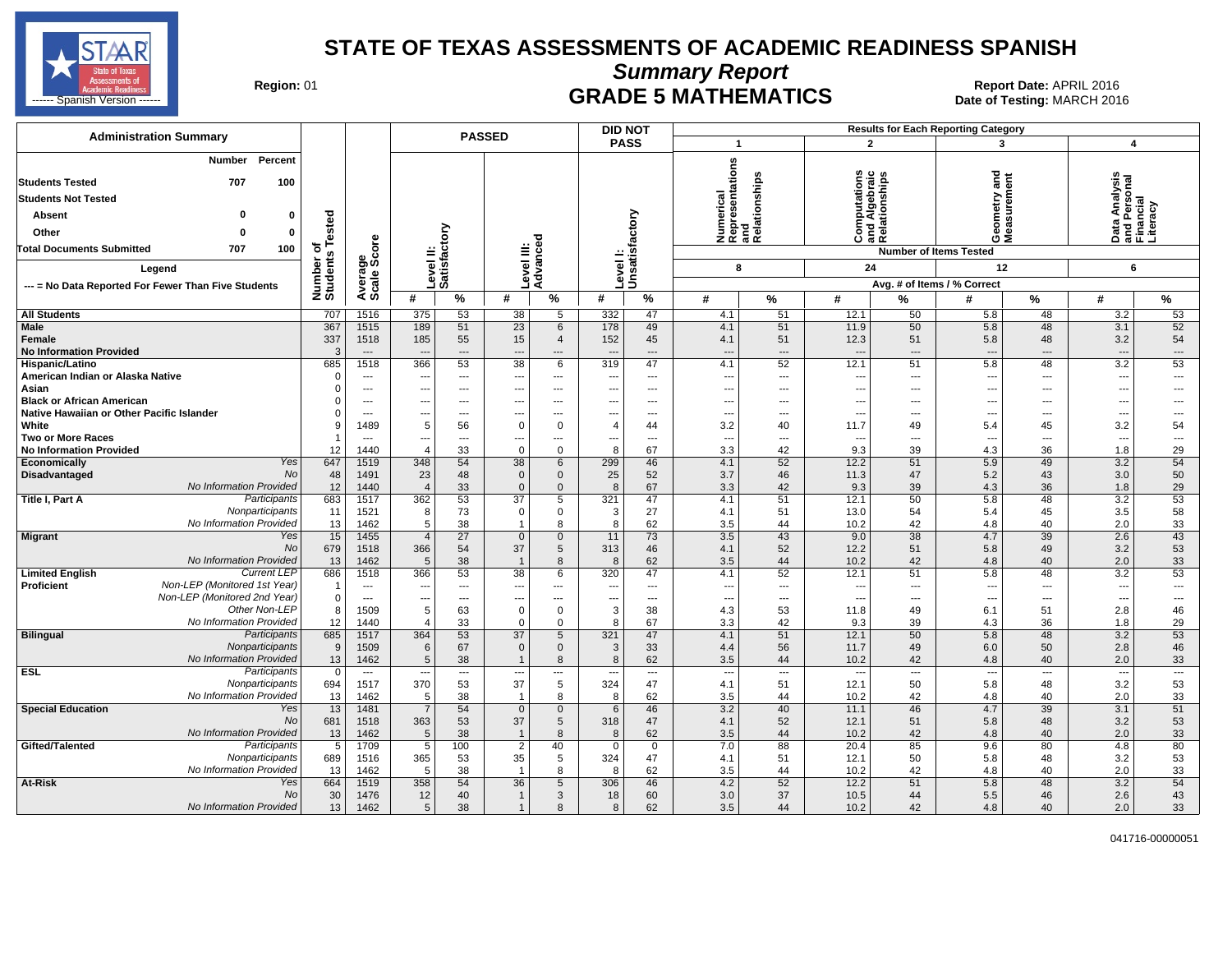

**Summary Report**

Region: 01 **Region: 01 Date: APRIL 2016**<br> **Date of Testing: MARCH 2016 Date of Testing: MARCH 2016** ------ L Version ------ MARCH 2016

| <b>Administration Summary</b>                                                                                     |                      |                                            |                                |                          | <b>PASSED</b>                            |                                                      | <b>DID NOT</b>                 |                                                      |                                 |                                                      |                                                                            |                              | <b>Results for Each Reporting Category</b> |                                |                                                             |                          |
|-------------------------------------------------------------------------------------------------------------------|----------------------|--------------------------------------------|--------------------------------|--------------------------|------------------------------------------|------------------------------------------------------|--------------------------------|------------------------------------------------------|---------------------------------|------------------------------------------------------|----------------------------------------------------------------------------|------------------------------|--------------------------------------------|--------------------------------|-------------------------------------------------------------|--------------------------|
|                                                                                                                   |                      |                                            |                                |                          |                                          |                                                      | <b>PASS</b>                    |                                                      | $\mathbf{1}$                    |                                                      |                                                                            | $\mathbf{2}$                 | 3                                          |                                | 4                                                           |                          |
| Percent<br>Number<br><b>Students Tested</b><br>47<br>100<br><b>Students Not Tested</b><br>n<br>Absent<br>$\Omega$ | sted                 |                                            |                                |                          |                                          |                                                      |                                |                                                      |                                 | Numerical<br>Representations<br>and<br>Relationships | utations<br>$\mathbf{c}$<br>Computations<br>and Algebraic<br>Relationships |                              | 로 돌<br>etry<br>Geomet<br>Measur            | 틇                              | w<br>Data Analysis<br>and Personal<br>Financial<br>Literacy |                          |
| Other<br>$\bf{0}$<br>$\Omega$                                                                                     | ة                    |                                            |                                | δ                        |                                          |                                                      |                                |                                                      |                                 |                                                      |                                                                            |                              |                                            |                                |                                                             |                          |
| 47<br>100<br><b>Total Documents Submitted</b>                                                                     | ৳<br>w               | ge<br>Score                                |                                |                          |                                          |                                                      |                                |                                                      |                                 |                                                      |                                                                            |                              | <b>Number of Items Tested</b>              |                                |                                                             |                          |
| Legend                                                                                                            | Number<br>Students   |                                            |                                | Level II:<br>Satisfacto  |                                          | Level III:<br>Advanced                               | <b>Level!</b>                  | Unsatisfactory                                       | 8                               |                                                      | 24                                                                         |                              | 12                                         |                                | 6                                                           |                          |
| --- = No Data Reported For Fewer Than Five Students                                                               |                      | Average:                                   |                                |                          |                                          |                                                      |                                |                                                      |                                 |                                                      |                                                                            |                              | Avg. # of Items / % Correct                |                                |                                                             |                          |
|                                                                                                                   |                      |                                            | #                              | %                        | #                                        | $\%$                                                 | #                              | %                                                    | #                               | %                                                    | #                                                                          | ℅                            | #                                          | %                              | #                                                           | %                        |
| <b>All Students</b>                                                                                               | 47                   | 1499                                       | 24                             | 51                       | 1                                        | $\overline{2}$                                       | 23                             | 49                                                   | 4.2                             | 52                                                   | 11.6                                                                       | 48                           | 5.1                                        | 42                             | 3.1                                                         | 52                       |
| Male                                                                                                              | $\overline{27}$      | 1493                                       | 13                             | 48                       |                                          | $\overline{4}$                                       | 14                             | 52                                                   | 4.3                             | 53                                                   | 11.1                                                                       | 46                           | 4.9                                        | 40                             | 3.1                                                         | 52                       |
| Female                                                                                                            | 20                   | 1507                                       | 11                             | 55                       | $\mathbf 0$                              | $\mathbf 0$                                          | 9                              | 45                                                   | 4.1                             | 51                                                   | 12.3                                                                       | 51                           | 5.4                                        | 45                             | 3.1                                                         | 51                       |
| <b>No Information Provided</b>                                                                                    | $\Omega$             | $---$                                      | ---                            | $\overline{\phantom{a}}$ | ---                                      | ---                                                  |                                | $\overline{\phantom{a}}$                             | ---                             | ---                                                  | $\overline{\phantom{a}}$                                                   | $\overline{a}$               | $\overline{\phantom{a}}$                   | ---                            | $---$                                                       | $\qquad \qquad \cdots$   |
| Hispanic/Latino                                                                                                   | 47                   | 1499                                       | 24                             | 51                       | $\mathbf{1}$                             | 2                                                    | 23                             | 49                                                   | 4.2                             | 52                                                   | 11.6                                                                       | 48                           | 5.1                                        | 42                             | 3.1                                                         | 52                       |
| American Indian or Alaska Native                                                                                  |                      | $\overline{\phantom{a}}$                   |                                | $\qquad \qquad \cdots$   |                                          | $\qquad \qquad \cdots$                               |                                | $\scriptstyle\cdots$                                 | $\overline{\phantom{a}}$        | ---                                                  |                                                                            | $\overline{\phantom{a}}$     | $\overline{\phantom{a}}$                   | ---                            | $\overline{\phantom{a}}$                                    | $\qquad \qquad \cdots$   |
| Asian                                                                                                             |                      | $\overline{\phantom{a}}$                   | $---$                          | $\qquad \qquad \cdots$   | ---                                      | $\overline{\phantom{a}}$                             |                                | $\scriptstyle\cdots$                                 | $\overline{\phantom{a}}$        | ---                                                  |                                                                            | ---                          | $\overline{\phantom{a}}$                   | ---                            | $\hspace{0.05cm} \ldots$                                    | ---                      |
| <b>Black or African American</b>                                                                                  |                      | $---$                                      | $---$                          | $---$                    | ---                                      | $---$                                                |                                | $---$                                                | ---                             | ---                                                  |                                                                            | ---                          | $\overline{\phantom{a}}$                   | $---$                          | $\overline{a}$                                              | $---$                    |
| Native Hawaiian or Other Pacific Islander<br>White                                                                |                      | $\overline{a}$<br>$\overline{\phantom{a}}$ |                                | ---<br>---               |                                          | $\overline{\phantom{a}}$<br>$\overline{\phantom{a}}$ |                                | $\overline{\phantom{a}}$<br>$\overline{\phantom{a}}$ | $\overline{\phantom{a}}$<br>--- | ---<br>---                                           |                                                                            | ---<br>---                   | $\overline{\phantom{a}}$                   | ---<br>---                     | ---                                                         | ---                      |
| <b>Two or More Races</b>                                                                                          | $\Omega$             | $\overline{\phantom{a}}$                   | $\overline{\phantom{a}}$       | $---$                    | ---                                      | $---$                                                | $\overline{\phantom{a}}$       | $---$                                                | ---                             | ---                                                  | ---                                                                        | ---                          | $\ddotsc$                                  | $---$                          | $\overline{\phantom{a}}$<br>$\overline{\phantom{a}}$        | ---                      |
| <b>No Information Provided</b>                                                                                    | $\Omega$             | $\overline{a}$                             | $\sim$                         | $\overline{a}$           | ---                                      | $\overline{a}$                                       |                                | $\overline{a}$                                       | ---                             | ---                                                  | $\overline{a}$                                                             | $---$                        | $\overline{\phantom{a}}$                   | $\overline{a}$                 | $\overline{a}$                                              | $\overline{a}$           |
| Yes<br>Economically                                                                                               | 40                   | 1491                                       | 20                             | 50                       | $\mathbf{1}$                             | 3                                                    | 20                             | 50                                                   | 4.2                             | 52                                                   | 11.2                                                                       | 47                           | 4.8                                        | 40                             | 3.1                                                         | 51                       |
| No<br>Disadvantaged                                                                                               | $\overline{7}$       | 1546                                       | $\overline{4}$                 | 57                       | $\mathbf 0$                              | $\mathbf 0$                                          | 3                              | 43                                                   | 4.3                             | 54                                                   | 13.7                                                                       | 57                           | 6.9                                        | 57                             | 3.4                                                         | 57                       |
| No Information Provided                                                                                           | $\mathbf{0}$         | $\overline{\phantom{a}}$                   |                                | ---                      |                                          |                                                      |                                | ---                                                  | ---                             | ---                                                  | $\overline{\phantom{a}}$                                                   | ---                          |                                            | $\overline{\phantom{a}}$       | $\overline{\phantom{a}}$                                    | ---                      |
| Participants<br>Title I, Part A                                                                                   | 43                   | 1490                                       | 21                             | 49                       | $\mathbf 0$                              | $\overline{0}$                                       | 22                             | 51                                                   | 4.1                             | 52                                                   | 11.2                                                                       | 47                           | 4.9                                        | 41                             | $\overline{3.0}$                                            | 50                       |
| Nonparticipants                                                                                                   | 3                    | $\sim$                                     | $---$                          | $---$                    | $---$                                    | $---$                                                | $\sim$                         | $\sim$                                               | $\overline{a}$                  | $\overline{\phantom{a}}$                             | ---                                                                        | $---$                        | $\overline{\phantom{a}}$                   | $\overline{\phantom{a}}$       | $---$                                                       | $\sim$                   |
| No Information Provided                                                                                           | $\mathbf{1}$         | $---$                                      |                                | $\overline{\phantom{a}}$ | ---                                      | $\overline{\phantom{a}}$                             |                                | $\overline{\phantom{a}}$                             | $\overline{\phantom{a}}$        | ---                                                  | ---                                                                        | ---                          | $\overline{\phantom{a}}$                   | ---                            | $\qquad \qquad \cdots$                                      | ---                      |
| Yes<br><b>Migrant</b>                                                                                             | 2                    | $---$                                      | $\overline{\phantom{a}}$       | $---$                    | ---                                      | $\cdots$                                             |                                | $\cdots$                                             | ---                             | $\overline{\phantom{a}}$                             | $\overline{\phantom{a}}$                                                   | $\overline{a}$               | $\overline{\phantom{a}}$                   | ---                            | $\cdots$                                                    | $\overline{\phantom{a}}$ |
| <b>No</b>                                                                                                         | 44                   | 1501                                       | 23                             | 52                       | $\mathbf{1}$                             | $\overline{2}$                                       | 21                             | 48                                                   | 4.3                             | 53                                                   | 11.6                                                                       | 48                           | 5.1                                        | 42                             | 3.2                                                         | 53                       |
| No Information Provided<br><b>Current LEP</b>                                                                     | $\overline{1}$<br>47 | $\overline{\phantom{a}}$<br>1499           | 24                             | $\overline{a}$<br>51     | 1                                        | $---$                                                |                                | $---$                                                | ---<br>4.2                      | ---<br>52                                            | $\overline{\phantom{a}}$<br>11.6                                           | ---                          | $\overline{\phantom{a}}$                   | $\overline{\phantom{a}}$<br>42 | ---<br>3.1                                                  | ---<br>52                |
| <b>Limited English</b><br>Non-LEP (Monitored 1st Year)<br>Proficient                                              | $\Omega$             | $---$                                      | $\overline{a}$                 | $---$                    | ---                                      | $\overline{2}$<br>$---$                              | 23<br>$\overline{\phantom{a}}$ | 49<br>$---$                                          | ---                             | $---$                                                | $\overline{a}$                                                             | 48<br>$\overline{a}$         | 5.1<br>$\overline{\phantom{a}}$            | $---$                          | $---$                                                       | $\overline{a}$           |
| Non-LEP (Monitored 2nd Year)                                                                                      | $\Omega$             | $\hspace{0.05cm} \cdots$                   |                                | $\overline{\phantom{a}}$ |                                          | $\overline{\phantom{a}}$                             |                                | $\overline{\phantom{a}}$                             | $\overline{\phantom{a}}$        | ---                                                  |                                                                            | ---                          | $\overline{\phantom{a}}$                   | ---                            | $\overline{\phantom{a}}$                                    | ---                      |
| Other Non-LEP                                                                                                     | 0                    | $---$                                      | $---$                          | $\overline{\phantom{a}}$ | ---                                      | $\overline{\phantom{a}}$                             | $- - -$                        | $---$                                                | ---                             | ---                                                  | ---                                                                        | $---$                        | $\overline{\phantom{a}}$                   | ---                            | $\hspace{0.05cm} \ldots$                                    | ---                      |
| No Information Provided                                                                                           | 0                    | $---$                                      | ---                            | $---$                    | ---                                      | $---$                                                | --                             | $---$                                                | ---                             | $\overline{\phantom{a}}$                             | ---                                                                        | $---$                        | ---                                        | $---$                          | $---$                                                       | $\sim$                   |
| <b>Bilingual</b><br>Participants                                                                                  | 46                   | 1500                                       | 24                             | 52                       |                                          | 2                                                    | 22                             | 48                                                   | 4.3                             | 53                                                   | 11.6                                                                       | 48                           | 5.1                                        | 42                             | 3.1                                                         | 52                       |
| Nonparticipants                                                                                                   | $\Omega$             | $\hspace{0.05cm} \ldots$                   | $\cdots$                       | $---$                    | ---                                      | $\cdots$                                             |                                | $---$                                                | ---                             | ---                                                  | ---                                                                        | $\qquad \qquad \cdots$       | $\overline{\phantom{a}}$                   | ---                            | $---$                                                       | $\cdots$                 |
| No Information Provided                                                                                           |                      | $---$                                      | $\overline{\phantom{a}}$       | $---$                    | $\overline{a}$                           | $---$                                                | --                             | $---$                                                | $\overline{\phantom{a}}$        | $---$                                                | $---$                                                                      | $---$                        | $\overline{\phantom{a}}$                   | $---$                          | $---$                                                       | $---$                    |
| <b>ESL</b><br>Participants                                                                                        | $\mathbf 0$          | $\hspace{0.05cm} \cdots$                   | $\overline{\phantom{a}}$       | $\cdots$                 | ---                                      | $\cdots$                                             | $\sim$                         | $\cdots$                                             | ---                             | $\hspace{0.05cm} \ldots$                             | $\overline{\phantom{a}}$                                                   | $\hspace{0.05cm} \ldots$     | $\overline{\phantom{a}}$                   | $\hspace{0.05cm} \ldots$       | $\scriptstyle\cdots$                                        | $\cdots$                 |
| Nonparticipants                                                                                                   | 46                   | 1500                                       | 24                             | 52                       | $\overline{1}$                           | 2                                                    | 22                             | 48                                                   | 4.3                             | 53                                                   | 11.6                                                                       | 48                           | 5.1                                        | 42                             | 3.1                                                         | 52                       |
| No Information Provided<br>Yes                                                                                    | -1                   | $---$                                      | $\overline{\phantom{a}}$       | $---$                    | $\overline{a}$                           | $---$                                                | $\overline{\phantom{a}}$       | $---$                                                | ---                             | ---                                                  | $\overline{\phantom{a}}$                                                   | $---$                        | $\overline{\phantom{a}}$                   | ---                            | $---$                                                       | $\hspace{0.05cm} \ldots$ |
| <b>Special Education</b><br><b>No</b>                                                                             | $\mathbf{0}$<br>46   | $\cdots$<br>1500                           | $\overline{\phantom{a}}$<br>24 | $---$<br>52              | $\overline{\phantom{a}}$<br>$\mathbf{1}$ | $\cdots$<br>2                                        | $\overline{\phantom{a}}$<br>22 | $\cdots$<br>48                                       | <br>4.3                         | ---<br>53                                            | $\overline{\phantom{a}}$<br>11.6                                           | $\qquad \qquad \cdots$<br>48 | ---<br>5.1                                 | $---$<br>42                    | $\hspace{0.05cm} \ldots$<br>3.1                             | $\cdots$<br>52           |
| No Information Provided                                                                                           | -1                   | $---$                                      | $\sim$                         | $---$                    | $---$                                    | $\overline{\phantom{a}}$                             | $\sim$                         | $\overline{a}$                                       | $\overline{\phantom{a}}$        | $---$                                                | $\overline{a}$                                                             | $\overline{a}$               | $\overline{\phantom{a}}$                   | $---$                          | $\overline{\phantom{a}}$                                    | $---$                    |
| Gifted/Talented<br>Participants                                                                                   | $\mathbf 0$          | $\overline{\phantom{a}}$                   | $\overline{\phantom{a}}$       | $\overline{\phantom{a}}$ | ---                                      | $\overline{\phantom{a}}$                             |                                | $\overline{\phantom{a}}$                             | $\overline{a}$                  | $\overline{\phantom{a}}$                             | ---                                                                        | $\overline{\phantom{a}}$     | ---                                        | ---                            | $\scriptstyle\cdots$                                        | $\overline{\phantom{a}}$ |
| Nonparticipants                                                                                                   | 46                   | 1500                                       | 24                             | 52                       | $\overline{1}$                           | $\overline{2}$                                       | 22                             | 48                                                   | 4.3                             | 53                                                   | 11.6                                                                       | 48                           | 5.1                                        | 42                             | 3.1                                                         | 52                       |
| No Information Provided                                                                                           |                      | $\sim$                                     | --                             | $\overline{a}$           | $- -$                                    | $\overline{a}$                                       | $\sim$                         | $\overline{a}$                                       | $\overline{a}$                  | $\overline{a}$                                       | $\overline{a}$                                                             | $\overline{a}$               | --                                         | $\overline{a}$                 | $\overline{a}$                                              | $\sim$                   |
| At-Risk<br>Yes                                                                                                    | 46                   | 1500                                       | 24                             | 52                       |                                          | $\overline{2}$                                       | 22                             | 48                                                   | 4.3                             | 53                                                   | 11.6                                                                       | 48                           | 5.1                                        | 42                             | 3.1                                                         | 52                       |
| No                                                                                                                | $\mathbf{0}$         | $---$                                      | ---                            | $\hspace{1.5cm} \dots$   | ---                                      | $---$                                                |                                | $---$                                                | ---                             | $---$                                                | $\overline{a}$                                                             | $---$                        | $\overline{\phantom{a}}$                   | $\overline{\phantom{a}}$       | $\overline{\phantom{a}}$                                    | $\hspace{0.05cm} \cdots$ |
| No Information Provided                                                                                           | $\mathbf{1}$         | $\overline{\phantom{a}}$                   | $\overline{\phantom{a}}$       | $\overline{\phantom{a}}$ | ---                                      | $---$                                                | ---                            | $\overline{\phantom{a}}$                             | ---                             | ---                                                  | $\hspace{1.5cm} \cdots$                                                    | ---                          | $\overline{\phantom{a}}$                   | $\overline{\phantom{a}}$       | $\overline{\phantom{a}}$                                    | $\overline{\phantom{a}}$ |

041716-00000051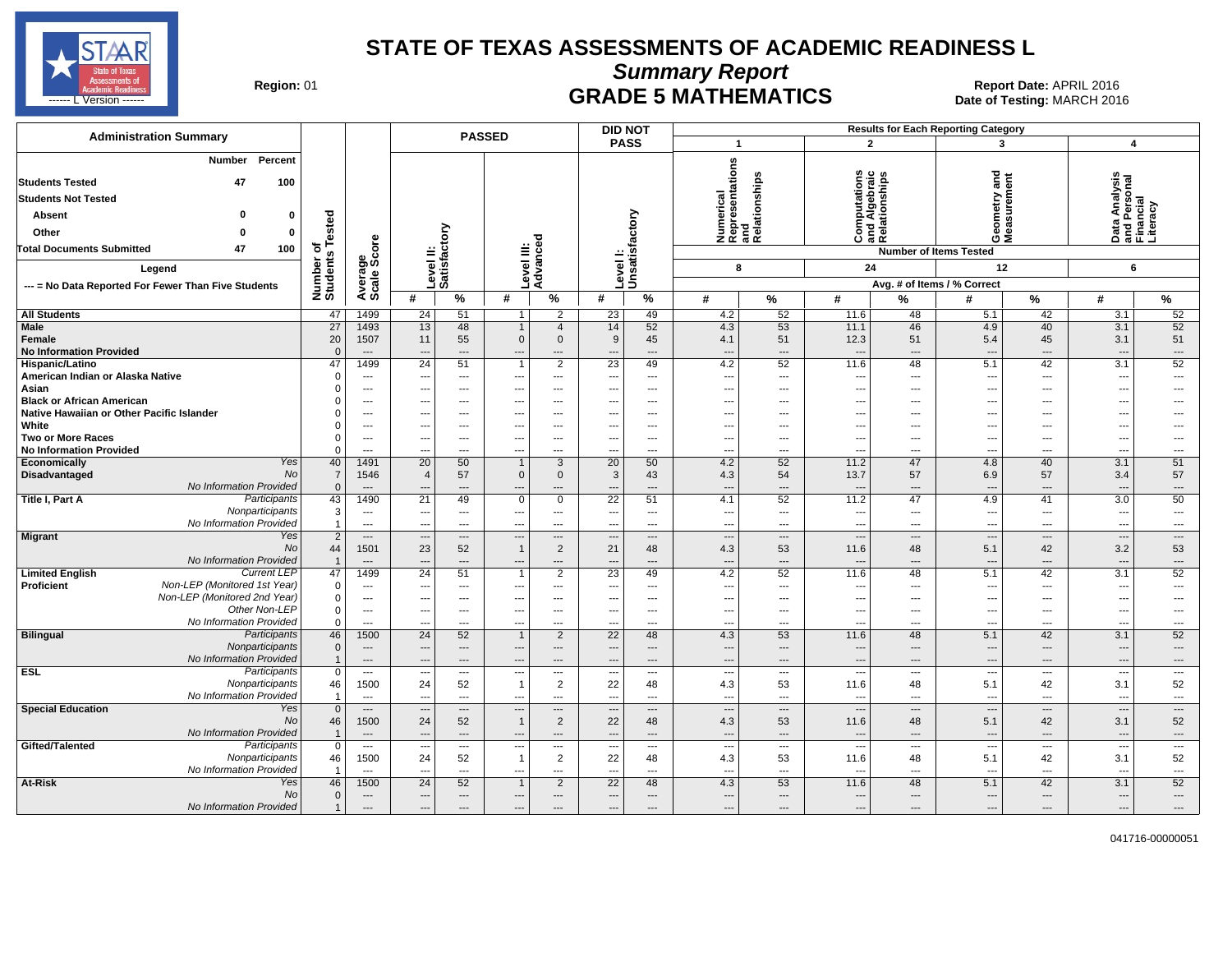

# **Summary Report**

Region: 01 **Region: 01 CONTRIGE 5 READING Report Date: APRIL 2016 Region: 01 Report Date: APRIL 2016** ------ A Version ------ MARCH 2016

| <b>Administration Summary</b>                                           | <b>PASSED</b>              |                                            |                    |                          |                       |                                  |                          | <b>DID NOT</b>                 |                                 |                                             | Results for Each Reporting Category' |                                |                                   |                                                            |
|-------------------------------------------------------------------------|----------------------------|--------------------------------------------|--------------------|--------------------------|-----------------------|----------------------------------|--------------------------|--------------------------------|---------------------------------|---------------------------------------------|--------------------------------------|--------------------------------|-----------------------------------|------------------------------------------------------------|
|                                                                         |                            |                                            |                    |                          |                       |                                  |                          | <b>PASS</b>                    |                                 | $\mathbf{1}$                                |                                      | $\mathbf{2}$                   |                                   | 3                                                          |
| Number<br>Percent                                                       |                            |                                            |                    |                          |                       |                                  |                          |                                |                                 | Jnderstanding/<br>\nalysis Across<br>∋enres |                                      |                                |                                   |                                                            |
| 1045<br>100<br><b>Students Tested</b>                                   |                            |                                            |                    |                          |                       |                                  |                          |                                |                                 |                                             |                                      |                                |                                   |                                                            |
| <b>Students Not Tested</b>                                              |                            |                                            |                    |                          |                       |                                  |                          |                                |                                 |                                             |                                      | ê                              |                                   |                                                            |
| $\overline{2}$<br>Absent<br>$\mathbf{0}$                                |                            |                                            |                    |                          |                       |                                  |                          |                                |                                 |                                             | nderstanding/<br>nalysis of          | ζã                             |                                   | Understanding/<br> Analysis of<br> Informational<br> Texts |
| Other<br>$\overline{2}$<br>$\mathbf 0$                                  | sted                       |                                            |                    | δ                        |                       |                                  |                          | actory                         |                                 |                                             | nder                                 |                                |                                   |                                                            |
| 100<br><b>Total Documents Submitted</b><br>1049                         | $\frac{5}{9}$              |                                            |                    |                          |                       | ठ                                |                          |                                |                                 | うそう                                         |                                      | S&š                            |                                   |                                                            |
|                                                                         |                            | ge<br>Score                                |                    | Level II:<br>Satisfact   | ≝                     | evel III<br>dvanc                |                          | Level I:<br>Unsatisf           |                                 |                                             |                                      | <b>Number of Items Tested</b>  |                                   |                                                            |
| Legend                                                                  |                            |                                            |                    |                          |                       |                                  |                          |                                |                                 | 10                                          |                                      | 19                             |                                   | 17                                                         |
| --- = No Data Reported For Fewer Than Five Students                     | Number<br>Students         | Avera<br>Scale                             |                    |                          |                       | ⋖                                |                          |                                |                                 |                                             |                                      | Avg. # of Items / % Correct    |                                   |                                                            |
|                                                                         |                            |                                            | #                  | $\%$                     | #                     | $\%$                             | #                        | %                              | #                               | %                                           | #                                    | %                              | #                                 | %                                                          |
| <b>All Students</b><br><b>Male</b>                                      | 1045<br>673                | 1368<br>1364                               | 153<br>92          | 15<br>14                 | 13<br>$5\overline{}$  | $\overline{1}$                   | 892<br>581               | 85<br>86                       | 4.3<br>4.3                      | 43<br>43                                    | 7.2<br>7.1                           | 38<br>$\overline{37}$          | 6.8<br>6.6                        | 40<br>39                                                   |
| Female                                                                  | 372                        | 1375                                       | 61                 | 16                       | 8                     | $\overline{1}$<br>$\overline{2}$ | 311                      | 84                             | 4.3                             | 43                                          | 7.4                                  | 39                             | 7.1                               | 42                                                         |
| <b>No Information Provided</b>                                          | $\Omega$                   | $\overline{a}$                             | $\overline{a}$     | ---                      | $\overline{a}$        | $\overline{a}$                   |                          | $---$                          | $\overline{\phantom{a}}$        | ---                                         | $\sim$                               | $\overline{\phantom{a}}$       | $\overline{\phantom{a}}$          | $---$                                                      |
| Hispanic/Latino                                                         | 1026                       | 1367                                       | 147                | 14                       | 12                    | $\overline{1}$                   | 879                      | 86                             | 4.3                             | 43                                          | 7.2                                  | $\overline{38}$                | 6.8                               | 40                                                         |
| American Indian or Alaska Native                                        | $\Omega$                   | $\overline{a}$                             | ---                | $\overline{a}$           | ---                   | $\cdots$                         | $\overline{\phantom{a}}$ | $\sim$                         | $---$                           | $\overline{a}$                              | $---$                                | $\sim$                         | $\overline{\phantom{a}}$          | ---                                                        |
| Asian                                                                   | $\Omega$                   | $\hspace{0.05cm} \ldots$                   | ---                | ---                      | ---                   | ---                              | ---                      | $\qquad \qquad -\qquad$        | $\overline{\phantom{a}}$        | ---                                         | ---                                  | ---                            | $\qquad \qquad \cdots$            | ---                                                        |
| <b>Black or African American</b>                                        | 4                          | $---$                                      | ---                | ---                      | ---                   | ---                              | ---                      | $---$                          | $\sim$                          | ---                                         | ---                                  | $\overline{a}$                 | $\overline{\phantom{a}}$          | $---$                                                      |
| Native Hawaiian or Other Pacific Islander                               | $\Omega$                   | $---$                                      | ---                | $\overline{a}$           | $\overline{a}$        | $---$                            | $-$                      | $---$                          | $\sim$                          | ---                                         | $\sim$                               | $\sim$                         | $---$                             | $\overline{a}$                                             |
| White                                                                   | 14                         | 1414                                       | 5                  | 36                       | $\overline{0}$        | $\mathbf 0$                      | 9                        | 64                             | 4.4                             | 44                                          | 9.2                                  | 48                             | 8.5                               | 50                                                         |
| <b>Two or More Races</b>                                                | $\overline{1}$<br>$\Omega$ | $\hspace{0.05cm} \ldots$<br>$\overline{a}$ | ---                | ---<br>---               | ---                   | $\overline{a}$<br>$---$          | ---<br>$\overline{a}$    | $\scriptstyle\cdots$<br>$---$  | $\overline{\phantom{a}}$        | ---<br>---                                  | ---                                  | $\overline{\phantom{a}}$       | $\overline{\phantom{a}}$<br>$---$ | ---<br>---                                                 |
| <b>No Information Provided</b><br>Economically<br>Yes                   | 940                        | 1365                                       | ---<br>129         | 14                       | ---<br>10             | $\overline{1}$                   | 811                      | 86                             | $\sim$<br>4.2                   | 42                                          | $\sim$<br>7.1                        | $\sim$<br>37                   | 6.7                               | 39                                                         |
| Disadvantaged<br>No                                                     | 105                        | 1393                                       | 24                 | 23                       | $\mathbf{3}$          | 3                                | 81                       | 77                             | 4.6                             | 46                                          | 7.9                                  | 42                             | 7.8                               | 46                                                         |
| No Information Provided                                                 | $\overline{0}$             | $\overline{a}$                             | ---                | $\overline{\phantom{a}}$ | ---                   | $---$                            | ---                      | $---$                          | $\overline{\phantom{a}}$        | $\overline{a}$                              | $\overline{\phantom{a}}$             | $---$                          | $---$                             | $---$                                                      |
| Title I, Part A<br>Participants                                         | 1037                       | 1367                                       | 149                | 14                       | 12                    | $\overline{1}$                   | 888                      | 86                             | 4.3                             | 43                                          | 7.2                                  | $\overline{38}$                | 6.8                               | 40                                                         |
| Nonparticipants                                                         | 8                          | 1471                                       | $\overline{4}$     | 50                       | $\overline{1}$        | 13                               | $\overline{4}$           | 50                             | 5.9                             | 59                                          | 10.6                                 | 56                             | 9.8                               | 57                                                         |
| No Information Provided                                                 | $\mathbf 0$                | $\overline{a}$                             | ---                | ---                      | ---                   | $---$                            | $\overline{a}$           | $---$                          | $\sim$                          | $\overline{a}$                              | $\overline{\phantom{a}}$             | $\sim$                         | $---$                             | ---                                                        |
| <b>Migrant</b><br>Yes                                                   | 78                         | 1340                                       | 6                  | 8                        | $\overline{0}$        | $\mathbf{0}$                     | $\overline{72}$          | 92                             | 3.6                             | $\overline{36}$                             | 6.6                                  | $\overline{35}$                | 5.9                               | 35                                                         |
| <b>No</b>                                                               | 960                        | 1371                                       | 147                | 15<br>$\overline{0}$     | 13<br>$\mathbf{0}$    | $\overline{1}$                   | 813<br>$\overline{7}$    | 85                             | 4.4                             | 44                                          | 7.3<br>5.7                           | 38                             | 6.9                               | 40<br>29                                                   |
| No Information Provided<br><b>Limited English</b><br><b>Current LEP</b> | $\overline{7}$<br>565      | 1294<br>1365                               | $\mathbf{0}$<br>80 | 14                       | 3                     | $\mathbf 0$<br>$\mathbf{1}$      | 485                      | 100<br>86                      | 2.0<br>4.3                      | 20<br>43                                    | 7.1                                  | 30<br>37                       | 4.9<br>6.6                        | 39                                                         |
| <b>Proficient</b><br>Non-LEP (Monitored 1st Year)                       | 11                         | 1418                                       | 3                  | 27                       | -1                    | 9                                | 8                        | 73                             | 5.2                             | 52                                          | 8.0                                  | 42                             | 8.8                               | 52                                                         |
| Non-LEP (Monitored 2nd Year)                                            | 31                         | 1349                                       | $\overline{1}$     | 3                        | $\Omega$              | $\mathbf 0$                      | 30                       | 97                             | 3.9                             | 39                                          | 6.8                                  | 36                             | 6.0                               | 35                                                         |
| Other Non-LEP                                                           | 438                        | 1372                                       | 69                 | 16                       | 9                     | $\overline{2}$                   | 369                      | 84                             | 4.2                             | 42                                          | 7.4                                  | 39                             | 7.0                               | 41                                                         |
| No Information Provided                                                 | $\mathbf 0$                | $\overline{\phantom{a}}$                   | ---                | ---                      | ---                   | ---                              |                          | $\overline{a}$                 | $\overline{\phantom{a}}$        | ---                                         | $\overline{\phantom{a}}$             | $\overline{\phantom{a}}$       | $\overline{\phantom{a}}$          | ---                                                        |
| <b>Bilingual</b><br>Participants                                        | 555                        | 1362                                       | $\overline{74}$    | $\overline{13}$          | $\overline{3}$        | $\overline{1}$                   | 481                      | 87                             | 4.3                             | 43                                          | 7.0                                  | $\overline{37}$                | 6.5                               | 38                                                         |
| Nonparticipants                                                         | 490                        | 1375                                       | 79                 | 16                       | 10                    | 2                                | 411                      | 84                             | 4.3                             | 43                                          | 7.5                                  | 39                             | 7.1                               | 42                                                         |
| No Information Provided                                                 | $\mathbf 0$                | $\qquad \qquad \cdots$                     | ---                | ---                      | ---                   | $\qquad \qquad \cdots$           | ---                      | $\cdots$                       | $\overline{\phantom{a}}$        | $\overline{a}$                              | $\overline{\phantom{a}}$             | $\overline{\phantom{a}}$       | $\overline{\phantom{a}}$          | $\overline{\phantom{a}}$                                   |
| <b>ESL</b><br>Participants<br>Nonparticipants                           | $\overline{4}$<br>1041     | $\hspace{0.05cm} \ldots$<br>1368           | ---<br>151         | ---<br>15                | ---<br>13             | ---<br>$\overline{1}$            | ---<br>890               | $\overline{\phantom{a}}$<br>85 | $\overline{\phantom{a}}$<br>4.3 | ---<br>43                                   | ---<br>7.2                           | $\overline{\phantom{a}}$<br>38 | $\overline{\phantom{a}}$<br>6.8   | $\cdots$<br>40                                             |
| No Information Provided                                                 | $\Omega$                   | $\overline{a}$                             | $\overline{a}$     | $\overline{a}$           | ---                   | $\overline{a}$                   |                          | $\overline{a}$                 | $\overline{\phantom{a}}$        | $\overline{a}$                              | $\sim$                               | $\overline{\phantom{a}}$       | $\overline{\phantom{a}}$          | $\overline{\phantom{a}}$                                   |
| <b>Special Education</b><br>Yes                                         | 831                        | 1354                                       | 78                 | 9                        | $\overline{4}$        | $\mathbf 0$                      | 753                      | 91                             | 4.0                             | 40                                          | 6.8                                  | 36                             | 6.3                               | 37                                                         |
| N <sub>O</sub>                                                          | 214                        | 1424                                       | 75                 | 35                       | 9                     | $\overline{4}$                   | 139                      | 65                             | 5.2                             | 52                                          | 8.9                                  | 47                             | 8.6                               | 50                                                         |
| No Information Provided                                                 | $\mathbf{0}$               | $\overline{\phantom{a}}$                   | ---                | ---                      | $\overline{a}$        | $\overline{a}$                   | $\overline{a}$           | $\overline{a}$                 | $\overline{\phantom{a}}$        | $\overline{a}$                              | $\sim$                               | $---$                          | $\overline{a}$                    | $---$                                                      |
| Gifted/Talented<br>Participants                                         | 8                          | 1502                                       | $\overline{5}$     | 63                       | $\overline{2}$        | $\overline{25}$                  | $\overline{3}$           | $\overline{38}$                | 6.8                             | 68                                          | 10.8                                 | 57                             | 10.6                              | 63                                                         |
| Nonparticipants                                                         | 1037                       | 1367                                       | 148                | 14                       | 11                    | $\overline{1}$                   | 889                      | 86                             | 4.3                             | 43                                          | 7.2                                  | 38                             | 6.8                               | 40                                                         |
| No Information Provided                                                 | $\Omega$                   | $\overline{\phantom{a}}$                   | $\sim$             | $\overline{a}$           | $\overline{a}$        | $---$                            | $\overline{\phantom{a}}$ | $\sim$                         | $\sim$                          | $\overline{a}$                              | $\sim$                               | $\sim$                         | $\overline{\phantom{a}}$          | $---$                                                      |
| At-Risk<br>Yes                                                          | 985                        | 1366                                       | 135                | 14                       | 11                    | $\overline{1}$                   | 850                      | 86                             | 4.3                             | 43                                          | 7.1                                  | 38                             | 6.7                               | 40                                                         |
| <b>No</b><br>No Information Provided                                    | 60<br>$\mathbf{0}$         | 1395<br>$\overline{a}$                     | 18<br>---          | 30<br>---                | $\overline{c}$<br>--- | 3<br>---                         | 42<br>---                | 70<br>$\overline{a}$           | 4.5<br>$\overline{\phantom{a}}$ | 45<br>---                                   | 8.2<br>$\overline{\phantom{a}}$      | 43<br>$\overline{a}$           | 7.8<br>$---$                      | 46<br>$---$                                                |
|                                                                         |                            |                                            |                    |                          |                       |                                  |                          |                                |                                 |                                             |                                      |                                |                                   |                                                            |

\* Students who took the STAAR A test on paper are not included in the reporting category results. 041716-00000051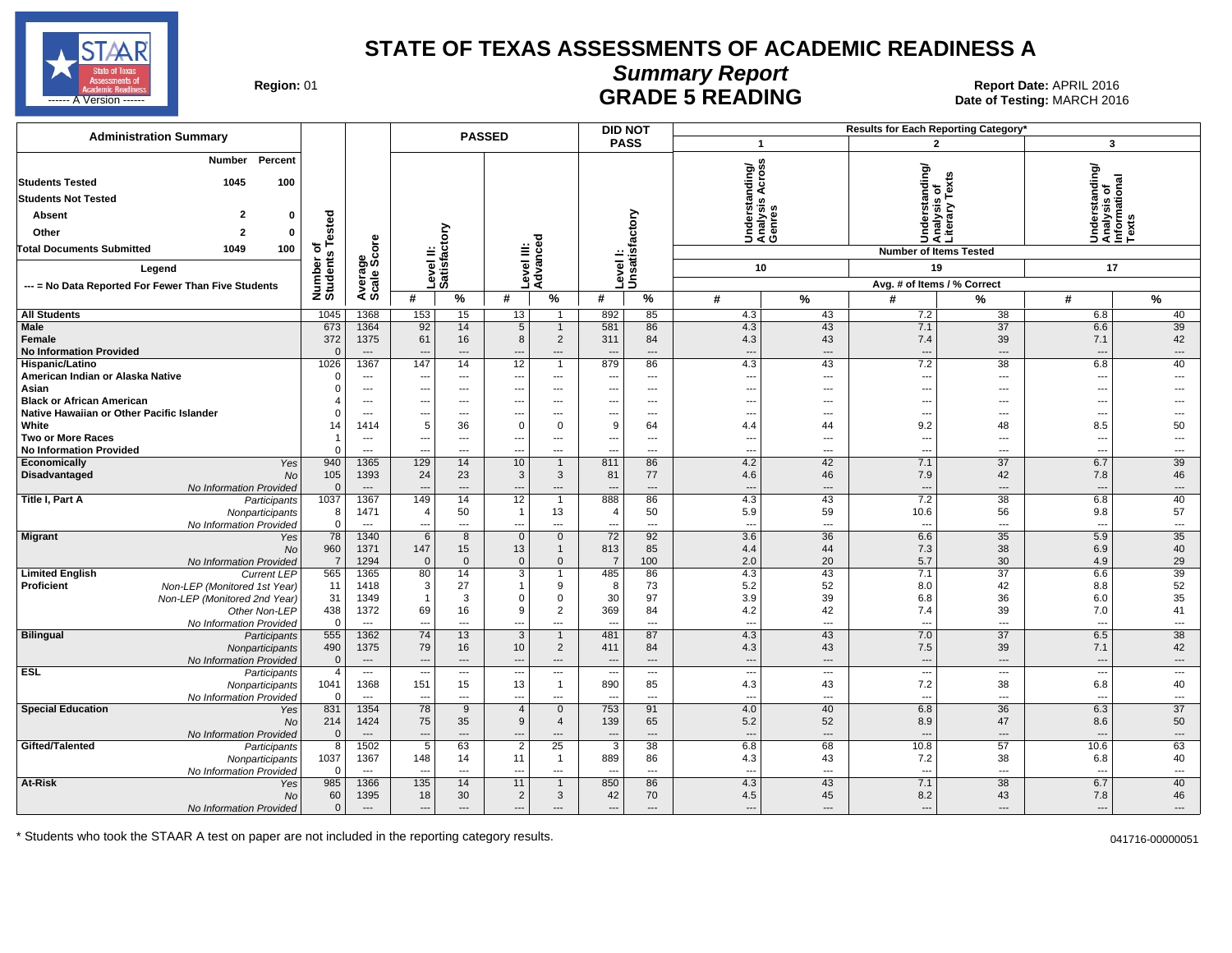

**Summary Report**

Region: 01 **Region: 01 Date: APRIL 2016**<br> **Date of Testing: MARCH 2016 Date of Testing: MARCH 2016** للمستقال المستقل المستقل المستقل المستقل المستقل المستقل المستقل المستقل المستقل المستقل المستقل المستقل المستقل المستقل المستقل المستقل المستقل المستقل المستقل المستقل المستقل المستقل المستقل المستقل المستقل المستقل المس

| <b>Administration Summary</b>                                                           |                       |                                            |                                 |                          | <b>PASSED</b>                 |                                            | <b>DID NOT</b>                  |                                   |                                                      |                |                                                             |                          | Results for Each Reporting Category' |                          |                                                 |                                |
|-----------------------------------------------------------------------------------------|-----------------------|--------------------------------------------|---------------------------------|--------------------------|-------------------------------|--------------------------------------------|---------------------------------|-----------------------------------|------------------------------------------------------|----------------|-------------------------------------------------------------|--------------------------|--------------------------------------|--------------------------|-------------------------------------------------|--------------------------------|
|                                                                                         |                       |                                            |                                 |                          |                               |                                            | <b>PASS</b>                     |                                   | $\overline{\mathbf{1}}$                              |                | $\overline{2}$                                              |                          | 3                                    |                          | 4                                               |                                |
| Percent<br>Number<br><b>Students Tested</b><br>997<br>100<br><b>Students Not Tested</b> |                       |                                            |                                 |                          |                               |                                            |                                 |                                   | Numerical<br>Representations<br>and<br>Relationships | elationships   | utations<br>횽                                               | ship<br>5                | ang<br>ang                           | 툽                        | w<br>Data Analysis<br>and Personal<br>Financial |                                |
| з                                                                                       |                       |                                            |                                 |                          |                               |                                            |                                 |                                   |                                                      |                | ō.                                                          | nd Alge<br>elation       | etry                                 |                          |                                                 |                                |
| Absent<br>O                                                                             | ested                 |                                            |                                 |                          |                               |                                            |                                 |                                   |                                                      |                | $\overline{\overline{\overline{5}}}\overline{\overline{2}}$ |                          | Geomet<br>Measure                    |                          |                                                 |                                |
| Other<br>0                                                                              |                       |                                            |                                 | ξ                        |                               |                                            |                                 |                                   |                                                      |                | ပိ နူ ဇို                                                   |                          |                                      |                          |                                                 |                                |
| <b>Total Documents Submitted</b><br>1001<br>100                                         | ৳                     | ge<br>Score                                | $\Rightarrow$                   |                          |                               |                                            |                                 |                                   |                                                      |                |                                                             |                          | <b>Number of Items Tested</b>        |                          |                                                 |                                |
| Legend                                                                                  |                       |                                            |                                 | evel II:<br>atisfacto    | Level III:                    | Advanced                                   | Level I:                        | Unsatisfactory                    | 8                                                    |                | 24                                                          |                          | 12                                   |                          | 6                                               |                                |
| --- = No Data Reported For Fewer Than Five Students                                     |                       | Average                                    |                                 | ۱Ő                       |                               |                                            |                                 |                                   |                                                      |                |                                                             |                          | Avg. # of Items / % Correct          |                          |                                                 |                                |
|                                                                                         | Number of<br>Students |                                            | #                               | $\%$                     | #                             | %                                          | #                               | %                                 | #                                                    | $\%$           | #                                                           | %                        | #                                    | %                        | #                                               | %                              |
| <b>All Students</b>                                                                     | 997                   | 1449                                       | 281                             | 28                       | 4                             | $\overline{0}$                             | 716                             | 72                                | 3.2                                                  | 40             | 9.4                                                         | 39                       | 4.5                                  | 38                       | 2.1                                             | 35                             |
| Male                                                                                    | 637                   | 1445                                       | 165                             | 26                       | $\overline{4}$                | $\mathbf{1}$                               | 472                             | 74                                | 3.1                                                  | 39             | 9.1                                                         | 38                       | 4.5                                  | $\overline{37}$          | 2.1                                             | 35                             |
| Female                                                                                  | 360                   | 1457                                       | 116                             | 32                       | $\mathbf{0}$                  | $\mathbf 0$                                | 244                             | 68                                | 3.3                                                  | 41             | 9.8                                                         | 41                       | 4.7                                  | 39                       | 2.2                                             | 36                             |
| <b>No Information Provided</b>                                                          | $\Omega$              | $\overline{\phantom{a}}$                   | $\overline{\phantom{a}}$        | $\overline{\phantom{a}}$ |                               | ---                                        |                                 | $\overline{\phantom{a}}$          | ---                                                  | ---            | ---                                                         | ---                      |                                      | $\overline{\phantom{a}}$ | $\overline{a}$                                  | $\overline{\phantom{a}}$       |
| Hispanic/Latino                                                                         | 981                   | 1448                                       | 272                             | 28                       | $\overline{4}$                | $\mathbf{0}$                               | 709                             | 72                                | 3.2                                                  | 40             | 9.3                                                         | 39                       | 4.5                                  | 38                       | 2.1                                             | 35                             |
| American Indian or Alaska Native                                                        |                       | $\overline{\phantom{a}}$                   | ---                             | $\overline{\phantom{a}}$ | ---                           | $\overline{\phantom{a}}$                   |                                 | $\scriptstyle\cdots$              | $\overline{\phantom{a}}$                             | ---            | ---                                                         | $\overline{\phantom{a}}$ | $\overline{\phantom{a}}$             | ---                      | $\hspace{0.05cm} \ldots$                        | ---                            |
| Asian                                                                                   |                       | $\overline{\phantom{a}}$                   | $---$                           | $---$                    | ---                           | $---$                                      | ---                             | $---$                             | ---                                                  | ---            | $---$                                                       | ---                      | $\ddotsc$                            | ---                      | $\overline{\phantom{a}}$                        | ---                            |
| <b>Black or African American</b><br>Native Hawaiian or Other Pacific Islander           |                       | $\overline{a}$<br>$\overline{\phantom{a}}$ |                                 | $---$<br>---             |                               | $\overline{a}$<br>$\overline{\phantom{a}}$ |                                 | $---$<br>$\overline{\phantom{a}}$ | ---                                                  | ---            |                                                             | ---<br>$\overline{a}$    | $\overline{a}$                       | $\overline{a}$<br>---    | $\overline{a}$                                  | $\overline{a}$<br>---          |
| White                                                                                   | 12                    | 1495                                       | ---<br>8                        | 67                       | ---<br>$\Omega$               | $\mathbf 0$                                |                                 | 33                                | $\overline{\phantom{a}}$<br>3.2                      | ---<br>40      | ---<br>11.9                                                 | 50                       | $\overline{\phantom{a}}$<br>5.4      | 45                       | $\scriptstyle\cdots$<br>3.1                     | 51                             |
| <b>Two or More Races</b>                                                                |                       | $---$                                      | $---$                           | $\overline{a}$           | ---                           | $\overline{a}$                             |                                 | $---$                             | ---                                                  | ---            | $\sim$                                                      | ---                      | $\overline{\phantom{a}}$             | $\overline{a}$           | $---$                                           | $\overline{a}$                 |
| <b>No Information Provided</b>                                                          | $\Omega$              | $\overline{\phantom{a}}$                   | ---                             | ---                      | ---                           |                                            |                                 | $\overline{\phantom{a}}$          | $\overline{\phantom{a}}$                             | ---            | ---                                                         | ---                      | $\overline{\phantom{a}}$             | ---                      | $\overline{a}$                                  | ---                            |
| Yes<br>Economically                                                                     | 898                   | 1448                                       | 252                             | 28                       | 3                             | $\mathbf 0$                                | 646                             | 72                                | 3.2                                                  | 40             | 9.3                                                         | 39                       | 4.6                                  | 38                       | 2.1                                             | 35                             |
| No<br>Disadvantaged                                                                     | 99                    | 1457                                       | 29                              | 29                       | $\mathbf{1}$                  | $\overline{1}$                             | 70                              | 71                                | 3.4                                                  | 42             | 9.8                                                         | 41                       | 4.5                                  | 37                       | 2.3                                             | 38                             |
| No Information Provided                                                                 | $\mathbf{0}$          | $---$                                      | $---$                           | $---$                    |                               | ---                                        |                                 | $---$                             | ---                                                  | ---            | $---$                                                       | ---                      | $\overline{\phantom{a}}$             | $---$                    | $---$                                           | $\cdots$                       |
| Participants<br>Title I, Part A                                                         | 990                   | 1448                                       | 277                             | 28                       | 4                             | $\mathbf 0$                                | 713                             | 72                                | 3.2                                                  | 40             | 9.3                                                         | 39                       | 4.5                                  | 38                       | 2.1                                             | 35                             |
| Nonparticipants                                                                         | $\overline{7}$        | 1539                                       | $\overline{4}$                  | 57                       | $\mathbf 0$                   | $\mathbf 0$                                | 3                               | 43                                | 4.4                                                  | 55             | 14.0                                                        | 58                       | 6.0                                  | 50                       | 3.1                                             | 52                             |
| No Information Provided                                                                 | $\mathbf 0$           | $\overline{\phantom{a}}$                   | ---                             | $\overline{\phantom{a}}$ | ---                           | ---                                        | $- - -$                         | $\overline{\phantom{a}}$          | ---                                                  | ---            | $\overline{\phantom{a}}$                                    | $\overline{a}$           | $\overline{\phantom{a}}$             | ---                      | $\overline{\phantom{a}}$                        | $\overline{\phantom{a}}$       |
| Yes<br><b>Migrant</b><br><b>No</b>                                                      | 78<br>912             | 1440<br>1450                               | 21<br>260                       | 27<br>29                 | $\mathbf 0$<br>$\overline{4}$ | $\mathbf 0$<br>$\mathbf 0$                 | 57<br>652                       | 73<br>71                          | 3.1<br>3.2                                           | 39<br>40       | 8.9<br>9.4                                                  | 37<br>39                 | 4.5<br>4.6                           | $\overline{37}$<br>38    | 1.9<br>2.1                                      | 31<br>36                       |
| No Information Provided                                                                 | $\overline{7}$        | 1375                                       | $\Omega$                        | $\mathbf{0}$             | $\Omega$                      | $\mathbf{0}$                               | $\overline{7}$                  | 100                               | 2.1                                                  | 27             | 5.9                                                         | 24                       | 3.1                                  | 26                       | 1.3                                             | 21                             |
| <b>Current LEP</b><br><b>Limited English</b>                                            | 557                   | 1452                                       | 166                             | 30                       | 2                             | $\mathbf 0$                                | 391                             | 70                                | 3.3                                                  | 41             | 9.5                                                         | 40                       | 4.6                                  | 38                       | 2.1                                             | 36                             |
| Non-LEP (Monitored 1st Year)<br><b>Proficient</b>                                       | 11                    | 1555                                       | 8                               | 73                       | 0                             | 0                                          | -3                              | 27                                | 5.2                                                  | 65             | 13.9                                                        | 58                       | 6.7                                  | 56                       | 3.0                                             | 50                             |
| Non-LEP (Monitored 2nd Year)                                                            | 32                    | 1450                                       | 9                               | 28                       | $\mathbf 0$                   | $\mathbf 0$                                | 23                              | 72                                | 3.0                                                  | 38             | 10.1                                                        | 42                       | 4.3                                  | 35                       | 2.3                                             | 38                             |
| Other Non-LEP                                                                           | 397                   | 1442                                       | 98                              | 25                       | $\overline{2}$                | $\mathbf{1}$                               | 299                             | 75                                | 3.0                                                  | 37             | 9.0                                                         | 37                       | 4.5                                  | 37                       | 2.1                                             | 34                             |
| No Information Provided                                                                 | $\Omega$              | $---$                                      | $\overline{a}$                  | $---$                    | ---                           | $\overline{a}$                             |                                 | $---$                             | ---                                                  | ---            | $\overline{a}$                                              | ---                      | $\overline{\phantom{a}}$             | $---$                    | $\overline{a}$                                  | $\overline{a}$                 |
| Participants<br><b>Bilingual</b>                                                        | 548                   | 1452                                       | 162                             | 30                       | $\overline{2}$                | $\mathbf{0}$                               | 386                             | 70                                | $\overline{3.3}$                                     | 41             | 9.5                                                         | 40                       | 4.6                                  | $\overline{38}$          | 2.1                                             | $\overline{35}$                |
| Nonparticipants                                                                         | 449                   | 1446                                       | 119                             | 27                       | $\overline{2}$                | $\mathbf 0$                                | 330                             | 73                                | 3.1                                                  | 39             | 9.2                                                         | 38                       | 4.5                                  | 38                       | 2.1                                             | 35                             |
| No Information Provided<br>Participants                                                 | $\Omega$              | $---$                                      | $\overline{\phantom{a}}$        | $---$                    |                               | $---$                                      |                                 | $---$                             | $\overline{a}$                                       | $\overline{a}$ | $\overline{a}$                                              | ---                      | $\overline{\phantom{a}}$             | $---$                    |                                                 | $\overline{\phantom{a}}$       |
| <b>ESL</b><br>Nonparticipants                                                           | $\overline{4}$<br>993 | $---$<br>1449                              | $\overline{\phantom{a}}$<br>279 | $---$<br>28              | ---<br>$\overline{4}$         | $\overline{\phantom{a}}$<br>$\mathbf 0$    | $\overline{\phantom{a}}$<br>714 | $---$<br>72                       | ---<br>3.2                                           | ---<br>40      | $\overline{\phantom{a}}$<br>9.4                             | $---$<br>39              | $\overline{\phantom{a}}$<br>4.5      | ---<br>38                | $\overline{\phantom{a}}$<br>2.1                 | $\overline{\phantom{a}}$<br>35 |
| No Information Provided                                                                 | $\Omega$              | $---$                                      | $\sim$                          | $---$                    | ---                           | $---$                                      |                                 | $---$                             | ---                                                  | $\overline{a}$ | $\overline{a}$                                              | $---$                    | $\overline{\phantom{a}}$             | $\overline{a}$           | $\overline{a}$                                  | $\sim$                         |
| <b>Special Education</b><br>Yes                                                         | 801                   | 1438                                       | 191                             | 24                       | $\overline{2}$                | $\mathbf{0}$                               | 610                             | 76                                | 3.0                                                  | 37             | 9.0                                                         | 37                       | 4.3                                  | 36                       | 2.0                                             | 33                             |
| No                                                                                      | 196                   | 1493                                       | 90                              | 46                       | $\overline{2}$                | $\mathbf{1}$                               | 106                             | 54                                | 4.1                                                  | 51             | 11.1                                                        | 46                       | 5.4                                  | 45                       | 2.7                                             | 44                             |
| No Information Provided                                                                 | $\mathbf{0}$          | $---$                                      | $---$                           | $\overline{\phantom{a}}$ | ---                           | $---$                                      |                                 | $\overline{\phantom{a}}$          | ---                                                  | ---            | $\overline{a}$                                              | $---$                    | $\overline{\phantom{a}}$             | $\overline{\phantom{a}}$ | $\overline{\phantom{a}}$                        | $\overline{\phantom{a}}$       |
| Gifted/Talented<br>Participants                                                         | 5                     | 1528                                       | 3                               | 60                       | $\mathbf 0$                   | $\mathbf 0$                                | $\overline{2}$                  | 40                                | 4.8                                                  | 60             | 11.2                                                        | 47                       | 6.8                                  | $\overline{57}$          | 3.6                                             | 60                             |
| Nonparticipants                                                                         | 992                   | 1449                                       | 278                             | 28                       | 4                             | $\mathbf 0$                                | 714                             | 72                                | 3.2                                                  | 40             | 9.4                                                         | 39                       | 4.5                                  | 38                       | 2.1                                             | 35                             |
| No Information Provided                                                                 | $\Omega$              | $\hspace{0.05cm} \cdots$                   | $\sim$                          | $\overline{\phantom{a}}$ | ---                           | $\overline{a}$                             |                                 | $\overline{\phantom{a}}$          | ---                                                  | $\overline{a}$ | $\overline{a}$                                              | $---$                    | $\overline{\phantom{a}}$             | ---                      | $\overline{a}$                                  | $\overline{\phantom{a}}$       |
| At-Risk<br>Yes                                                                          | 935                   | 1448                                       | 262                             | 28                       | $\overline{2}$                | $\mathbf{0}$                               | 673                             | 72                                | 3.2                                                  | 40             | 9.4                                                         | 39                       | 4.5                                  | 38                       | 2.1                                             | 35                             |
| No                                                                                      | 62                    | 1463                                       | 19                              | 31                       | $\overline{2}$                | 3                                          | 43                              | 69                                | 3.4                                                  | 42             | 9.7                                                         | 41                       | 5.0                                  | 41                       | 2.4                                             | 40                             |
| No Information Provided                                                                 | $\mathbf 0$           | $---$                                      | $---$                           | $---$                    | ---                           | $---$                                      |                                 | $---$                             | ---                                                  | $---$          | $\overline{a}$                                              | $---$                    | $\overline{\phantom{a}}$             | $---$                    | $\overline{\phantom{a}}$                        | $---$                          |

\* Students who took the STAAR A test on paper are not included in the reporting category results. 041716-00000051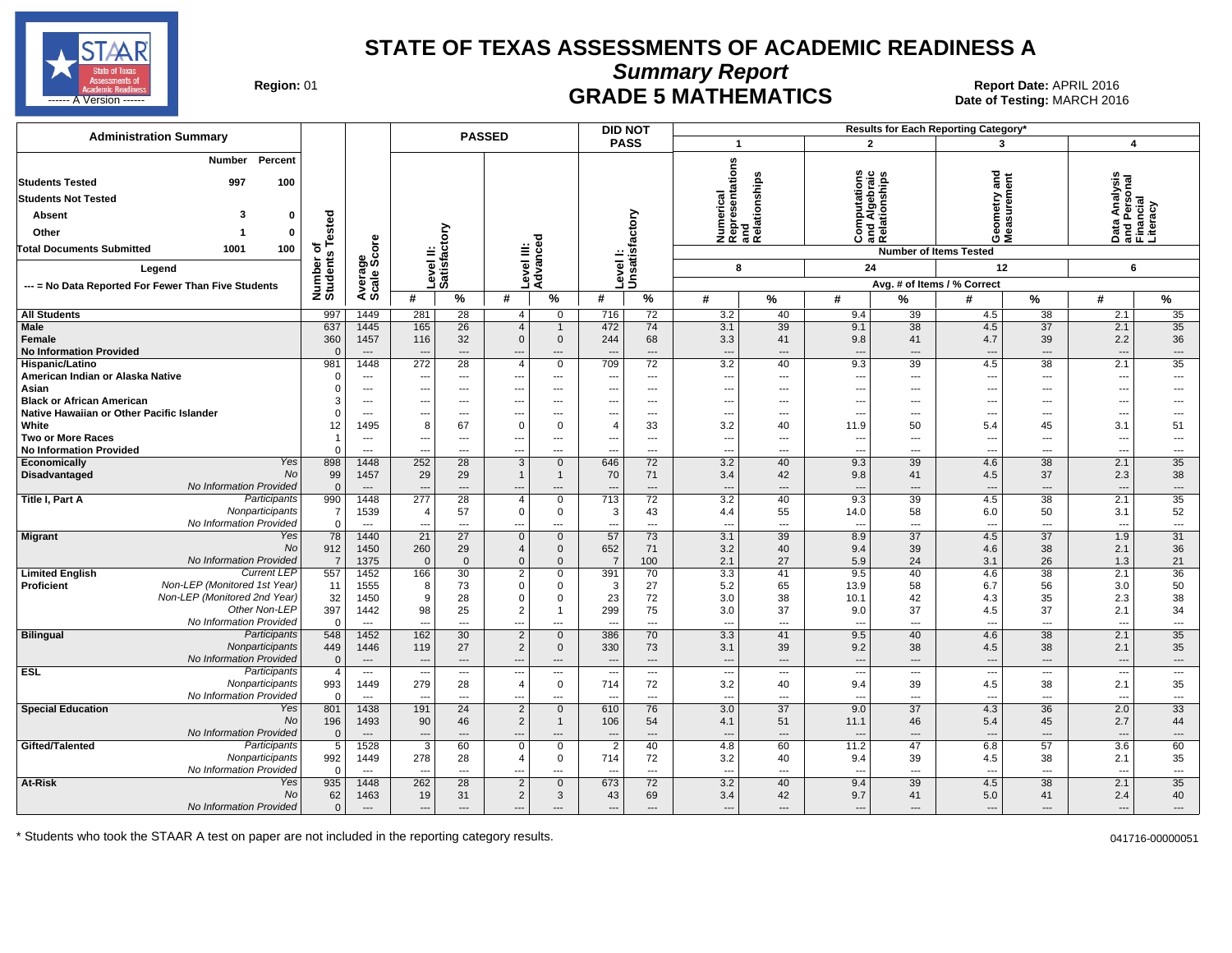

# **Summary Report**

Region: 01 **Region: 01 CONTRIGGLARGE 8 READING Report Date: APRIL 2016 Region: 01 Report Date: APRIL 2016** Date of Testing: MARCH 2016

| <b>Administration Summary</b>                               |                       |                          |                          |                          | <b>PASSED</b>        |                                  |                          | <b>DID NOT</b>             |                          |                                                       |              | <b>Results for Each Reporting Category</b>      |                                                        |                          |
|-------------------------------------------------------------|-----------------------|--------------------------|--------------------------|--------------------------|----------------------|----------------------------------|--------------------------|----------------------------|--------------------------|-------------------------------------------------------|--------------|-------------------------------------------------|--------------------------------------------------------|--------------------------|
|                                                             |                       |                          |                          |                          |                      |                                  |                          | <b>PASS</b>                | $\overline{1}$           |                                                       |              | $\overline{2}$                                  | 3                                                      |                          |
| Percent<br>Number                                           |                       |                          |                          |                          |                      |                                  |                          |                            |                          | °SS<br> Understanding/<br> Analysis Across<br> Genres |              | Understanding/<br>Analysis of<br>Literary Texts | rstanding/                                             |                          |
| 28582<br><b>Students Tested</b><br>94                       |                       |                          |                          |                          |                      |                                  |                          |                            |                          |                                                       |              |                                                 | Understanding<br>Analysis of<br>Informational<br>Texts |                          |
| <b>Students Not Tested</b>                                  |                       |                          |                          |                          |                      |                                  |                          |                            |                          |                                                       |              |                                                 |                                                        |                          |
| 110<br>$\mathbf 0$<br><b>Absent</b>                         |                       |                          |                          |                          |                      |                                  |                          |                            |                          |                                                       |              |                                                 |                                                        |                          |
| 1682<br>Other<br>6                                          | Tested                |                          |                          | š                        |                      |                                  |                          |                            |                          |                                                       |              |                                                 |                                                        |                          |
| 30374<br>100<br><b>Total Documents Submitted</b>            | ৳                     |                          |                          |                          |                      |                                  |                          |                            |                          |                                                       |              | <b>Number of Items Tested</b>                   |                                                        |                          |
| Legend                                                      |                       |                          |                          | Level II:<br>Satisfact   |                      | Level III:<br>Advanced           |                          | Level I:<br>Unsatisfactory |                          | 10                                                    |              | 22                                              | 20                                                     |                          |
|                                                             |                       |                          |                          |                          |                      |                                  |                          |                            |                          |                                                       |              | Avg. # of Items / % Correct                     |                                                        |                          |
| --- = No Data Reported For Fewer Than Five Students         | Number of<br>Students | Average<br>Scale Score   | #                        | $\%$                     | #                    | $\%$                             | #                        | %                          | #                        | $\%$                                                  | #            | %                                               | #                                                      | $\%$                     |
| <b>All Students</b>                                         | 28582                 | 1659                     | 21728                    | 76                       | 3963                 | 14                               | 6854                     | 24                         | 7.0                      | 70                                                    | 15.0         | 68                                              | 12.2                                                   | 61                       |
| Male                                                        | 14380                 | 1647                     | 10417                    | 72                       | 1667                 | 12                               | 3963                     | $\overline{28}$            | 6.7                      | 67                                                    | 14.6         | 66                                              | 11.9                                                   | 59                       |
| Female                                                      | 14189                 | 1672                     | 11303                    | 80                       | 2295                 | 16                               | 2886                     | 20                         | 7.3                      | 73                                                    | 15.3         | 70                                              | 12.6                                                   | 63                       |
| <b>No Information Provided</b>                              | 13                    | 1601                     | 8                        | 62                       |                      | 8                                | 5                        | 38                         | 6.5                      | 65                                                    | 12.2         | 55                                              | 10.6                                                   | 53                       |
| Hispanic/Latino                                             | 27933                 | 1658                     | 21170                    | 76                       | 3768                 | 13                               | 6763                     | 24                         | 7.0                      | 70                                                    | 14.9         | 68                                              | 12.2                                                   | 61                       |
| American Indian or Alaska Native<br>Asian                   | 17<br>93              | 1616<br>1760             | 10<br>87                 | 59<br>94                 | $\overline{2}$<br>42 | 12<br>45                         | $\overline{7}$<br>6      | 41<br>6                    | 6.1<br>8.2               | 61<br>82                                              | 13.2<br>17.6 | 60<br>80                                        | 11.1<br>15.3                                           | 55<br>77                 |
| <b>Black or African American</b>                            | 54                    | 1710                     | 48                       | 89                       | 15                   | 28                               | 6                        | 11                         | 8.1                      | 81                                                    | 16.9         | 77                                              | 13.3                                                   | 66                       |
| Native Hawaiian or Other Pacific Islander                   | $\overline{2}$        | $\overline{\phantom{a}}$ |                          | $\overline{\phantom{a}}$ | ---                  | $\overline{a}$                   | ---                      | $\overline{a}$             | $\overline{a}$           | $\overline{a}$                                        |              | Ξ.                                              |                                                        | $\overline{\phantom{a}}$ |
| White                                                       | 423                   | 1718                     | 374                      | 88                       | 127                  | 30                               | 49                       | 12                         | 7.8                      | 78                                                    | 16.8         | 76                                              | 14.0                                                   | 70                       |
| <b>Two or More Races</b>                                    | 24                    | 1638                     | 16                       | 67                       | 5                    | 21                               | 8                        | 33                         | 6.6                      | 66                                                    | 14.2         | 64                                              | 11.3                                                   | 56                       |
| <b>No Information Provided</b>                              | 36                    | 1612                     | 21                       | 58<br>$\overline{74}$    | 3                    | 8                                | 15                       | 42                         | 6.2                      | 62                                                    | 12.8         | 58<br>66                                        | 10.7<br>11.9                                           | 53                       |
| Economically<br>Yes<br>Disadvantaged<br>No                  | 24266<br>4280         | 1649<br>1716             | 17900<br>3807            | 89                       | 2817<br>1143         | 12<br>27                         | 6366<br>473              | 26<br>11                   | 6.8<br>7.8               | 68<br>78                                              | 14.6<br>16.9 | 77                                              | 14.0                                                   | 60<br>70                 |
| No Information Provided                                     | 36                    | 1612                     | 21                       | 58                       | 3                    | 8                                | 15                       | 42                         | 6.2                      | 62                                                    | 12.8         | 58                                              | 10.7                                                   | 53                       |
| Title I, Part A<br>Participants                             | 28347                 | 1659                     | 21555                    | 76                       | 3916                 | 14                               | 6792                     | 24                         | 7.0                      | 70                                                    | 15.0         | 68                                              | 12.2                                                   | 61                       |
| Nonparticipants                                             | 199                   | 1679                     | 152                      | 76                       | 44                   | 22                               | 47                       | 24                         | 7.1                      | 71                                                    | 15.4         | 70                                              | 13.0                                                   | 65                       |
| No Information Provided                                     | 36                    | 1612                     | 21                       | 58                       | 3                    | 8                                | 15                       | 42                         | 6.2                      | 62                                                    | 12.8         | 58                                              | 10.7                                                   | 53                       |
| <b>Migrant</b><br>Yes<br><b>No</b>                          | 1175<br>27345         | 1618<br>1661             | 754<br>20951             | 64<br>77                 | 75<br>3884           | 6<br>14                          | 421<br>6394              | 36<br>23                   | 6.3<br>7.0               | 63<br>70                                              | 13.5<br>15.0 | 61<br>68                                        | 11.0<br>12.3                                           | 55<br>62                 |
| No Information Provided                                     | 62                    | 1553                     | 23                       | 37                       | $\overline{4}$       | 6                                | 39                       | 63                         | 5.1                      | 51                                                    | 10.6         | 48                                              | 8.9                                                    | 44                       |
| <b>Limited English</b><br><b>Current LEP</b>                | 6934                  | 1563                     | 2951                     | 43                       | 89                   | $\mathbf{1}$                     | 3983                     | 57                         | 5.3                      | 53                                                    | 11.4         | 52                                              | 9.1                                                    | 46                       |
| <b>Proficient</b><br>Non-LEP (Monitored 1st Year)           | 772                   | 1680                     | 707                      | 92                       | 82                   | 11                               | 65                       | 8                          | 7.5                      | 75                                                    | 16.0         | 73                                              | 13.0                                                   | 65                       |
| Non-LEP (Monitored 2nd Year)                                | 957                   | 1665                     | 799                      | 83                       | 98                   | 10                               | 158                      | 17                         | 7.2                      | 72                                                    | 15.4         | 70                                              | 12.5                                                   | 62                       |
| Other Non-LEP                                               | 19884<br>35           | 1692<br>1617             | 17250<br>21              | 87<br>60                 | 3691<br>3            | 19<br>9                          | 2634<br>14               | 13<br>40                   | 7.5<br>6.2               | 75<br>62                                              | 16.2<br>13.1 | 73<br>59                                        | 13.3<br>10.8                                           | 66<br>54                 |
| No Information Provided<br><b>Bilingual</b><br>Participants | 146                   | 1689                     | 125                      | 86                       | $\overline{22}$      | 15                               | 21                       | 14                         | 7.6                      | 76                                                    | 16.0         | 73                                              | 12.9                                                   | 65                       |
| Nonparticipants                                             | 28393                 | 1659                     | 21581                    | 76                       | 3938                 | 14                               | 6812                     | 24                         | 7.0                      | 70                                                    | 15.0         | 68                                              | 12.2                                                   | 61                       |
| No Information Provided                                     | 43                    | 1597                     | 22                       | 51                       | 3                    | $\overline{7}$                   | 21                       | 49                         | 5.9                      | 59                                                    | 12.5         | 57                                              | 10.0                                                   | 50                       |
| ESL<br>Participants                                         | 6758                  | 1564                     | 2882                     | 43                       | 92                   | $\overline{1}$                   | 3876                     | 57                         | 5.3                      | 53                                                    | 11.4         | 52                                              | 9.2                                                    | 46                       |
| Nonparticipants                                             | 21782                 | 1689                     | 18824                    | 86                       | 3868                 | 18                               | 2958                     | 14                         | 7.5                      | 75                                                    | 16.1         | 73                                              | 13.2                                                   | 66                       |
| No Information Provideo<br><b>Special Education</b><br>Yes  | 42<br>1070            | 1600<br>1533             | 22<br>325                | 52<br>30                 | 3<br>14              | $\overline{7}$<br>$\overline{1}$ | 20<br>745                | 48<br>70                   | 5.9<br>4.7               | 59<br>47                                              | 12.6<br>10.2 | 57<br>46                                        | 10.1<br>8.1                                            | 51<br>40                 |
| <b>No</b>                                                   | 27476                 | 1664                     | 21382                    | 78                       | 3946                 | 14                               | 6094                     | 22                         | 7.1                      | 71                                                    | 15.1         | 69                                              | 12.4                                                   | 62                       |
| No Information Provided                                     | 36                    | 1612                     | 21                       | 58                       | 3                    | 8                                | 15                       | 42                         | 6.2                      | 62                                                    | 12.8         | 58                                              | 10.7                                                   | 53                       |
| Gifted/Talented<br>Participants                             | 3181                  | 1781                     | 3146                     | 99                       | 1510                 | 47                               | 35                       | $\overline{1}$             | 8.7                      | 87                                                    | 18.6         | 85                                              | 16.0                                                   | 80                       |
| Nonparticipants                                             | 25365                 | 1644                     | 18561                    | 73                       | 2450                 | 10                               | 6804                     | 27                         | 6.8                      | 68                                                    | 14.5         | 66                                              | 11.8                                                   | 59                       |
| No Information Provided                                     | 36                    | 1612                     | 21                       | 58                       | 3                    | 8                                | 15<br>6432               | 42                         | 6.2                      | 62<br>61                                              | 12.8         | 58<br>60                                        | 10.7                                                   | 53<br>52                 |
| At-Risk<br>Yes<br>No                                        | 16792<br>11754        | 1604<br>1738             | 10360<br>11347           | 62<br>97                 | 519<br>3441          | $\mathbf{3}$<br>29               | 407                      | 38<br>3                    | 6.1<br>8.2               | 82                                                    | 13.1<br>17.6 | 80                                              | 10.5<br>14.8                                           | 74                       |
| No Information Provided                                     | 36                    | 1612                     | 21                       | 58                       | 3                    | 8                                | 15                       | 42                         | 6.2                      | 62                                                    | 12.8         | 58                                              | 10.7                                                   | 53                       |
| Career/Technical<br>Participants                            | 5273                  | 1672                     | 4207                     | 80                       | 833                  | 16                               | 1066                     | 20                         | 7.2                      | 72                                                    | 15.4         | 70                                              | 12.6                                                   | 63                       |
| Education<br>Nonparticipants                                | 23309                 | 1656                     | 17521                    | 75                       | 3130                 | 13                               | 5788                     | 25                         | 6.9                      | 69                                                    | 14.9         | 68                                              | 12.2                                                   | 61                       |
| No Information Provided                                     | $\Omega$              | ---                      | $\overline{\phantom{a}}$ | $\overline{a}$           | ---                  | $---$                            | $\overline{\phantom{a}}$ | $---$                      | $\overline{\phantom{a}}$ | $\overline{a}$                                        | $\sim$       | ---                                             | ---                                                    | $\overline{\phantom{a}}$ |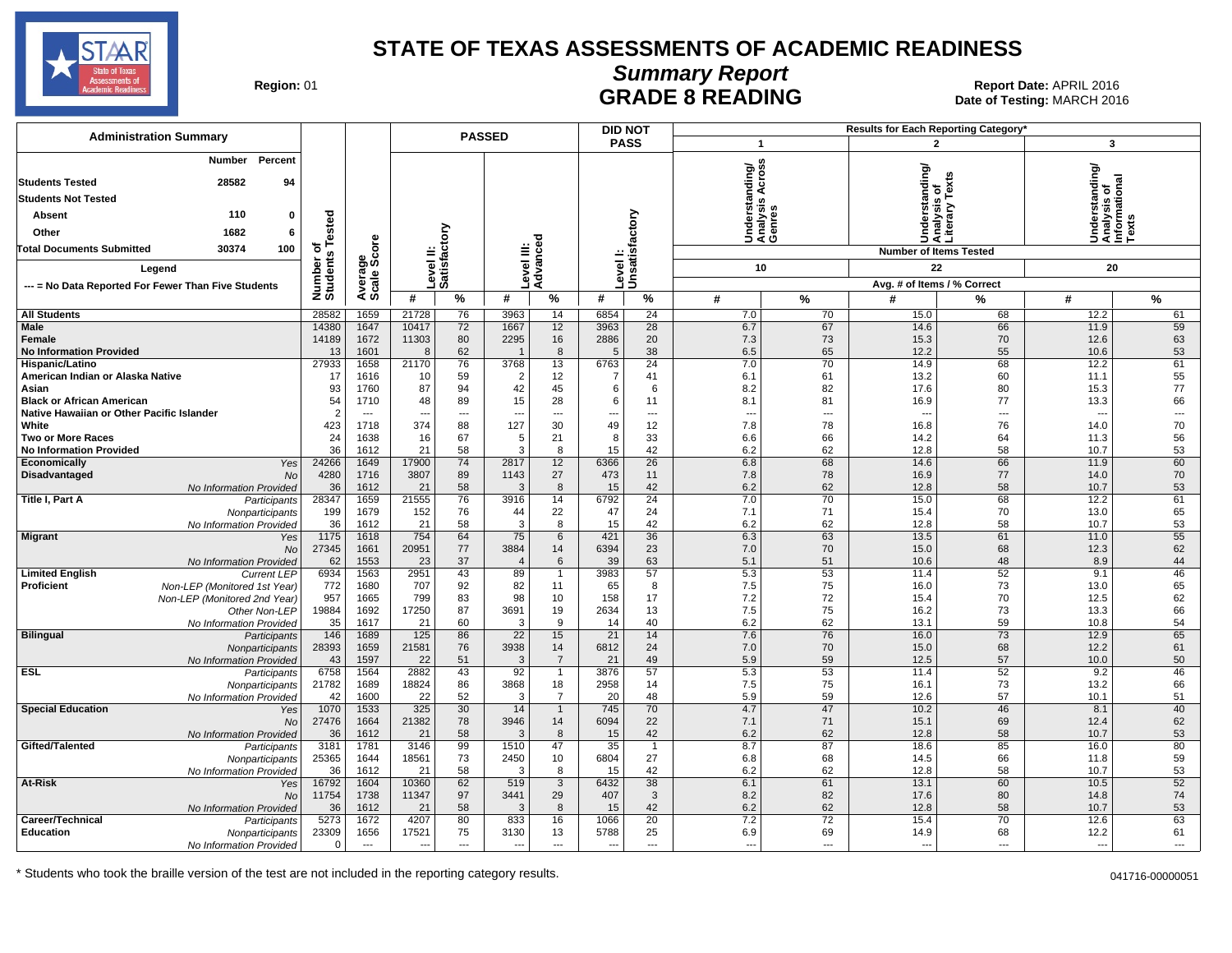

**Summary Report**

Region: 01 **Region: 01 Date: APRIL 2016**<br> **Date of Testing: MARCH 2016 Date of Testing: MARCH 2016** Date of Testing: MARCH 2016

|                                                                         |                    |                                  | <b>PASSED</b>             |                          |                        |                                  | <b>DID NOT</b> |                            |                                  |              |                | Results for Each Reporting Category'  |                             |             |                                                             |                                |
|-------------------------------------------------------------------------|--------------------|----------------------------------|---------------------------|--------------------------|------------------------|----------------------------------|----------------|----------------------------|----------------------------------|--------------|----------------|---------------------------------------|-----------------------------|-------------|-------------------------------------------------------------|--------------------------------|
| <b>Administration Summary</b>                                           |                    |                                  |                           |                          |                        |                                  |                | <b>PASS</b>                | $\mathbf{1}$                     |              | $\mathbf{2}$   |                                       | 3                           |             | 4                                                           |                                |
| <b>Number</b><br>Percent                                                |                    |                                  |                           |                          |                        |                                  |                |                            |                                  |              |                |                                       |                             |             |                                                             |                                |
| 23438<br><b>Students Tested</b><br>79                                   |                    |                                  |                           |                          |                        |                                  |                |                            |                                  |              | ations         |                                       | ᢎ                           |             | sis                                                         |                                |
| <b>Students Not Tested</b>                                              |                    |                                  |                           |                          |                        |                                  |                |                            |                                  |              |                | 흚                                     |                             |             |                                                             |                                |
| 87<br><b>Absent</b><br>$\mathbf{0}$                                     |                    |                                  |                           |                          |                        |                                  |                |                            | epresentations<br>nd<br>umerical | elationships |                | nd Alge<br>elation                    | eometi<br>easure            |             |                                                             |                                |
| 6200<br>21<br>Other                                                     | ested              |                                  |                           |                          |                        |                                  |                |                            |                                  |              | င်္            |                                       | ŏέ                          |             | Data Analysis<br>and Personal<br><sup>-</sup> inancial<br>ó |                                |
| <b>Total Documents Submitted</b><br>29725<br>100                        | ৳<br>'n,           | ge<br>Score                      |                           |                          |                        |                                  |                |                            | z ∝                              | . ಹ          |                | ಹ ∝∠<br><b>Number of Items Tested</b> |                             |             | σŒ                                                          |                                |
| Legend                                                                  | Number<br>Students |                                  | Level II:<br>Satisfactory |                          | evel III:              | Advanced                         |                | Level I:<br>Unsatisfactory | 5                                |              | 22             |                                       | 20                          |             | 9                                                           |                                |
| --- = No Data Reported For Fewer Than Five Students                     |                    | Averag<br>Scale                  |                           |                          |                        |                                  |                |                            |                                  |              |                |                                       | Avg. # of Items / % Correct |             |                                                             |                                |
|                                                                         |                    |                                  | #                         | $\%$                     | #                      | %                                | #              | %                          | #                                | $\%$         | #              | %                                     | #                           | %           | #                                                           | $\%$                           |
| <b>All Students</b>                                                     | 23438              | 1664                             | 16910                     | 72                       | 1532                   | $\overline{7}$                   | 6528           | 28                         | 3.3                              | 66           | 13.5           | 61                                    | 10.2                        | 51          | 5.1                                                         | 56                             |
| <b>Male</b><br>Female                                                   | 11866<br>11561     | 1656<br>1673                     | 8216<br>8687              | 69<br>75                 | 710<br>821             | 6<br>$\overline{7}$              | 3650<br>2874   | 31<br>25                   | 3.3<br>3.3                       | 66<br>66     | 13.0<br>13.9   | 59<br>63                              | 9.9<br>10.5                 | 49<br>52    | 5.0<br>5.1                                                  | 56<br>57                       |
| <b>No Information Provided</b>                                          | 11                 | 1617                             | $\overline{7}$            | 64                       |                        | 9                                |                | 36                         | 3.0                              | 60           | 12.6           | 57                                    | 10.0                        | 50          | 4.8                                                         | 54                             |
| Hispanic/Latino                                                         | 22959              | 1663                             | 16509                     | 72                       | 1432                   | 6                                | 6450           | 28                         | 3.3                              | 66           | 13.4           | 61                                    | 10.1                        | 51          | 5.0                                                         | 56                             |
| American Indian or Alaska Native<br>Asian                               | 16<br>87           | 1632<br>1857                     | 14<br>85                  | 88<br>98                 | 40                     | 6<br>46                          | 2              | 13<br>2                    | 3.4<br>4.3                       | 68<br>87     | 12.7<br>18.7   | 58<br>85                              | 8.4<br>15.6                 | 42<br>78    | 4.5<br>7.0                                                  | 50<br>78                       |
| <b>Black or African American</b>                                        | 19                 | 1692                             | 15                        | 79                       | $\overline{2}$         | 11                               |                | 21                         | 3.3                              | 65           | 13.7           | 62                                    | 10.8                        | 54          | 5.7                                                         | 64                             |
| Native Hawaiian or Other Pacific Islander                               | 2                  | $\overline{\phantom{a}}$         |                           | $\overline{\phantom{a}}$ |                        | $\overline{\phantom{a}}$         |                | $\overline{\phantom{a}}$   | ÷.,                              | ---          |                | $---$                                 | $\overline{\phantom{a}}$    | ---         | $\overline{\phantom{a}}$                                    | ---                            |
| White<br><b>Two or More Races</b>                                       | 296<br>23          | 1723<br>1653                     | 246<br>17                 | 83<br>74                 | 55<br>$\mathbf 0$      | 19<br>$\mathbf 0$                | 50<br>-6       | 17<br>26                   | 3.6<br>3.1                       | 72<br>62     | 15.1<br>13.4   | 69<br>61                              | 12.2<br>9.9                 | 61<br>49    | 5.9<br>5.0                                                  | 65<br>55                       |
| <b>No Information Provided</b>                                          | 36                 | 1627                             | 22                        | 61                       | 2                      | 6                                | 14             | 39                         | 2.8                              | 56           | 12.4           | 56                                    | 9.5                         | 47          | 4.6                                                         | 52                             |
| Yes<br>Economically<br><b>No</b>                                        | 19987              | 1657                             | 14060                     | 70                       | 1062                   | 5                                | 5927           | 30<br>17                   | 3.3<br>3.6                       | 65           | 13.2<br>15.0   | 60<br>68                              | 9.9                         | 50<br>58    | 5.0<br>5.6                                                  | 55                             |
| Disadvantaged<br>No Information Provided                                | 3415<br>36         | 1710<br>1627                     | 2828<br>22                | 83<br>61                 | 468<br>2               | 14<br>6                          | 587<br>14      | 39                         | 2.8                              | 72<br>56     | 12.4           | 56                                    | 11.6<br>9.5                 | 47          | 4.6                                                         | 63<br>52                       |
| Participants<br>Title I, Part A                                         | 23314              | 1665                             | 16845                     | 72                       | 1527                   | $\overline{7}$                   | 6469           | 28                         | 3.3                              | 66           | 13.5           | 61                                    | 10.2                        | 51          | 5.1                                                         | 56                             |
| Nonparticipants<br>No Information Provided                              | 88<br>36           | 1602<br>1627                     | 43<br>22                  | 49<br>61                 | 3<br>$\overline{2}$    | 3<br>6                           | 45<br>14       | 51<br>39                   | 2.6<br>2.8                       | 53<br>56     | 11.0<br>12.4   | 50<br>56                              | 8.1<br>9.5                  | 41<br>47    | 4.6<br>4.6                                                  | 51<br>52                       |
| <b>Migrant</b><br>Yes                                                   | 1091               | 1638                             | 706                       | 65                       | 39                     | $\overline{4}$                   | 385            | 35                         | 3.1                              | 62           | 12.5           | 57                                    | 9.3                         | 47          | 4.7                                                         | 52                             |
| No                                                                      | 22308              | 1666                             | 16181                     | 73                       | 1491                   | $\overline{7}$                   | 6127           | 27                         | 3.3                              | 66           | 13.5           | 62                                    | 10.2                        | 51          | 5.1                                                         | 56                             |
| No Information Provided<br><b>Limited English</b><br><b>Current LEP</b> | 39<br>5787         | 1623<br>1611                     | 23<br>3110                | 59<br>54                 | $\overline{2}$<br>108  | $5\phantom{1}$<br>$\overline{2}$ | 16<br>2677     | 41<br>46                   | 2.8<br>2.9                       | 55<br>58     | 12.2<br>11.5   | 56<br>52                              | 9.3<br>8.5                  | 47<br>42    | 4.6<br>4.3                                                  | 51<br>48                       |
| Non-LEP (Monitored 1st Year)<br><b>Proficient</b>                       | 643                | 1695                             | 544                       | 85                       | 53                     | 8                                | 99             | 15                         | 3.5                              | 70           | 14.7           | 67                                    | 11.2                        | 56          | 5.5                                                         | 61                             |
| Non-LEP (Monitored 2nd Year)<br>Other Non-LEP                           | 848                | 1679                             | 668                       | 79<br>78                 | 68                     | 8                                | 180            | 21                         | 3.4                              | 69           | 14.1           | 64<br>64                              | 10.6                        | 53          | 5.2                                                         | 58                             |
| No Information Provided                                                 | 16124<br>36        | 1682<br>1627                     | 12566<br>22               | 61                       | 1301<br>$\overline{2}$ | 8<br>6                           | 3558<br>14     | 22<br>39                   | 3.4<br>2.8                       | 69<br>56     | 14.1<br>12.4   | 56                                    | 10.7<br>9.5                 | 53<br>47    | 5.3<br>4.6                                                  | 59<br>52                       |
| <b>Bilingual</b><br>Participants                                        | 125                | 1713                             | 108                       | 86                       | 13                     | 10                               | 17             | 14                         | $\overline{3.7}$                 | 74           | 16.0           | 73                                    | 11.6                        | 58          | 5.4                                                         | 60                             |
| Nonparticipants<br>No Information Provided                              | 23271<br>42        | 1664<br>1610                     | 16780<br>22               | 72<br>52                 | 1517<br>$\overline{2}$ | $\overline{7}$<br>$5\phantom{1}$ | 6491<br>20     | 28<br>48                   | 3.3<br>2.6                       | 66<br>52     | 13.5<br>11.5   | 61<br>52                              | 10.1<br>9.0                 | 51<br>45    | 5.1<br>4.5                                                  | 56<br>49                       |
| Participants<br><b>ESL</b>                                              | 5624               | 1612                             | 3023                      | 54                       | 107                    | $\overline{2}$                   | 2601           | 46                         | 2.9                              | 58           | 11.5           | 52                                    | 8.5                         | 42          | 4.3                                                         | 48                             |
| Nonparticipants                                                         | 17772              | 1681                             | 13865                     | 78                       | 1423                   | 8                                | 3907           | 22                         | 3.4                              | 69           | 14.1           | 64                                    | 10.7                        | 53          | 5.3                                                         | 59                             |
| No Information Provided<br>Yes<br><b>Special Education</b>              | 42<br>1020         | 1610<br>1566                     | 22<br>338                 | 52<br>33                 | $\overline{2}$<br>10   | 5<br>$\mathbf{1}$                | 20<br>682      | 48<br>67                   | 2.6<br>2.4                       | 52<br>48     | 11.5<br>9.6    | 52<br>44                              | 9.0<br>7.1                  | 45<br>36    | 4.5<br>3.7                                                  | 49<br>41                       |
| No                                                                      | 22382              | 1669                             | 16550                     | 74                       | 1520                   | $\overline{7}$                   | 5832           | 26                         | 3.4                              | 67           | 13.7           | 62                                    | 10.3                        | 51          | 5.1                                                         | 57                             |
| No Information Provided<br>Participants                                 | 36                 | 1627                             | 22                        | 61                       | $\overline{2}$         | $6\phantom{.}6$                  | 14             | 39                         | 2.8                              | 56           | 12.4           | 56                                    | 9.5                         | 47          | 4.6                                                         | 52                             |
| Gifted/Talented<br>Nonparticipants                                      | 1982<br>21420      | 1791<br>1653                     | 1915<br>14973             | 97<br>70                 | 569<br>961             | $\overline{29}$<br>4             | 67<br>6447     | 3<br>30                    | 4.1<br>3.2                       | 82<br>65     | 17.5<br>13.1   | 79<br>60                              | 14.1<br>9.8                 | 70<br>49    | 6.6<br>4.9                                                  | 73<br>55                       |
| No Information Provided                                                 | 36                 | 1627                             | 22                        | 61                       | $\overline{2}$         | 6                                | 14             | 39                         | 2.8                              | 56           | 12.4           | 56                                    | 9.5                         | 47          | 4.6                                                         | 52                             |
| At-Risk<br>Yes<br><b>No</b>                                             | 14910<br>8492      | 1624<br>1735                     | 9074<br>7814              | 61<br>92                 | 260<br>1270            | 2<br>15                          | 5836<br>678    | 39<br>8                    | 3.0<br>3.8                       | 60<br>76     | 12.1<br>16.0   | 55<br>73                              | 8.8<br>12.5                 | 44<br>62    | 4.5<br>6.0                                                  | 50<br>66                       |
| No Information Provided                                                 | 36                 | 1627                             | 22                        | 61                       | $\overline{2}$         | 6                                | 14             | 39                         | 2.8                              | 56           | 12.4           | 56                                    | 9.5                         | 47          | 4.6                                                         | 52                             |
| Participants<br>Career/Technical                                        | 4142               | 1673                             | 3206                      | 77                       | 213                    | 5                                | 936            | 23                         | 3.5                              | 70           | 13.9           | 63                                    | 10.3                        | 52          | 5.2                                                         | 57                             |
| <b>Education</b><br>Nonparticipants<br>No Information Provided          | 19296<br>$\Omega$  | 1663<br>$\overline{\phantom{a}}$ | 13704<br>$\sim$           | 71<br>$\sim$             | 1319<br>$\sim$         | $\overline{7}$<br>$\overline{a}$ | 5592<br>$\sim$ | 29<br>$---$                | 3.3<br>$\sim$                    | 65<br>$---$  | 13.4<br>$\sim$ | 61<br>$---$                           | 10.1<br>---                 | 51<br>$---$ | 5.0<br>$---$                                                | 56<br>$\overline{\phantom{a}}$ |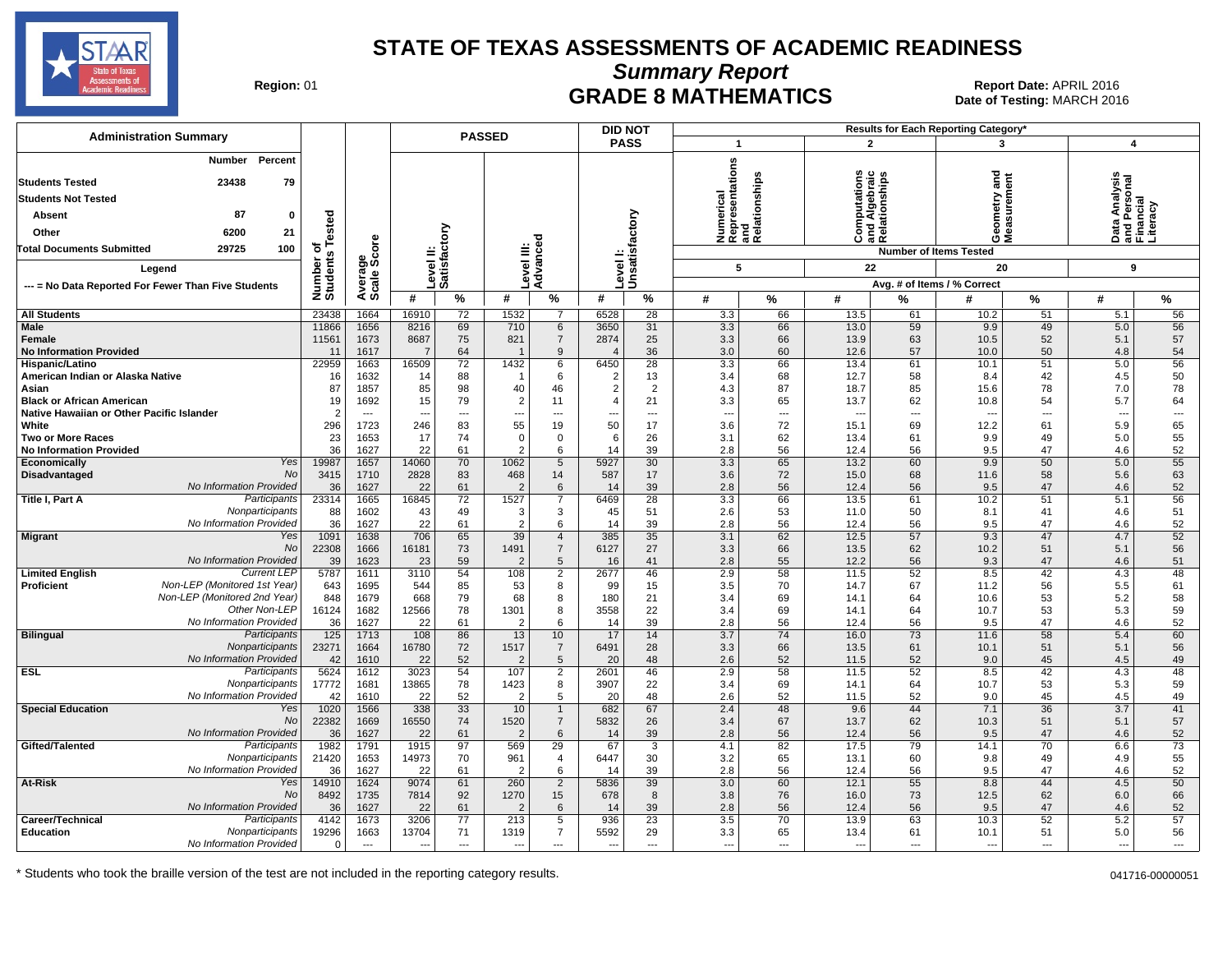

**Summary Report**

Region: 01 **Region: 01 Date: APRIL 2016**<br> **Date of Testing: MARCH 2016 Date of Testing: MARCH 2016** ------ L Version ------ MARCH 2016

| <b>Administration Summary</b>                                                                                                        |                       | <b>PASSED</b>                    |                           |                                |                        |                                         | <b>DID NOT</b>                   |                                |                                                      |                          |                               |                                            | <b>Results for Each Reporting Category</b> |                                |                                                        |                                |
|--------------------------------------------------------------------------------------------------------------------------------------|-----------------------|----------------------------------|---------------------------|--------------------------------|------------------------|-----------------------------------------|----------------------------------|--------------------------------|------------------------------------------------------|--------------------------|-------------------------------|--------------------------------------------|--------------------------------------------|--------------------------------|--------------------------------------------------------|--------------------------------|
|                                                                                                                                      |                       |                                  |                           |                                |                        |                                         | <b>PASS</b>                      |                                | $\mathbf{1}$                                         |                          | $\overline{2}$                |                                            | 3                                          |                                | 4                                                      |                                |
| <b>Percent</b><br>Number<br>99<br><b>Students Tested</b><br>690<br><b>Students Not Tested</b><br>Absent<br>0<br>Other<br>$\mathbf 1$ | ested                 |                                  | Level II:<br>Satisfactory |                                |                        |                                         |                                  | Unsatisfactory                 | Numerical<br>Representations<br>and<br>Relationships | elationships             | tations<br>Ξ.<br>ᇗ<br>ē.<br>Ő | nd Algebraio<br>alationships<br>᠊ᢐ<br>ಹ ∩∠ | and<br>8<br>oΣ                             |                                | Data Analysis<br>and Personal<br>Financial<br>Literacy |                                |
| <b>Total Documents Submitted</b><br>695<br>100                                                                                       | ৳                     |                                  |                           |                                |                        |                                         |                                  |                                |                                                      |                          |                               |                                            | <b>Number of Items Tested</b>              |                                |                                                        |                                |
| Legend                                                                                                                               |                       |                                  |                           |                                | Level III:<br>Advanced |                                         | Level I:                         |                                | 5                                                    |                          | 22                            |                                            | 20                                         |                                | 9                                                      |                                |
|                                                                                                                                      |                       |                                  |                           |                                |                        |                                         |                                  |                                |                                                      |                          |                               |                                            | Avg. # of Items / % Correct                |                                |                                                        |                                |
| --- = No Data Reported For Fewer Than Five Students                                                                                  | Number of<br>Students | Average<br>Scale Score           | #                         | %                              | #                      | %                                       | #                                | %                              | #                                                    | $\%$                     | #                             | %                                          | #                                          | %                              | #                                                      | $\%$                           |
|                                                                                                                                      |                       | 1575                             |                           | 34                             |                        |                                         |                                  | 66                             | 2.5                                                  | 49                       |                               | 45                                         | 7.4                                        | $\overline{37}$                | 3.8                                                    |                                |
| <b>All Students</b><br><b>Male</b>                                                                                                   | 690<br>381            | 1570                             | 238<br>120                | 31                             | 12<br>6                | 2<br>$\overline{2}$                     | 452<br>261                       | 69                             | 2.4                                                  | 48                       | 9.9<br>9.7                    | 44                                         | 7.2                                        | $\overline{36}$                | 3.8                                                    | 42<br>42                       |
| Female                                                                                                                               | 309                   | 1580                             | 118                       | 38                             | 6                      | $\overline{2}$                          | 191                              | 62                             | 2.5                                                  | 50                       | 10.1                          | 46                                         | 7.6                                        | 38                             | 3.9                                                    | 43                             |
| <b>No Information Provided</b>                                                                                                       | $\Omega$              | $\overline{\phantom{a}}$         |                           | $\overline{\phantom{a}}$       |                        | $\overline{a}$                          |                                  | $\overline{\phantom{a}}$       | ---                                                  | ---                      | $\overline{a}$                | ---                                        | $\overline{\phantom{a}}$                   | $\overline{\phantom{a}}$       | $\overline{a}$                                         | $\overline{\phantom{a}}$       |
| <b>Hispanic/Latino</b>                                                                                                               | 666                   | 1573                             | 227                       | 34                             | 9                      | $\overline{1}$                          | 439                              | 66                             | 2.4                                                  | 49                       | 9.8                           | 45                                         | 7.3                                        | 37                             | 3.8                                                    | 42                             |
| American Indian or Alaska Native                                                                                                     | $\Omega$              | $\overline{\phantom{a}}$         | ---                       | $---$                          | ---                    | $\overline{\phantom{a}}$                | $\sim$                           | $\overline{\phantom{a}}$       | ---                                                  | $\overline{\phantom{a}}$ | ---                           | $\overline{\phantom{a}}$                   | $\overline{\phantom{a}}$                   | ---                            | $\overline{\phantom{a}}$                               | $\hspace{0.05cm} \ldots$       |
| Asian                                                                                                                                | 6                     | 1855                             | 6                         | 100                            | 3                      | 50                                      | $\mathbf 0$                      | $\mathbf 0$                    | 4.0                                                  | 80                       | 18.7                          | 85                                         | 15.3                                       | 77                             | 7.5                                                    | 83                             |
| <b>Black or African American</b>                                                                                                     |                       | $\overline{\phantom{a}}$         |                           | $\hspace{0.05cm} \cdots$       |                        | $\overline{\phantom{a}}$                |                                  | $\overline{\phantom{a}}$       | ---                                                  | ---                      |                               | ---                                        | ---                                        | ---                            | $\overline{\phantom{a}}$                               | ---                            |
| Native Hawaiian or Other Pacific Islander                                                                                            |                       | $---$                            | ---                       | $---$                          | ---                    | $\overline{a}$                          | $\overline{a}$<br>$\overline{7}$ | $---$                          | ÷.,                                                  | ---                      | $\sim$                        | ---                                        | $\overline{\phantom{a}}$                   | $\overline{a}$                 | $\overline{\phantom{a}}$                               | ---                            |
| White<br><b>Two or More Races</b>                                                                                                    | 12                    | 1570<br>$\overline{\phantom{a}}$ | 5<br>---                  | 42<br>---                      | $\Omega$               | $\mathbf 0$<br>$\overline{\phantom{a}}$ | ---                              | 58<br>$\overline{\phantom{a}}$ | 2.8<br>---                                           | 57<br>---                | 9.2<br>---                    | 42<br>---                                  | 7.2<br>$\overline{\phantom{a}}$            | 36<br>---                      | 4.3<br>$\overline{\phantom{a}}$                        | 47<br>---                      |
| <b>No Information Provided</b>                                                                                                       | 5                     | 1505                             | 0                         | $\mathbf 0$                    | $\Omega$               | $\mathbf 0$                             | 5                                | 100                            | 1.8                                                  | 36                       | 5.8                           | 26                                         | 7.4                                        | 37                             | 1.8                                                    | 20                             |
| Yes<br>Economically                                                                                                                  | 630                   | 1573                             | 217                       | 34                             | 10                     | $\overline{2}$                          | 413                              | 66                             | 2.4                                                  | 49                       | 9.8                           | 45                                         | 7.4                                        | 37                             | 3.8                                                    | 42                             |
| No<br>Disadvantaged                                                                                                                  | 55                    | 1598                             | 21                        | 38                             | $\overline{2}$         | $\overline{4}$                          | 34                               | 62                             | 2.7                                                  | 53                       | 10.9                          | 50                                         | 7.6                                        | 38                             | 4.2                                                    | 47                             |
| No Information Provided                                                                                                              | 5                     | 1505                             | $\mathbf{0}$              | $\mathbf{0}$                   | $\Omega$               | $\mathbf{0}$                            | 5                                | 100                            | 1.8                                                  | 36                       | 5.8                           | 26                                         | 7.4                                        | 37                             | 1.8                                                    | 20                             |
| Participants<br>Title I, Part A                                                                                                      | 679                   | 1576                             | 238                       | 35                             | 12                     | $\overline{2}$                          | 441                              | 65                             | 2.5                                                  | 49                       | 9.9                           | 45                                         | 7.4                                        | $\overline{37}$                | 3.8                                                    | 43                             |
| Nonparticipants                                                                                                                      | 6                     | 1485                             | 0                         | $\mathbf 0$                    | 0                      | $\mathbf 0$                             | 6                                | 100                            | 2.0                                                  | 40                       | 5.8                           | 27                                         | 5.2                                        | 26                             | 2.2                                                    | 24                             |
| No Information Provided                                                                                                              | 5                     | 1505                             | $\mathbf 0$               | $\mathbf 0$                    | $\mathbf 0$            | $\mathbf{0}$                            | 5                                | 100                            | 1.8                                                  | 36                       | 5.8                           | 26                                         | 7.4                                        | 37<br>$\overline{34}$          | 1.8                                                    | 20                             |
| Yes<br><b>Migrant</b><br>No                                                                                                          | 16<br>645             | 1554<br>1577                     | 5<br>229                  | 31<br>36                       | $\mathbf 0$<br>12      | $\overline{0}$<br>$\overline{2}$        | 11<br>416                        | 69<br>64                       | 2.4<br>2.5                                           | 49<br>50                 | 8.8<br>10.0                   | 40<br>45                                   | 6.8<br>7.4                                 | 37                             | 3.6<br>3.9                                             | 40<br>43                       |
| No Information Provided                                                                                                              | 29                    | 1527                             | $\overline{4}$            | 14                             | $\mathbf 0$            | $\mathbf 0$                             | 25                               | 86                             | 1.7                                                  | 34                       | 7.7                           | 35                                         | 6.7                                        | 33                             | 3.0                                                    | 33                             |
| <b>Current LEP</b><br><b>Limited English</b>                                                                                         | 690                   | 1575                             | 238                       | 34                             | 12                     | $\overline{2}$                          | 452                              | 66                             | 2.5                                                  | 49                       | 9.9                           | 45                                         | 7.4                                        | 37                             | 3.8                                                    | 42                             |
| Non-LEP (Monitored 1st Year)<br><b>Proficient</b>                                                                                    | $\Omega$              | $\overline{\phantom{a}}$         |                           | $---$                          | --                     | $---$                                   |                                  | $---$                          | ---                                                  | $\overline{a}$           | $\overline{a}$                | $---$                                      | $\overline{\phantom{a}}$                   | ---                            | $\overline{\phantom{a}}$                               | $\overline{a}$                 |
| Non-LEP (Monitored 2nd Year)                                                                                                         | $\Omega$              | $---$                            | $\sim$                    | $---$                          | ---                    | $---$                                   | $\sim$                           | $---$                          | ---                                                  | $---$                    | ---                           | $---$                                      | $\sim$                                     | $---$                          | $\overline{\phantom{a}}$                               | ---                            |
| Other Non-LEP                                                                                                                        | $\mathbf 0$           | $---$                            | ---                       | $---$                          | ---                    | $---$                                   | $\sim$                           | $---$                          | ---                                                  | $\overline{a}$           | ---                           | ---                                        | $\overline{\phantom{a}}$                   | $\overline{a}$                 | $\overline{a}$                                         | ---                            |
| No Information Provided                                                                                                              | $\Omega$              | $\overline{\phantom{a}}$         | $\overline{\phantom{a}}$  | $-$                            | ---                    | $---$                                   | $\sim$                           | $---$                          | ---                                                  | $---$                    | $---$                         | $---$                                      | ---                                        | $---$                          | $\overline{\phantom{a}}$                               | $---$                          |
| <b>Bilingual</b><br>Participants<br>Nonparticipants                                                                                  | $\mathbf{0}$<br>683   | $\overline{a}$                   |                           | $\overline{\phantom{a}}$       |                        | $---$                                   |                                  | $\overline{a}$                 | $\overline{\phantom{a}}$<br>2.5                      | $\overline{\phantom{a}}$ | $\overline{a}$                | $---$                                      | $\overline{\phantom{a}}$                   | $\overline{\phantom{a}}$<br>37 | $\overline{\phantom{a}}$<br>3.8                        | $\overline{\phantom{a}}$<br>42 |
| No Information Provided                                                                                                              | $\overline{7}$        | 1575<br>1537                     | 237<br>$\overline{1}$     | 35<br>14                       | 12<br>$\mathbf 0$      | $\overline{2}$<br>$\mathbf 0$           | 446<br>6                         | 65<br>86                       | 2.3                                                  | 49<br>46                 | 9.9<br>7.4                    | 45<br>34                                   | 7.4<br>7.6                                 | 38                             | 2.7                                                    | 30                             |
| Participants<br><b>ESL</b>                                                                                                           | 674                   | 1576                             | 236                       | 35                             | 12                     | 2                                       | 438                              | 65                             | 2.5                                                  | 49                       | 9.9                           | 45                                         | 7.4                                        | 37                             | 3.8                                                    | 43                             |
| Nonparticipants                                                                                                                      | 11                    | 1542                             | $\overline{2}$            | 18                             | 0                      | $\mathbf 0$                             | 9                                | 82                             | 2.3                                                  | 45                       | 9.4                           | 43                                         | 6.1                                        | 30                             | 2.7                                                    | 30                             |
| No Information Provided                                                                                                              | 5                     | 1505                             | $\mathbf 0$               | $\mathbf{0}$                   | $\Omega$               | $\mathbf 0$                             | 5                                | 100                            | 1.8                                                  | 36                       | 5.8                           | 26                                         | 7.4                                        | 37                             | 1.8                                                    | 20                             |
| Yes<br><b>Special Education</b>                                                                                                      | $6\phantom{1}$        | 1547                             | $\overline{1}$            | 17                             | $\mathbf 0$            | $\overline{0}$                          | 5                                | 83                             | 1.5                                                  | 30                       | 7.5                           | 34                                         | 8.8                                        | 44                             | 3.0                                                    | 33                             |
| No                                                                                                                                   | 679                   | 1575                             | 237                       | 35                             | 12                     | $\overline{2}$                          | 442                              | 65                             | 2.5                                                  | 49                       | 9.9                           | 45                                         | 7.4                                        | 37                             | 3.8                                                    | 43                             |
| No Information Provided                                                                                                              | 5                     | 1505                             | $\mathbf 0$               | $\mathbf 0$                    | $\mathbf 0$            | $\mathbf 0$                             | 5                                | 100                            | 1.8                                                  | 36                       | 5.8                           | 26                                         | 7.4                                        | 37                             | 1.8                                                    | 20                             |
| Gifted/Talented<br>Participants<br>Nonparticipants                                                                                   | 684                   | $\overline{\phantom{a}}$<br>1575 | ---<br>237                | $\overline{\phantom{a}}$<br>35 | $\overline{a}$<br>12   | $---$<br>$\overline{2}$                 | ---<br>447                       | $---$<br>65                    | $\overline{\phantom{a}}$<br>2.5                      | ---<br>49                | ---<br>9.9                    | $\overline{\phantom{a}}$<br>45             | $\overline{\phantom{a}}$<br>7.4            | ---<br>37                      | $\overline{\phantom{a}}$<br>3.8                        | $\overline{\phantom{a}}$<br>42 |
| No Information Provided                                                                                                              | 5                     | 1505                             | 0                         | $\mathbf{0}$                   | $\Omega$               | $\mathbf{0}$                            | 5                                | 100                            | 1.8                                                  | 36                       | 5.8                           | 26                                         | 7.4                                        | 37                             | 1.8                                                    | 20                             |
| <b>At-Risk</b><br>Yes                                                                                                                | 663                   | 1576                             | 232                       | 35                             | 11                     | 2                                       | 431                              | 65                             | 2.5                                                  | 50                       | 9.9                           | 45                                         | 7.4                                        | 37                             | 3.8                                                    | 43                             |
| No                                                                                                                                   | 22                    | 1555                             | 6                         | 27                             |                        | $5\phantom{.0}$                         | 16                               | 73                             | 2.0                                                  | 39                       | 8.8                           | 40                                         | 7.6                                        | 38                             | 3.2                                                    | 35                             |
| No Information Provided                                                                                                              | -5                    | 1505                             | $\Omega$                  | $\mathbf{0}$                   | $\Omega$               | $\mathbf{0}$                            | .5                               | 100                            | 1.8                                                  | 36                       | 5.8                           | 26                                         | 7.4                                        | 37                             | 1.8                                                    | 20                             |
| Participants<br>Career/Technical                                                                                                     | 104                   | 1585                             | 36                        | 35                             | 3                      | 3                                       | 68                               | 65                             | 2.8                                                  | 55                       | 10.2                          | 46                                         | 7.9                                        | 39                             | 3.7                                                    | 41                             |
| Education<br>Nonparticipants                                                                                                         | 586                   | 1573                             | 202                       | 34                             | 9                      | $\overline{2}$                          | 384                              | 66                             | 2.4                                                  | 48                       | 9.8                           | 45                                         | 7.3                                        | 37                             | 3.8                                                    | 43                             |
| No Information Provided                                                                                                              | 0                     | $\overline{\phantom{a}}$         | ---                       | $\overline{\phantom{a}}$       | ---                    | $\overline{a}$                          | $\overline{\phantom{a}}$         | ---                            | ---                                                  | ---                      | $\overline{a}$                | ---                                        | $\overline{\phantom{a}}$                   | ---                            | $\overline{a}$                                         | ---                            |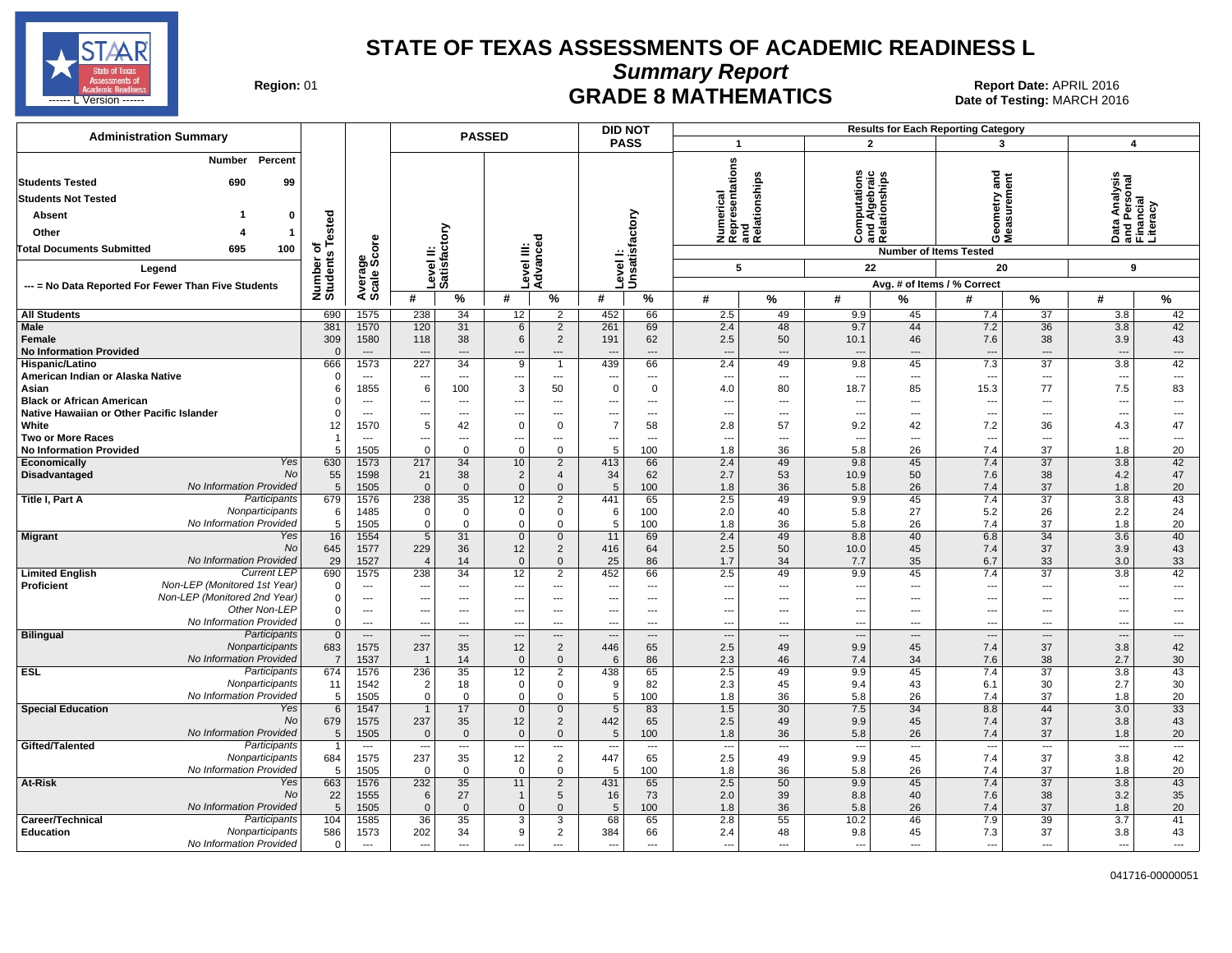

# **Summary Report**

Region: 01 **Region: 01 CONTRIGGLARGE 8 READING Report Date: APRIL 2016 Region: 01 Report Date: APRIL 2016** ------ A Version ------ MARCH 2016

| <b>Administration Summary</b>                                    |                       |                          |                                   |                                | <b>PASSED</b>                    |                                  |                          | <b>DID NOT</b>                |                                                      |                                |                                 | <b>Results for Each Reporting Category</b>      |                                                        |                                |
|------------------------------------------------------------------|-----------------------|--------------------------|-----------------------------------|--------------------------------|----------------------------------|----------------------------------|--------------------------|-------------------------------|------------------------------------------------------|--------------------------------|---------------------------------|-------------------------------------------------|--------------------------------------------------------|--------------------------------|
|                                                                  |                       |                          |                                   |                                |                                  |                                  |                          | <b>PASS</b>                   | $\mathbf{1}$                                         |                                |                                 | $\overline{2}$                                  | $\mathbf{3}$                                           |                                |
| Percent<br><b>Number</b>                                         |                       |                          |                                   |                                |                                  |                                  |                          |                               | S<br>tanding/<br>is Across                           |                                |                                 | Understanding/<br>Analysis of<br>Literary Texts |                                                        |                                |
| <b>Students Tested</b><br>1339<br>99                             |                       |                          |                                   |                                |                                  |                                  |                          |                               |                                                      |                                |                                 |                                                 |                                                        |                                |
| <b>Students Not Tested</b>                                       |                       |                          |                                   |                                |                                  |                                  |                          |                               |                                                      |                                |                                 |                                                 | rstanding/                                             |                                |
| Absent<br>6<br>0                                                 |                       |                          |                                   |                                |                                  |                                  |                          |                               |                                                      |                                |                                 |                                                 |                                                        |                                |
| Other<br>-1                                                      | Tested                |                          |                                   |                                |                                  |                                  |                          |                               |                                                      | Understa<br>Analysis<br>Genres |                                 |                                                 | Understanding<br>Analysis of<br>Informational<br>Texts |                                |
| <b>Total Documents Submitted</b><br>1353<br>100                  | ৳                     |                          |                                   |                                |                                  |                                  |                          |                               |                                                      |                                |                                 |                                                 |                                                        |                                |
|                                                                  |                       |                          |                                   |                                |                                  |                                  |                          |                               |                                                      |                                |                                 | <b>Number of Items Tested</b>                   |                                                        |                                |
| Legend                                                           | Number of<br>Students | Average<br>Scale Score   |                                   | Level II:<br>Satisfactory      | Level III:<br>Advanced           |                                  |                          | Level I:<br>Unsatisfactory    |                                                      | 10                             |                                 | 22                                              | 20                                                     |                                |
| --- = No Data Reported For Fewer Than Five Students              |                       |                          |                                   |                                |                                  |                                  |                          |                               |                                                      |                                |                                 | Avg. # of Items / % Correct                     |                                                        |                                |
|                                                                  |                       |                          | #                                 | $\%$                           | #                                | %                                | #                        | %                             | #                                                    | %                              | #                               | %                                               | #                                                      | %                              |
| <b>All Students</b><br>Male                                      | 1339<br>875           | 1488<br>1486             | 216<br>144                        | 16<br>16                       | 9<br>$\overline{5}$              | - 1<br>$\overline{1}$            | 1123<br>731              | 84<br>84                      | 4.0<br>3.9                                           | 40<br>$\overline{39}$          | 7.4<br>7.3                      | 34<br>33                                        | 7.3<br>7.3                                             | 37<br>$\overline{37}$          |
| Female                                                           | 464                   | 1491                     | 72                                | 16                             | $\overline{4}$                   | $\mathbf{1}$                     | 392                      | 84                            | 4.1                                                  | 41                             | 7.6                             | 35                                              | 7.3                                                    | 36                             |
| <b>No Information Provided</b>                                   | $\Omega$              | $---$                    | $\overline{a}$                    | $\overline{\phantom{a}}$       | ---                              | $\cdots$                         |                          | ---                           | $\overline{a}$                                       | $---$                          | $\overline{\phantom{a}}$        | ---                                             | $\overline{\phantom{a}}$                               | $\hspace{0.05cm} \cdots$       |
| Hispanic/Latino                                                  | 1310                  | 1488                     | 211                               | 16                             | 9                                | $\overline{1}$                   | 1099                     | 84                            | 4.0                                                  | 40                             | 7.4                             | 34                                              | 7.3                                                    | 37                             |
| American Indian or Alaska Native                                 |                       | $---$                    | $\overline{a}$                    | $---$                          | $\overline{\phantom{a}}$         | $---$                            | ---                      | $---$                         | $\overline{\phantom{a}}$                             | $---$                          | ---                             | ---                                             | $\overline{a}$                                         | $\sim$                         |
| Asian<br><b>Black or African American</b>                        |                       | $---$<br>$---$           | $\hspace{0.05cm} \ldots$<br>$---$ | $---$<br>$---$                 | $---$<br>$---$                   | $---$<br>$---$                   | $-$<br>$-$               | $\sim$ $\sim$<br>$---$        | $\overline{\phantom{a}}$<br>$\overline{\phantom{a}}$ | $---$<br>$---$                 | $\ddotsc$<br>$\sim$             | $\overline{a}$<br>---                           | $\overline{a}$<br>$\overline{a}$                       | $---$                          |
| Native Hawaiian or Other Pacific Islander                        | $\mathbf 0$           | $\overline{\phantom{a}}$ | ---                               | $\overline{\phantom{a}}$       | ---                              | ---                              | ---                      | $\overline{\phantom{a}}$      | ---                                                  | $\overline{\phantom{a}}$       | $\overline{\phantom{a}}$        | ---                                             | ---                                                    |                                |
| White                                                            | 21                    | 1484                     | 3                                 | 14                             | $\mathbf 0$                      | $\mathbf 0$                      | 18                       | 86                            | 4.0                                                  | 40                             | 7.3                             | 33                                              | 7.0                                                    | 35                             |
| Two or More Races                                                | 3                     | $\hspace{0.05cm} \ldots$ | $\qquad \qquad -$                 | $\qquad \qquad \cdots$         | ---                              | $\cdots$                         |                          | $\qquad \qquad \cdots$        | $\overline{\phantom{a}}$                             | $\qquad \qquad \cdots$         | $\sim$                          | ---                                             | ---                                                    | $\overline{\phantom{a}}$       |
| <b>No Information Provided</b>                                   | $\mathfrak{p}$        | $\overline{a}$           | ---                               | $---$                          | ---                              | ---                              | $\overline{\phantom{a}}$ | $---$                         | ---                                                  | $\overline{\phantom{a}}$       | $\overline{\phantom{a}}$        | ---                                             | ---                                                    | $\overline{\phantom{a}}$       |
| Economically<br>Yes<br>Disadvantaged                             | 1209                  | 1485                     | 180<br>36                         | 15                             | $\overline{7}$<br>$\sqrt{2}$     | $\overline{1}$<br>$\overline{2}$ | 1029<br>90               | 85<br>71                      | 3.9                                                  | 39<br>44                       | 7.3                             | 33<br>38                                        | 7.2                                                    | 36<br>42                       |
| No<br>No Information Provided                                    | 126<br>$\overline{4}$ | 1515<br>$\overline{a}$   | ---                               | 29<br>$\overline{\phantom{a}}$ | ---                              | ---                              |                          | $\hspace{1.5cm} \textbf{---}$ | 4.4<br>$\overline{\phantom{a}}$                      | $---$                          | 8.4<br>$\overline{\phantom{a}}$ | ---                                             | 8.4<br>$\overline{\phantom{a}}$                        | $\cdots$                       |
| Title I, Part A<br>Participants                                  | 1329                  | 1488                     | 215                               | 16                             | $\overline{9}$                   | $\overline{1}$                   | 1114                     | 84                            | 4.0                                                  | 40                             | 7.4                             | 34                                              | 7.3                                                    | $\overline{37}$                |
| Nonparticipants                                                  | 6                     | 1464                     | $\mathbf{1}$                      | 17                             | $\mathbf 0$                      | 0                                | 5                        | 83                            | 3.3                                                  | 33                             | 6.0                             | 27                                              | 7.0                                                    | 35                             |
| No Information Provided                                          | 4                     | $\overline{a}$           | $-$                               | $\sim$                         | $\overline{a}$                   | $\overline{a}$<br>$\mathbf{1}$   | $\sim$                   | $---$                         | $\overline{\phantom{a}}$                             | $\overline{\phantom{a}}$       | $\overline{\phantom{a}}$        | $\overline{a}$                                  | $\overline{\phantom{a}}$                               | $\overline{\phantom{a}}$<br>35 |
| <b>Migrant</b><br>Yes<br>No                                      | 94<br>1232            | 1486<br>1488             | 14<br>201                         | 15<br>16                       | $\overline{1}$<br>$\overline{7}$ | $\mathbf{1}$                     | 80<br>1031               | 85<br>84                      | 3.9<br>4.0                                           | 39<br>40                       | 7.6<br>7.4                      | 34<br>34                                        | 7.0<br>7.3                                             | 37                             |
| No Information Provided                                          | 13                    | 1498                     | $\overline{1}$                    | 8                              | $\overline{1}$                   | 8                                | 12                       | 92                            | 4.1                                                  | 41                             | 8.2                             | 37                                              | 7.2                                                    | 36                             |
| <b>Limited English</b><br><b>Current LEP</b>                     | 573                   | 1461                     | 44                                | 8                              | $\mathsf 0$                      | $\mathsf 0$                      | 529                      | 92                            | 3.5                                                  | 35                             | 6.5                             | 29                                              | 6.3                                                    | 32                             |
| <b>Proficient</b><br>Non-LEP (Monitored 1st Year)                | 21                    | 1514                     | 5                                 | 24                             | $\mathbf 0$                      | $\mathbf 0$                      | 16                       | 76                            | 4.7                                                  | 47                             | 7.9                             | 36                                              | 8.4                                                    | 42                             |
| Non-LEP (Monitored 2nd Year)                                     | 42<br>699             | 1485<br>1510             | 6<br>161                          | 14<br>23                       | $\mathbf 0$<br>9                 | $\mathbf 0$<br>$\mathbf{1}$      | 36<br>538                | 86<br>77                      | 4.2                                                  | 42<br>43                       | 7.2<br>8.3                      | 33<br>38                                        | 7.1<br>8.1                                             | 36<br>41                       |
| Other Non-LEP<br>No Information Provided                         | $\overline{4}$        | $\overline{\phantom{a}}$ | $\overline{\phantom{a}}$          | $\overline{a}$                 | $\overline{a}$                   | $\overline{a}$                   | ---                      | $\overline{a}$                | 4.3<br>$\overline{\phantom{a}}$                      | $\overline{a}$                 | $\overline{\phantom{a}}$        | ---                                             | ---                                                    | $\hspace{0.05cm} \cdots$       |
| <b>Bilingual</b><br>Participants                                 | $\overline{1}$        | $---$                    | $\overline{a}$                    | $\overline{\phantom{a}}$       | $\overline{\phantom{a}}$         | $\overline{a}$                   |                          | $\overline{a}$                | $\overline{\phantom{a}}$                             | $\sim$                         | $\sim$                          | $\overline{a}$                                  | $\overline{a}$                                         | $\overline{\phantom{a}}$       |
| Nonparticipants                                                  | 1334                  | 1488                     | 216                               | 16                             | $9\,$                            | $\mathbf{1}$                     | 1118                     | 84                            | 4.0                                                  | 40                             | 7.4                             | 34                                              | 7.3                                                    | 37                             |
| No Information Provided                                          |                       | $\overline{a}$           |                                   | $\overline{\phantom{a}}$       | $\overline{a}$                   | $---$                            |                          | ---                           | $\overline{\phantom{a}}$                             | $---$                          | --                              | ---                                             |                                                        | $\overline{\phantom{a}}$       |
| <b>ESL</b><br>Participants<br>Nonparticipants                    | 539<br>796            | 1462<br>1506             | 41<br>175                         | 8<br>22                        | $\mathsf 0$<br>9                 | 0<br>$\overline{1}$              | 498<br>621               | 92<br>78                      | 3.5<br>4.3                                           | 35<br>43                       | 6.5<br>8.1                      | 29<br>37                                        | 6.3<br>8.0                                             | 32<br>40                       |
| No Information Provided                                          |                       | $---$                    | $\overline{a}$                    | $---$                          | $---$                            | $---$                            |                          | $---$                         | $\overline{\phantom{a}}$                             | $---$                          | $\sim$                          | ---                                             | $\sim$                                                 | $\overline{\phantom{a}}$       |
| <b>Special Education</b><br>Yes                                  | 1116                  | 1473                     | 125                               | 11                             | $\overline{2}$                   | $\overline{0}$                   | 991                      | 89                            | 3.7                                                  | 37                             | 6.9                             | 31                                              | 6.8                                                    | 34                             |
| <b>No</b>                                                        | 219                   | 1564                     | 91                                | 42                             | $\overline{7}$                   | $\mathbf{3}$                     | 128                      | 58                            | 5.2                                                  | 52                             | 10.4                            | 47                                              | 10.1                                                   | 50                             |
| No Information Provided                                          | $\overline{4}$        | $\overline{a}$           |                                   | ---                            |                                  | $\overline{a}$                   |                          | ---                           | $\overline{\phantom{a}}$                             | $\overline{a}$                 | $\overline{\phantom{a}}$        | ---                                             |                                                        | $\hspace{0.05cm} \ldots$       |
| Gifted/Talented<br>Participants<br>Nonparticipants               | 6<br>1329             | 1648<br>1488             | 5<br>211                          | 83<br>16                       | $\mathbf 0$<br>9                 | $\mathbf 0$<br>$\overline{1}$    | 1<br>1118                | 17<br>84                      | 6.8<br>4.0                                           | 68<br>40                       | 13.2<br>7.4                     | 60<br>34                                        | 14.0<br>7.3                                            | 70<br>36                       |
| No Information Provided                                          | $\overline{4}$        | $\overline{a}$           |                                   | $\overline{a}$                 | $\overline{a}$                   | $\overline{a}$                   |                          | $\overline{a}$                | $\overline{a}$                                       | $\overline{a}$                 | $\overline{\phantom{a}}$        | ---                                             | $\overline{a}$                                         | $\overline{\phantom{a}}$       |
| At-Risk<br>Yes                                                   | 1241                  | 1484                     | 182                               | 15                             | $\,$ 5 $\,$                      | $\mathbf 0$                      | 1059                     | 85                            | 3.9                                                  | 39                             | 7.3                             | 33                                              | 7.2                                                    | $\overline{36}$                |
| <b>No</b>                                                        | 94                    | 1545                     | 34                                | 36                             | $\overline{4}$                   | $\overline{4}$                   | 60                       | 64                            | 5.1                                                  | 51                             | 9.6                             | 43                                              | 9.2                                                    | 46                             |
| No Information Provided                                          |                       | $---$                    | $\overline{\phantom{a}}$          | $---$                          | $---$                            | $---$                            |                          | $---$                         | $\overline{a}$                                       | $---$                          | --                              | $\overline{a}$                                  | $\overline{\phantom{a}}$                               | $---$                          |
| Career/Technical<br>Participants<br>Education<br>Nonparticipants | 185<br>1154           | 1477<br>1490             | 28<br>188                         | 15<br>16                       | $\overline{0}$<br>9              | 0<br>$\mathbf{1}$                | 157<br>966               | 85<br>84                      | 3.9<br>4.0                                           | 39<br>40                       | 6.9<br>7.5                      | 31<br>34                                        | 7.0<br>7.4                                             | 35<br>37                       |
| No Information Provided                                          | $\mathbf{0}$          | $\sim$                   | $\hspace{0.05cm} \ldots$          | $---$                          | $\qquad \qquad \cdots$           | $---$                            | $\hspace{0.05cm} \ldots$ | $---$                         | $\overline{\phantom{a}}$                             | $---$                          | $\overline{\phantom{a}}$        | ---                                             | ---                                                    | $\overline{a}$                 |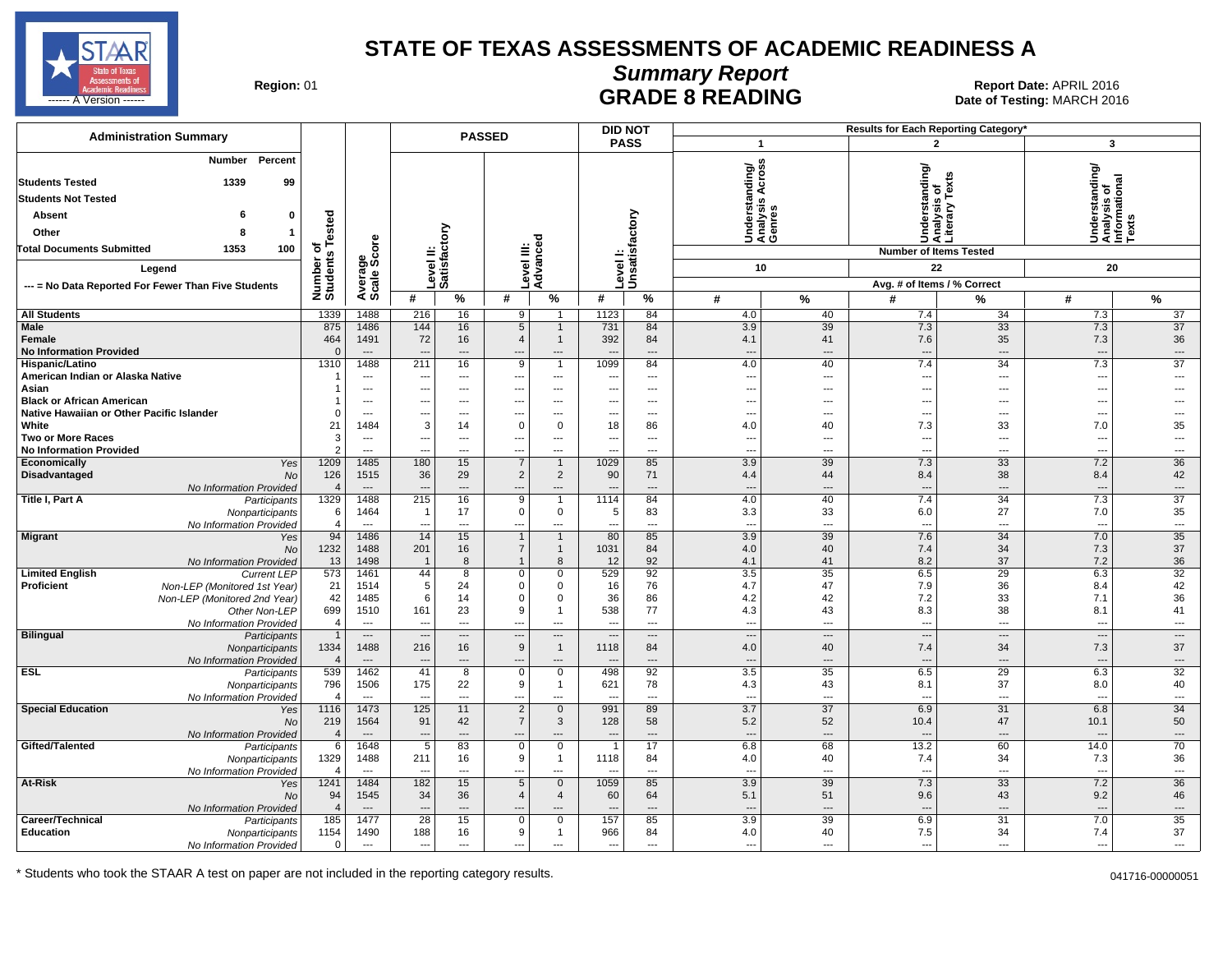

**Summary Report**

Region: 01 **Region: 01 Date: APRIL 2016**<br> **Date of Testing: MARCH 2016 Date of Testing: MARCH 2016** المستقال المستقل المستقل المستقل المستقل المستقل المستقل المستقل المستقل المستقل المستقل المستقل المستقل المستقل المستقل المستقل المستقل المستقل المستقل المستقل المستقل المستقل المستقل المستقل المستقل المستقل المستقل المس

|                                                             |                       |                                   |                                                      |                                   |                               |                                                      |                          | <b>DID NOT</b>                 |                                                      |                          |                                                      |                          | Results for Each Reporting Category'  |                                 |                                                      |                          |
|-------------------------------------------------------------|-----------------------|-----------------------------------|------------------------------------------------------|-----------------------------------|-------------------------------|------------------------------------------------------|--------------------------|--------------------------------|------------------------------------------------------|--------------------------|------------------------------------------------------|--------------------------|---------------------------------------|---------------------------------|------------------------------------------------------|--------------------------|
| <b>Administration Summary</b>                               |                       |                                   |                                                      | <b>PASSED</b>                     |                               |                                                      |                          | <b>PASS</b>                    | $\mathbf{1}$                                         |                          |                                                      | $\mathbf{2}$             | 3                                     |                                 | 4                                                    |                          |
| Number Percent                                              |                       |                                   |                                                      |                                   |                               |                                                      |                          |                                |                                                      |                          |                                                      |                          |                                       |                                 |                                                      |                          |
| 1285                                                        |                       |                                   |                                                      |                                   |                               |                                                      |                          |                                | Numerical<br>Representations<br>and<br>Relationships |                          |                                                      |                          | ខ្លួ                                  |                                 |                                                      |                          |
| <b>Students Tested</b><br>99                                |                       |                                   |                                                      |                                   |                               |                                                      |                          |                                |                                                      | elationships             | tations                                              | ebraic<br>ships          |                                       | ē                               | Data Analysis<br>and Personal<br>Financial           |                          |
| <b>Students Not Tested</b>                                  |                       |                                   |                                                      |                                   |                               |                                                      |                          |                                |                                                      |                          |                                                      |                          | ieometry<br>leasurem                  | ë                               |                                                      |                          |
| <b>Absent</b><br>0                                          |                       |                                   |                                                      |                                   |                               |                                                      |                          |                                |                                                      |                          | Computa:<br>Ind Alge<br>telations                    |                          |                                       |                                 |                                                      |                          |
| Other<br>0<br>3                                             | ested                 |                                   |                                                      | δ                                 |                               |                                                      |                          |                                |                                                      |                          | ت ≌ ت                                                |                          | פֿ⊙                                   |                                 |                                                      |                          |
| 100<br><b>Total Documents Submitted</b><br>1292             | ৳                     |                                   |                                                      | Level II:<br> Satisfacto          |                               | Level III:<br>Advanced                               |                          | Level I:<br>Unsatisfactory     |                                                      |                          |                                                      |                          | <b>Number of Items Tested</b>         |                                 |                                                      |                          |
| Legend                                                      |                       |                                   |                                                      |                                   |                               |                                                      |                          |                                | 5                                                    |                          | 22                                                   |                          | 20                                    |                                 | 9                                                    |                          |
| --- = No Data Reported For Fewer Than Five Students         |                       |                                   |                                                      |                                   |                               |                                                      |                          |                                |                                                      |                          |                                                      |                          | Avg. # of Items / % Correct           |                                 |                                                      |                          |
|                                                             | Number of<br>Students | Average<br>Scale Score            | #                                                    | $\%$                              | #                             | %                                                    | #                        | %                              | #                                                    | %                        | #                                                    | %                        | #                                     | %                               | #                                                    | %                        |
| <b>All Students</b>                                         | 1285                  | 1531                              | 245                                                  | 19                                | 5 <sup>1</sup>                | $\mathbf 0$                                          | 1040                     | 81                             | 2.0                                                  | 39                       | 8.1                                                  | 37                       | 6.3                                   | 32                              | 3.1                                                  | 34                       |
| <b>Male</b>                                                 | 829                   | 1529                              | 155                                                  | 19                                | $\overline{4}$                | $\mathbf 0$                                          | 674                      | 81                             | 2.0                                                  | 40                       | 7.9                                                  | 36                       | 6.3                                   | 31                              | 3.1                                                  | 34                       |
| Female                                                      | 456                   | 1536                              | 90                                                   | 20                                | $\mathbf{1}$                  | $\mathbf 0$                                          | 366                      | 80                             | 1.9                                                  | 38                       | 8.4                                                  | 38                       | 6.4                                   | 32                              | 3.1                                                  | 35                       |
| <b>No Information Provided</b>                              |                       | $\overline{\phantom{a}}$          | $\overline{\phantom{a}}$                             | $\overline{\phantom{a}}$          |                               | ---                                                  |                          | $\overline{\phantom{a}}$       | $\overline{\phantom{a}}$                             | ---                      | $\overline{\phantom{a}}$                             | $\overline{a}$           | $\overline{\phantom{a}}$              | $\overline{\phantom{a}}$        | ---                                                  | $\qquad \qquad \cdots$   |
| Hispanic/Latino<br>American Indian or Alaska Native         | 1257                  | 1531<br>$\overline{\phantom{a}}$  | 240                                                  | 19<br>$---$                       | 5                             | $\mathbf 0$<br>$---$                                 | 1017                     | 81<br>$---$                    | 2.0<br>---                                           | 40<br>---                | 8.1                                                  | 37<br>$\overline{a}$     | 6.3                                   | 32<br>---                       | 3.1<br>$\overline{\phantom{a}}$                      | 35<br>---                |
| Asian                                                       |                       | $---$                             | $---$<br>$---$                                       | $\overline{\phantom{a}}$          | ---<br>---                    | $---$                                                |                          | $---$                          | ---                                                  | ---                      | ---<br>$\overline{a}$                                | ---                      | $\ddotsc$<br>$\overline{\phantom{a}}$ | ---                             | $\qquad \qquad \cdots$                               | ---                      |
| <b>Black or African American</b>                            |                       | $\overline{\phantom{a}}$          | $\overline{\phantom{a}}$                             | $---$                             | ---                           | $\overline{\phantom{a}}$                             | $- - -$                  | $\hspace{0.05cm} \ldots$       | ---                                                  | ---                      | ---                                                  | $---$                    | $\ddotsc$                             | $---$                           | $\overline{\phantom{a}}$                             | ---                      |
| Native Hawaiian or Other Pacific Islander                   | $\Omega$              | $---$                             |                                                      | $\overline{a}$                    |                               | $\overline{a}$                                       |                          | $---$                          | ---                                                  | ---                      |                                                      | $---$                    |                                       | ---                             | $\overline{a}$                                       | ---                      |
| White                                                       | 19                    | 1532                              | $\overline{4}$                                       | 21                                | $\Omega$                      | $\mathbf 0$                                          | 15                       | 79                             | 1.3                                                  | 26                       | 8.5                                                  | 39                       | 6.7                                   | 34                              | 3.1                                                  | 35                       |
| Two or More Races                                           |                       | $---$                             | $---$                                                | ---                               | ---                           | $---$                                                | $- - -$                  | $\overline{\phantom{a}}$       | ---                                                  | ---                      | $\overline{a}$                                       | ---                      | $\ddotsc$                             | ---                             | $\hspace{0.05cm} \ldots$                             | ---                      |
| <b>No Information Provided</b><br>Economically<br>Yes       | 1161                  | $---$<br>1530                     | $\overline{\phantom{a}}$<br>212                      | ---<br>18                         | ---<br>$\overline{4}$         | $\overline{a}$<br>$\mathbf 0$                        | 949                      | $---$<br>82                    | ---<br>2.0                                           | ---<br>40                | $---$<br>8.0                                         | ---<br>36                | $\overline{\phantom{a}}$<br>6.3       | $-$<br>31                       | ---<br>3.1                                           | $\overline{a}$<br>34     |
| No<br>Disadvantaged                                         | 121                   | 1546                              | 32                                                   | 26                                | $\mathbf{1}$                  | $\overline{1}$                                       | 89                       | 74                             | 1.9                                                  | 38                       | 8.9                                                  | 40                       | 6.7                                   | 33                              | 3.4                                                  | 37                       |
| No Information Provided                                     | $\mathbf{3}$          | $\overline{\phantom{a}}$          | ---                                                  | $---$                             |                               | $---$                                                |                          | $---$                          | $\overline{a}$                                       | $\overline{a}$           | $\overline{a}$                                       | $---$                    | $\overline{\phantom{a}}$              | $---$                           | $\overline{\phantom{a}}$                             | $---$                    |
| Participants<br>Title I, Part A                             | 1276                  | 1531                              | 244                                                  | 19                                | $\overline{5}$                | $\mathbf 0$                                          | 1032                     | 81                             | 2.0                                                  | 40                       | 8.1                                                  | 37                       | 6.3                                   | 32                              | 3.1                                                  | 35                       |
| Nonparticipants                                             | 6                     | 1515                              | $\mathbf 0$                                          | $\mathbf 0$                       | $\mathbf 0$                   | $\mathbf 0$                                          | 6                        | 100                            | 1.0                                                  | 20                       | 7.7                                                  | 35                       | 6.0                                   | 30                              | 3.0                                                  | 33                       |
| No Information Provided                                     | 3                     | $---$                             | $---$                                                | $---$                             | ---                           | $---$                                                | $\sim$                   | $---$                          | $\overline{\phantom{a}}$                             | $\sim$                   | $---$                                                | $---$                    | $\overline{\phantom{a}}$              | $---$                           | $---$                                                | $\sim$                   |
| <b>Migrant</b><br>Yes<br>No                                 | 92<br>1182            | 1525<br>1532                      | 15<br>227                                            | 16<br>19                          | $\mathbf 0$<br>5              | $\mathbf 0$<br>$\mathbf 0$                           | 77<br>955                | 84<br>81                       | 2.0<br>2.0                                           | 39<br>40                 | 7.9<br>8.1                                           | 36<br>37                 | 5.9<br>6.3                            | 30<br>32                        | 3.1<br>3.1                                           | 34<br>35                 |
| No Information Provided                                     | 11                    | 1513                              | 3                                                    | 27                                | $\mathbf 0$                   | $\mathbf{0}$                                         | 8                        | 73                             | 1.4                                                  | 27                       | 7.5                                                  | 34                       | 5.9                                   | 30                              | 2.8                                                  | 31                       |
| <b>Current LEP</b><br><b>Limited English</b>                | 557                   | 1524                              | 88                                                   | 16                                | 0                             | $\mathbf 0$                                          | 469                      | 84                             | 2.0                                                  | 39                       | 7.7                                                  | 35                       | 6.1                                   | 31                              | 3.0                                                  | 33                       |
| Non-LEP (Monitored 1st Year)<br><b>Proficient</b>           | 18                    | 1531                              | 4                                                    | 22                                | 0                             | $\mathbf 0$                                          | 14                       | 78                             | 1.9                                                  | 39                       | 8.3                                                  | 38                       | 6.4                                   | 32                              | 2.8                                                  | 31                       |
| Non-LEP (Monitored 2nd Year)                                | 39                    | 1524                              | 8                                                    | 21                                | $\mathbf 0$                   | $\mathbf 0$                                          | 31                       | 79                             | 1.8                                                  | 37                       | 8.1                                                  | 37                       | 6.1                                   | 31                              | 2.8                                                  | 32                       |
| Other Non-LEP                                               | 668                   | 1538                              | 144                                                  | 22                                | 5                             | -1                                                   | 524                      | 78                             | 2.0                                                  | 40                       | 8.4                                                  | 38                       | 6.5                                   | 32                              | 3.2                                                  | 36                       |
| No Information Provided<br>Participants<br><b>Bilingual</b> | 3<br>$\overline{0}$   | $---$<br>$\overline{\phantom{a}}$ | $\overline{\phantom{a}}$<br>$\overline{\phantom{a}}$ | $---$<br>$\overline{\phantom{a}}$ | ---<br>$\qquad \qquad \cdots$ | $\overline{\phantom{a}}$<br>$\overline{\phantom{a}}$ | $\overline{\phantom{a}}$ | $---$<br>$\cdots$              | ---<br>$\overline{\phantom{a}}$                      | ---<br>$\cdots$          | $\overline{\phantom{a}}$<br>$\overline{\phantom{a}}$ | $---$<br>$\cdots$        | $\overline{\phantom{a}}$<br>---       | ---<br>$\overline{\phantom{a}}$ | $\overline{\phantom{a}}$<br>$\hspace{0.05cm} \ldots$ | $---$<br>$\cdots$        |
| Nonparticipants                                             | 1282                  | 1531                              | 244                                                  | 19                                | 5                             | $\mathbf{0}$                                         | 1038                     | 81                             | 2.0                                                  | 39                       | 8.1                                                  | 37                       | 6.3                                   | 32                              | 3.1                                                  | 34                       |
| No Information Provided                                     | 3                     | $---$                             |                                                      | ---                               |                               | ---                                                  |                          | $---$                          | ---                                                  | ---                      | $\overline{\phantom{a}}$                             | ---                      |                                       | $\overline{\phantom{a}}$        | $\overline{\phantom{a}}$                             | ---                      |
| <b>ESL</b><br>Participants                                  | 524                   | 1523                              | 81                                                   | 15                                | 0                             | $\mathbf 0$                                          | 443                      | 85                             | 2.0                                                  | 39                       | 7.6                                                  | 35                       | 6.1                                   | 30                              | 3.0                                                  | 33                       |
| Nonparticipants                                             | 758                   | 1537                              | 163                                                  | 22                                | 5                             | -1                                                   | 595                      | 78                             | 2.0                                                  | 40                       | 8.3                                                  | 38                       | 6.5                                   | 32                              | 3.2                                                  | 35                       |
| No Information Provided<br>Yes                              | 3                     | $---$<br>1522                     |                                                      | ---                               | ---                           | ---<br>$\mathbf{0}$                                  | 922                      | $\overline{\phantom{a}}$<br>85 | ---<br>1.9                                           | ---<br>37                | $\overline{\phantom{a}}$<br>7.7                      | $\overline{a}$<br>35     | 6.1                                   | ---<br>30                       | $\overline{a}$<br>2.9                                | ---<br>33                |
| <b>Special Education</b><br>No                              | 1086<br>196           | 1581                              | 164<br>80                                            | 15<br>41                          | 1<br>4                        | $\overline{2}$                                       | 116                      | 59                             | 2.5                                                  | 51                       | 10.2                                                 | 46                       | 7.5                                   | 37                              | 4.0                                                  | 45                       |
| No Information Provided                                     | 3                     | $\overline{\phantom{a}}$          | $\overline{\phantom{a}}$                             | ---                               |                               | $\overline{\phantom{a}}$                             |                          | $\overline{\phantom{a}}$       | $\overline{\phantom{a}}$                             | ---                      | $\overline{\phantom{a}}$                             | $\overline{a}$           | $\overline{\phantom{a}}$              | $\overline{\phantom{a}}$        | ---                                                  | ---                      |
| Participants<br>Gifted/Talented                             | 2                     | $---$                             | $\sim$                                               | $\overline{\phantom{a}}$          | ---                           | $\overline{\phantom{a}}$                             |                          | $\overline{\phantom{a}}$       | ---                                                  | $\overline{\phantom{a}}$ | $\overline{\phantom{a}}$                             | $\overline{\phantom{a}}$ | $\overline{\phantom{a}}$              | ---                             | $\overline{\phantom{a}}$                             | $\overline{\phantom{a}}$ |
| Nonparticipants                                             | 1280                  | 1531                              | 243                                                  | 19                                | 5                             | $\mathbf{0}$                                         | 1037                     | 81                             | 2.0                                                  | 39                       | 8.1                                                  | 37                       | 6.3                                   | 32                              | 3.1                                                  | 34                       |
| No Information Provided                                     | 3                     | $---$                             | $\overline{\phantom{a}}$                             | $\overline{\phantom{a}}$          | ---                           | ---                                                  |                          | $\overline{\phantom{a}}$       | ---                                                  | ---                      | ---                                                  | ---                      | $\overline{\phantom{a}}$              | ---                             | $\overline{\phantom{a}}$                             | ---                      |
| Yes<br>At-Risk<br>No                                        | 1199                  | 1528                              | 212                                                  | 18                                | $\overline{2}$<br>3           | $\mathbf{0}$                                         | 987                      | 82                             | 1.9                                                  | 39                       | 7.9                                                  | 36                       | 6.2                                   | 31                              | 3.1                                                  | 34                       |
| No Information Provided                                     | 83<br>3               | 1574<br>$---$                     | 32<br>---                                            | 39<br>---                         |                               | 4                                                    | 51                       | 61<br>$---$                    | 2.4<br>---                                           | 48<br>---                | 9.9<br>$\overline{\phantom{a}}$                      | 45                       | 7.4                                   | 37<br>$\overline{\phantom{a}}$  | 3.7<br>$---$                                         | 41<br>$\overline{a}$     |
| Participants<br>Career/Technical                            | 174                   | 1527                              | 34                                                   | 20                                | 1                             | $\mathbf{1}$                                         | 140                      | 80                             | 2.0                                                  | 40                       | 7.9                                                  | 36                       | 6.2                                   | 31                              | 3.0                                                  | 33                       |
| <b>Education</b><br>Nonparticipants                         | 1111                  | 1532                              | 211                                                  | 19                                | 4                             | $\mathbf 0$                                          | 900                      | 81                             | 2.0                                                  | 39                       | 8.1                                                  | 37                       | 6.3                                   | 32                              | 3.1                                                  | 35                       |
| No Information Provided                                     | $\Omega$              | $\overline{a}$                    | $\overline{a}$                                       | ---                               | ---                           |                                                      |                          | $---$                          | ---                                                  | ---                      | $\overline{a}$                                       | ---                      | $\overline{\phantom{a}}$              | $\overline{a}$                  | $\overline{a}$                                       | $\overline{a}$           |

\* Students who took the STAAR A test on paper are not included in the reporting category results. 041716-00000051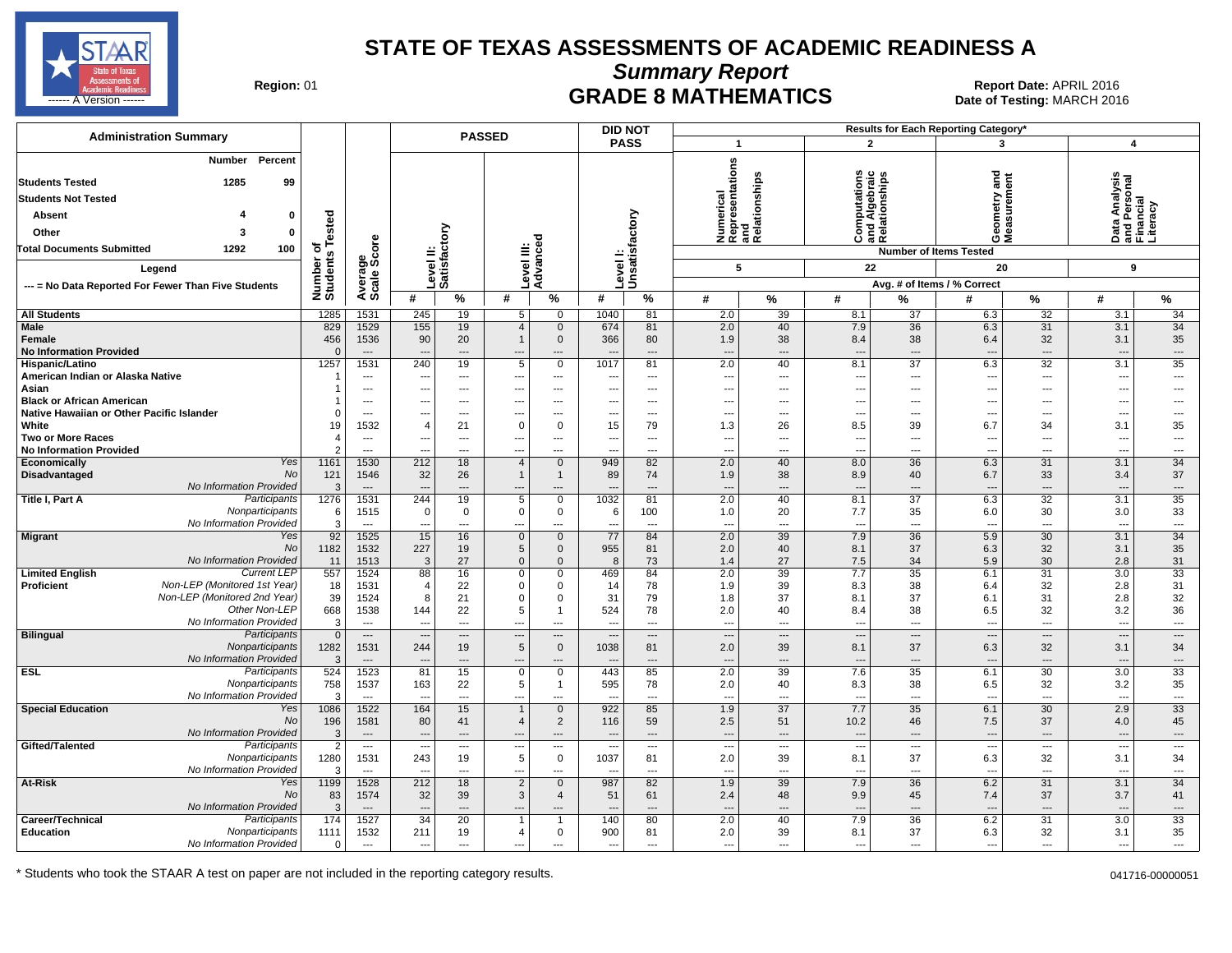

## **STATE OF TEXAS ASSESSMENTS OF ACADEMIC READINESS Combined Summary Report GRADE 5 READING** Report Date: APRIL 2016

| Region: 01 |  |
|------------|--|
|------------|--|

| Legend<br>--- = No Data Reported For Fewer Than Five Students |                              | <b>STAAR</b>                                                                                                           |           |                 |                                         | <b>STAAR Spanish</b>   |           |                              | <b>STAAR A</b>         |                          | <b>TOTAL</b> |           |                 |  |
|---------------------------------------------------------------|------------------------------|------------------------------------------------------------------------------------------------------------------------|-----------|-----------------|-----------------------------------------|------------------------|-----------|------------------------------|------------------------|--------------------------|--------------|-----------|-----------------|--|
|                                                               |                              | Satisfactory<br>Satisfactory<br>Number of<br>Students Tested<br>Number of<br>Students Tested<br>Level II:<br>Level II: |           |                 | ested<br>Γs.<br>৳<br>Number<br>Students | Level II: Satisfactory |           | Number of<br>Students Tested | Level II: Satisfactory |                          |              |           |                 |  |
|                                                               |                              |                                                                                                                        | #         | %               |                                         | #                      | %         |                              | #                      | %                        |              | #         | %               |  |
| <b>All Students</b>                                           |                              | 27414                                                                                                                  | 19771     | 72              | 1973                                    | 1185                   | 60        | 1045                         | 153                    | 15                       | 30432        | 21109     | 69              |  |
| <b>Male</b>                                                   |                              | 13769                                                                                                                  | 9491      | 69              | 1041                                    | 575                    | 55        | 673                          | 92                     | 14                       | 15483        | 10158     | 66              |  |
| Female                                                        |                              | 13630                                                                                                                  | 10271     | 75              | 928                                     | 609                    | 66        | 372                          | 61                     | 16                       | 14930        | 10941     | 73              |  |
| <b>No Information Provided</b>                                |                              | 15                                                                                                                     | 9         | 60              | $\overline{4}$                          | ---                    | ---       | $\mathbf 0$                  | $\overline{a}$         | $\overline{\phantom{a}}$ | 19           | 10        | 53              |  |
| Hispanic/Latino                                               |                              | 26785                                                                                                                  | 19224     | 72              | 1945                                    | 1169                   | 60        | 1026                         | 147                    | 14                       | 29756        | 20540     | 69              |  |
| American Indian or Alaska Native                              |                              | 10                                                                                                                     | 7         | 70              | 0                                       | ---                    | ---       | 0                            |                        | $\overline{a}$           | 10           | 7         | 70              |  |
| Asian                                                         |                              | 127                                                                                                                    | 119       | 94              | $\Omega$                                | ---                    | ---       | $\overline{0}$               | ---                    | ---                      | 127          | 119       | 94              |  |
| <b>Black or African American</b>                              |                              | 56                                                                                                                     | 46        | 82              | 0                                       | --                     | ⊷         | 4<br>$\mathbf 0$             | ---                    | ---                      | 60           | 47        | 78<br>---       |  |
| Native Hawaiian or Other Pacific Islander<br>White            |                              | $\overline{4}$<br>365                                                                                                  | ---       | ---<br>88       | $\Omega$<br>14                          | ---                    | ---<br>79 | 14                           | ---                    | $-$                      | 4<br>393     | 339       |                 |  |
| <b>Two or More Races</b>                                      |                              | 22                                                                                                                     | 323<br>19 | 86              | 1                                       | 11<br>$\overline{a}$   | $\sim$    | 1                            | 5<br>$\sim$            | 36<br>$\sim$             | 24           | 20        | 86<br>83        |  |
|                                                               |                              | 45                                                                                                                     | 29        | 64              | 13                                      | $\overline{4}$         | 31        | 0                            | ---                    | ---                      | 58           | 33        | 57              |  |
| <b>No Information Provided</b><br>Economically                | Yes                          | 23149                                                                                                                  | 16068     | 69              | 1879                                    | 1126                   | 60        | 940                          | 129                    | 14                       | 25968        | 17323     | 67              |  |
| <b>Disadvantaged</b>                                          | <b>No</b>                    | 4221                                                                                                                   | 3675      | 87              | 81                                      | 55                     | 68        | 105                          | 24                     | 23                       | 4407         | 3754      | 85              |  |
|                                                               | No Information Provided      | 44                                                                                                                     | 28        | 64              | 13                                      | $\overline{4}$         | 31        | $\mathbf 0$                  |                        | $\overline{\phantom{a}}$ | 57           | 32        | 56              |  |
| Title I, Part A                                               | Participants                 | 26960                                                                                                                  | 19380     | 72              | 1940                                    | 1163                   | 60        | 1037                         | 149                    | 14                       | 29937        | 20692     | 69              |  |
|                                                               | Nonparticipants              | 407                                                                                                                    | 361       | 89              | 18                                      | 17                     | 94        | 8                            | 4                      | 50                       | 433          | 382       | 88              |  |
|                                                               | No Information Provided      | 47                                                                                                                     | 30        | 64              | 15                                      | 5                      | 33        | $\Omega$                     | ---                    | ---                      | 62           | 35        | 56              |  |
| <b>Migrant</b>                                                | Yes                          | 1016                                                                                                                   | 591       | $\overline{58}$ | $\overline{82}$                         | $\overline{34}$        | 41        | 78                           | 6                      | $\overline{8}$           | 1176         | 631       | $\overline{54}$ |  |
|                                                               | No                           | 26348                                                                                                                  | 19150     | 73              | 1876                                    | 1146                   | 61        | 960                          | 147                    | 15                       | 29184        | 20443     | 70              |  |
|                                                               | No Information Provided      | 50                                                                                                                     | 30        | 60              | 15                                      | 5                      | 33        | $\overline{7}$               | $\mathbf{0}$           | $\mathbf{0}$             | 72           | 35        | 49              |  |
| <b>Limited English</b>                                        | <b>Current LEP</b>           | 11144                                                                                                                  | 6536      | 59              | 1949                                    | 1176                   | 60        | 565                          | 80                     | 14                       | 13658        | 7792      | 57              |  |
| <b>Proficient</b>                                             | Non-LEP (Monitored 1st Year) | 1499                                                                                                                   | 1372      | 92              | 1                                       | ---                    | ---       | 11                           | 3                      | 27                       | 1511         | 1375      | 91              |  |
|                                                               | Non-LEP (Monitored 2nd Year) | 1469                                                                                                                   | 1352      | 92              | 1                                       | ---                    | ---       | 31                           | $\mathbf{1}$           | 3                        | 1501         | 1353      | 90              |  |
|                                                               | Other Non-LEP                | 13258                                                                                                                  | 10483     | 79              | 9                                       | 5                      | 56        | 438                          | 69                     | 16                       | 13705        | 10557     | 77              |  |
|                                                               | No Information Provided      | 44                                                                                                                     | 28        | 64              | 13                                      | $\overline{4}$         | 31        | 0                            | ---                    | $\overline{a}$           | 57           | 32        | 56              |  |
| <b>Bilingual</b>                                              | Participants                 | 11211                                                                                                                  | 6745      | 60              | 1946                                    | 1173                   | 60        | 555                          | $\overline{74}$        | $\overline{13}$          | 13712        | 7992      | 58              |  |
|                                                               | Nonparticipants              | 16154                                                                                                                  | 12996     | 80              | 12                                      | $\overline{7}$         | 58        | 490                          | 79                     | 16                       | 16656        | 13082     | 79              |  |
|                                                               | No Information Provided      | 49                                                                                                                     | 30        | 61              | 15                                      | 5                      | 33        | $\mathbf{0}$                 | $\overline{a}$         | $---$                    | 64           | 35        | 55              |  |
| <b>ESL</b>                                                    | Participants                 | 58                                                                                                                     | 31        | 53              | $\mathbf{1}$                            |                        | ---       | $\overline{4}$               |                        | $\overline{a}$           | 63           | 34        | 54              |  |
|                                                               | Nonparticipants              | 27307                                                                                                                  | 19710     | 72              | 1957                                    | 1179                   | 60        | 1041                         | 151                    | 15                       | 30305        | 21040     | 69              |  |
| <b>Special Education</b>                                      | No Information Provided      | 49<br>1538                                                                                                             | 30<br>531 | 61<br>35        | 15<br>94                                | 5                      | 33        | 0<br>831                     | $\overline{a}$<br>78   | $\overline{a}$<br>9      | 64<br>2463   | 35<br>629 | 55<br>26        |  |
|                                                               | Yes<br>No                    | 25829                                                                                                                  | 19210     | 74              | 1864                                    | 20<br>1160             | 21<br>62  | 214                          | 75                     | 35                       | 27907        | 20445     | 73              |  |
|                                                               | No Information Provided      | 47                                                                                                                     | 30        | 64              | 15                                      | 5                      | 33        | $\mathbf 0$                  |                        | $\overline{a}$           | 62           | 35        | 56              |  |
| Gifted/Talented                                               | Participants                 | 3573                                                                                                                   | 3444      | 96              | $\overline{26}$                         | 23                     | 88        | 8                            | 5                      | 63                       | 3607         | 3472      | 96              |  |
|                                                               | Nonparticipants              | 23794                                                                                                                  | 16297     | 68              | 1932                                    | 1157                   | 60        | 1037                         | 148                    | 14                       | 26763        | 17602     | 66              |  |
|                                                               | No Information Provided      | 47                                                                                                                     | 30        | 64              | 15                                      | 5                      | 33        | 0                            |                        | $\overline{a}$           | 62           | 35        | 56              |  |
| At-Risk                                                       | Yes                          | 17154                                                                                                                  | 10183     | 59              | 1926                                    | 1160                   | 60        | 985                          | 135                    | 14                       | 20065        | 11478     | 57              |  |
|                                                               | <b>No</b>                    | 10213                                                                                                                  | 9558      | 94              | 32                                      | 20                     | 63        | 60                           | 18                     | 30                       | 10305        | 9596      | 93              |  |
|                                                               | No Information Provided      | 47                                                                                                                     | 30        | 64              | 15                                      | 5                      | 33        | $\mathbf{0}$                 | ---                    | ---                      | 62           | 35        | 56              |  |
|                                                               |                              |                                                                                                                        |           |                 |                                         |                        |           |                              |                        |                          |              |           |                 |  |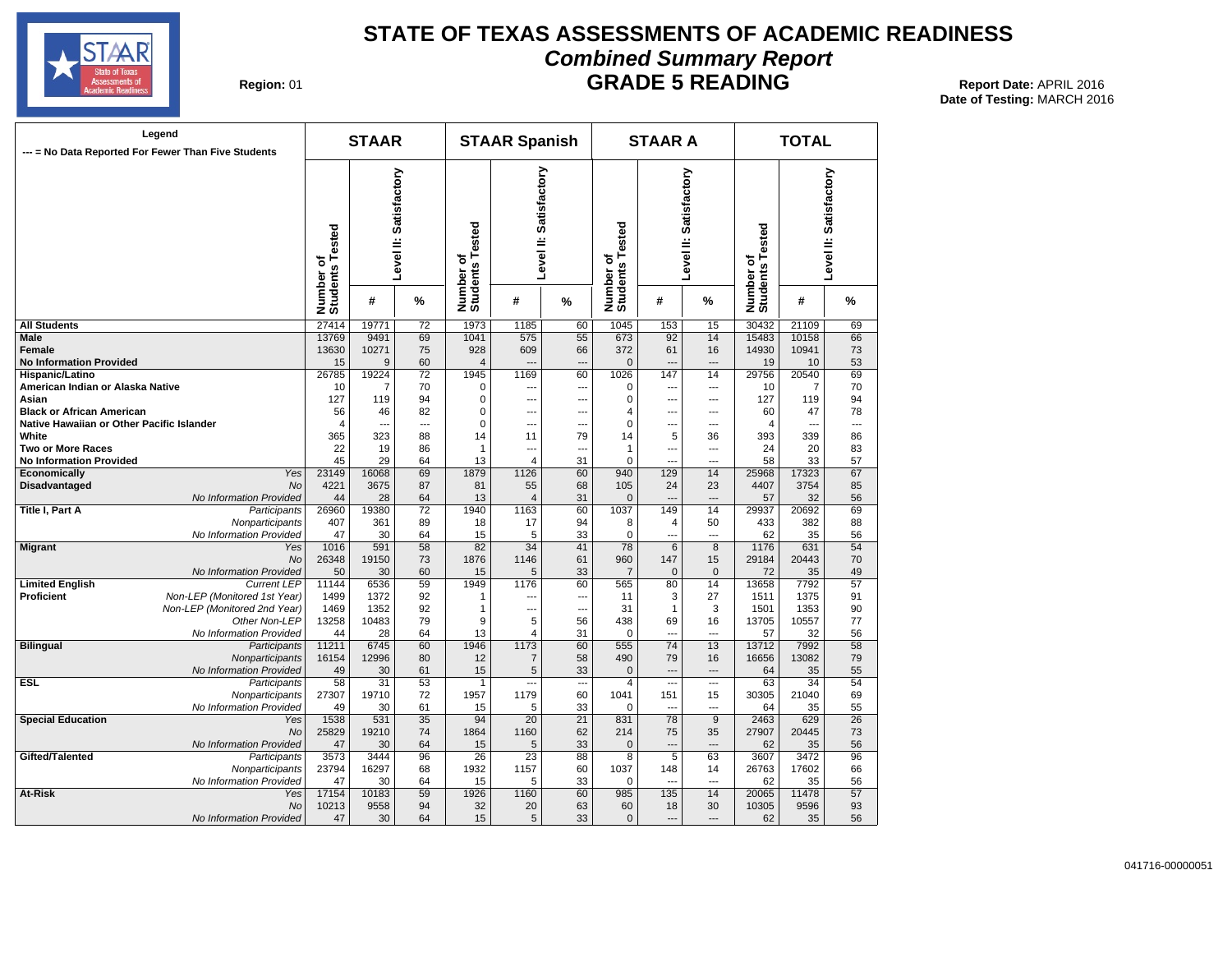

## **STATE OF TEXAS ASSESSMENTS OF ACADEMIC READINESS Combined Summary Report GRADE 5 MATHEMATICS** 01 **Report Date:** APRIL 2016

| Region: 01 |  |
|------------|--|
|------------|--|

| Legend<br>--- = No Data Reported For Fewer Than Five Students |                              | <b>STAAR</b>                 |                          |                          | <b>STAAR Spanish</b>                 |                           |                 | <b>STAARL</b>                |                          |                          | <b>STAAR A</b>                          |                                 |                          | <b>TOTAL</b>                 |       |                        |
|---------------------------------------------------------------|------------------------------|------------------------------|--------------------------|--------------------------|--------------------------------------|---------------------------|-----------------|------------------------------|--------------------------|--------------------------|-----------------------------------------|---------------------------------|--------------------------|------------------------------|-------|------------------------|
|                                                               |                              | Number of<br>Students Tested |                          | evel II: Satisfactory    | Tested<br>৳<br>Number of<br>Students | Satisfactory<br>Level II: |                 | Number of<br>Students Tested | Level II: Satisfactory   |                          | of<br>s Tested<br>Number of<br>Students | Level II: Satisfactory          |                          | Number of<br>Students Tested |       | Level II: Satisfactory |
|                                                               |                              |                              | #                        | %                        |                                      | #                         | %               |                              | #                        | %                        |                                         | #                               | ℅                        |                              | #     | %                      |
| <b>All Students</b>                                           |                              | 28698                        | 22783                    | 79                       | 707                                  | 375                       | 53              | 47                           | 24                       | 51                       | 997                                     | 281                             | 28                       | 30449                        | 23463 | 77                     |
| <b>Male</b>                                                   |                              | 14468                        | 11170                    | $\overline{77}$          | 367                                  | 189                       | 51              | $\overline{27}$              | 13                       | 48                       | 637                                     | 165                             | $\overline{26}$          | 15499                        | 11537 | 74                     |
| Female                                                        |                              | 14214                        | 11601                    | 82                       | 337                                  | 185                       | 55              | 20                           | 11                       | 55                       | 360                                     | 116                             | 32                       | 14931                        | 11913 | 80                     |
| <b>No Information Provided</b>                                |                              | 16                           | 12                       | 75                       | 3                                    | $\overline{a}$            | $\overline{a}$  | $\mathbf{0}$                 | $\overline{a}$           | $\overline{a}$           | $\mathbf 0$                             | $\overline{a}$                  | $\overline{a}$           | 19                           | 13    | 68                     |
| Hispanic/Latino                                               |                              | 28059                        | 22221                    | 79                       | 685                                  | 366                       | 53              | 47                           | $\overline{24}$          | 51                       | 981                                     | 272                             | 28                       | 29772                        | 22883 | 77                     |
| American Indian or Alaska Native                              |                              | 10                           | 8                        | 80                       | $\Omega$                             | $\overline{a}$            | ---             | $\mathbf 0$                  | $\overline{\phantom{a}}$ | $---$                    | $\Omega$                                | ---                             | ---                      | 10                           | 8     | 80                     |
| Asian                                                         |                              | 127                          | 124                      | 98                       | $\mathbf 0$                          | $\overline{\phantom{a}}$  | ---             | $\mathbf 0$                  | $\overline{a}$           | ---                      | $\mathsf{C}$                            | ---                             | ---                      | 127                          | 124   | 98                     |
| <b>Black or African American</b>                              |                              | 57                           | 49                       | 86                       | $\mathbf 0$                          | $- - -$                   | ---             | $\mathbf 0$                  | $---$                    | $---$                    | 3                                       | $\overline{a}$                  | $---$                    | 60                           | 50    | 83                     |
| Native Hawaiian or Other Pacific Islander                     |                              | $\overline{4}$               | $\overline{\phantom{a}}$ | $\overline{\phantom{a}}$ | $\pmb{0}$                            | $\overline{\phantom{a}}$  | ---             | $\mathbf 0$                  | $\overline{a}$           | $---$                    | $\mathbf 0$                             | ---                             | $\overline{a}$           | $\overline{\mathcal{L}}$     | ---   | ---                    |
| White                                                         |                              | 374                          | 328                      | 88                       | 9                                    | 5                         | 56              | $\mathbf 0$                  | $\overline{\phantom{a}}$ | ---                      | 12                                      | 8                               | 67                       | 395                          | 341   | 86                     |
| <b>Two or More Races</b>                                      |                              | 22                           | 17                       | 77                       | $\mathbf{1}$                         | $\overline{a}$            | ---             | $\mathbf 0$                  | $\cdots$                 | ---                      | $\mathbf{1}$                            | ---                             | ---                      | 24                           | 17    | 71                     |
| <b>No Information Provided</b>                                |                              | 45                           | 32                       | 71                       | 12                                   | $\overline{4}$            | 33              | $\mathbf 0$                  | $\overline{a}$           | $\overline{a}$           | $\mathbf 0$                             | $\overline{a}$                  | $\overline{a}$           | 57                           | 36    | 63                     |
| Economically                                                  | Yes                          | 24399                        | 18924                    | 78                       | 647                                  | 348                       | 54              | 40                           | 20                       | 50                       | 898                                     | 252                             | 28                       | 25984                        | 19544 | $\overline{75}$        |
| Disadvantaged                                                 | No                           | 4255                         | 3828                     | 90                       | 48                                   | 23                        | 48              | $\overline{7}$               | 4                        | 57                       | 99                                      | 29                              | 29                       | 4409                         | 3884  | 88                     |
|                                                               | No Information Provided      | 44                           | 31                       | 70                       | 12                                   | $\overline{4}$            | 33              | $\mathbf{0}$                 | $\overline{a}$           | $---$                    | $\mathbf{0}$                            | $\overline{\phantom{a}}$        | ---                      | 56                           | 35    | 63                     |
| <b>Title I, Part A</b>                                        | Participants                 | 28240                        | 22367                    | 79                       | 683                                  | 362                       | 53              | 43                           | $\overline{21}$          | 49                       | 990                                     | 277                             | 28                       | 29956                        | 23027 | $\overline{77}$        |
|                                                               | Nonparticipants              | 411                          | 383                      | 93                       | 11                                   | 8                         | 73              | 3                            | $\overline{a}$           | $\overline{a}$           | $\overline{7}$                          | 4                               | 57                       | 432                          | 398   | 92                     |
|                                                               | No Information Provided      | 47                           | 33                       | 70                       | 13                                   | 5                         | 38              | $\overline{1}$               | $---$                    | $---$                    | $\mathbf 0$                             | $\overline{a}$                  | $\overline{a}$           | 61                           | 38    | 62                     |
| <b>Migrant</b>                                                | Yes                          | 1082                         | 766                      | 71                       | 15                                   | $\overline{4}$            | $\overline{27}$ | $\overline{2}$               | $\hspace{0.05cm} \ldots$ | $\qquad \qquad \cdots$   | 78                                      | 21                              | $\overline{27}$          | 1177                         | 792   | 67                     |
|                                                               | <b>No</b>                    | 27566                        | 21982                    | 80                       | 679                                  | 366                       | 54              | 44                           | 23                       | 52                       | 912                                     | 260                             | 29                       | 29201                        | 22631 | 78                     |
|                                                               | No Information Provided      | 50                           | 35                       | 70                       | 13                                   | 5                         | 38              | $\overline{1}$               | $\overline{\phantom{a}}$ | $\overline{\phantom{a}}$ | $\overline{7}$                          | $\mathbf 0$                     | $\mathbf 0$              | 71                           | 40    | 56                     |
| <b>Limited English</b>                                        | <b>Current LEP</b>           | 12369                        | 8876                     | 72                       | 686                                  | 366                       | 53              | 47                           | 24                       | 51                       | 557                                     | 166                             | 30                       | 13659                        | 9432  | 69                     |
| <b>Proficient</b>                                             | Non-LEP (Monitored 1st Year) | 1500                         | 1403                     | 94                       | $\mathbf{1}$                         | $\sim$                    | ---             | $\mathbf 0$                  | $\overline{a}$           | $---$                    | 11                                      | 8                               | 73                       | 1512                         | 1411  | 93                     |
|                                                               | Non-LEP (Monitored 2nd Year) | 1470                         | 1373                     | 93                       | $\mathbf 0$                          | $\overline{\phantom{a}}$  | ---             | $\mathbf 0$                  | $\cdots$                 | ---                      | 32                                      | 9                               | 28                       | 1502                         | 1382  | 92                     |
|                                                               | Other Non-LEP                | 13315                        | 11100                    | 83                       | 8                                    | $\sqrt{5}$                | 63              | $\mathbf 0$                  | $\overline{\phantom{a}}$ | $\overline{a}$           | 397                                     | 98                              | 25                       | 13720                        | 11203 | 82                     |
|                                                               | No Information Provided      | 44                           | 31                       | 70                       | 12                                   | 4                         | 33              | $\mathbf 0$                  | $\overline{a}$           | ---                      | $\Omega$                                | $\overline{a}$                  | $\overline{a}$           | 56                           | 35    | 63                     |
| <b>Bilingual</b>                                              | Participants                 | 12435                        | 9053                     | 73                       | 685                                  | 364                       | 53              | 46                           | $\overline{24}$          | 52                       | 548                                     | 162                             | 30                       | 13714                        | 9603  | 70                     |
|                                                               | Nonparticipants              | 16214                        | 13696                    | 84                       | $9\,$                                | 6                         | 67              | $\mathbf{0}$                 | $\overline{a}$           | ---                      | 449                                     | 119                             | 27                       | 16672                        | 13821 | 83                     |
|                                                               | No Information Provided      | 49                           | 34                       | 69                       | 13                                   | $\sqrt{5}$                | 38              |                              | $\overline{a}$           | $\overline{a}$           | $\Omega$                                | $\qquad \qquad \cdots$          | ---                      | 63                           | 39    | 62                     |
| <b>ESL</b>                                                    | Participants                 | 59                           | 41                       | 69                       | $\mathbf 0$                          | $\overline{a}$            | ---             | $\mathbf 0$                  | $---$                    | $\overline{\phantom{a}}$ | $\overline{4}$                          | ---                             | $\overline{\phantom{a}}$ | 63                           | 43    | 68                     |
|                                                               | Nonparticipants              | 28590                        | 22708                    | 79                       | 694                                  | 370                       | 53              | 46                           | 24                       | 52                       | 993                                     | 279                             | 28                       | 30323                        | 23381 | 77                     |
|                                                               | No Information Provided      | 49                           | 34                       | 69                       | 13                                   | 5                         | 38              | $\overline{1}$               | $\sim$                   | $\sim$                   | $\mathbf 0$                             | $\overline{a}$                  | $\sim$                   | 63                           | 39    | 62                     |
| <b>Special Education</b>                                      | Yes                          | 1650                         | 766                      | 46                       | 13                                   | $\overline{7}$            | 54              | $\overline{0}$               | ---                      | $---$                    | 801                                     | 191                             | 24                       | 2464                         | 964   | 39                     |
|                                                               | No                           | 27001                        | 21984                    | 81                       | 681                                  | 363                       | 53              | 46                           | 24                       | 52                       | 196                                     | 90                              | 46                       | 27924                        | 22461 | 80                     |
|                                                               | No Information Provided      | 47                           | 33                       | 70                       | 13                                   | 5                         | 38              | $\mathbf{1}$                 | $\overline{a}$           | $\overline{a}$           | $\mathbf 0$                             | $\overline{a}$                  | $\overline{a}$           | 61                           | 38    | 62                     |
| Gifted/Talented                                               | Participants                 | 3598                         | 3520                     | 98                       | 5                                    | $\overline{5}$            | 100             | $\mathbf 0$                  | $\hspace{0.05cm} \ldots$ | $\overline{\phantom{a}}$ | $\overline{5}$                          | 3                               | 60                       | 3608                         | 3528  | 98                     |
|                                                               |                              | 25053                        | 19230                    | 77                       | 689                                  | 365                       | 53              | 46                           | 24                       | 52                       | 992                                     | 278                             |                          | 26780                        | 19897 | 74                     |
|                                                               | Nonparticipants              |                              |                          |                          |                                      |                           |                 |                              |                          |                          |                                         |                                 | 28                       |                              |       |                        |
|                                                               | No Information Provided      | 47<br>18427                  | 33                       | 70                       | 13                                   | 5<br>358                  | 38              | 1                            | $\overline{a}$<br>24     | $---$<br>52              | $\mathbf 0$                             | $\overline{\phantom{a}}$<br>262 | ---                      | 61                           | 38    | 62<br>68               |
| At-Risk                                                       | Yes                          |                              | 13017                    | 71                       | 664                                  |                           | 54              | 46                           |                          | $\overline{a}$           | 935                                     |                                 | 28                       | 20072                        | 13661 |                        |
|                                                               | No                           | 10224                        | 9733                     | 95                       | 30                                   | 12                        | 40              | $\mathbf 0$                  | $---$                    |                          | 62                                      | 19                              | 31                       | 10316                        | 9764  | 95                     |
|                                                               | No Information Provided      | 47                           | 33                       | 70                       | 13                                   | 5                         | 38              | $\mathbf{1}$                 | $---$                    | $\overline{a}$           | $\mathbf{0}$                            | $---$                           | $\overline{a}$           | 61                           | 38    | 62                     |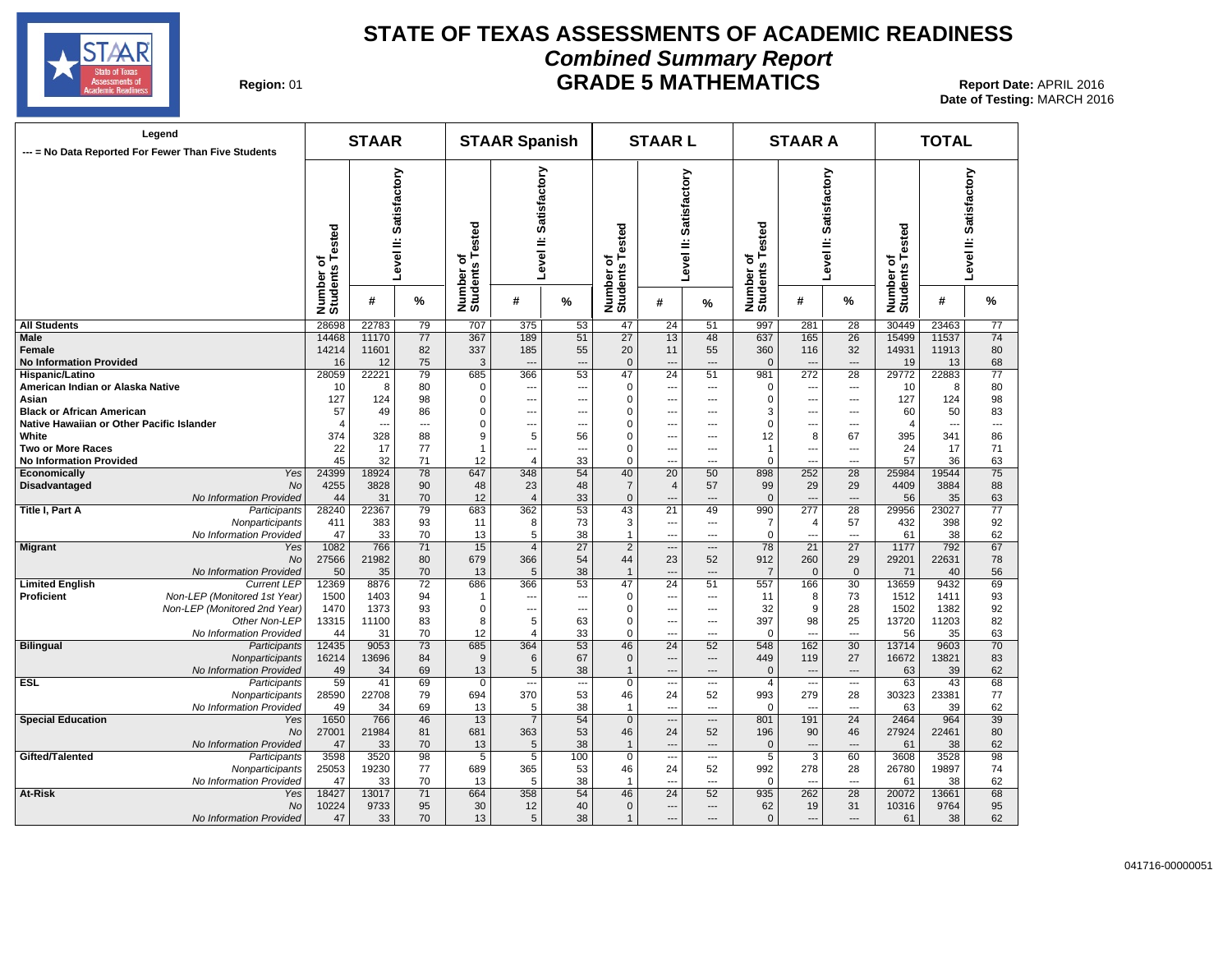

## **STATE OF TEXAS ASSESSMENTS OF ACADEMIC READINESS Combined Summary Report**

## **GRADE 8 READING** 01 **Report Date:** APRIL 2016

| Region: 01 |  |
|------------|--|
|            |  |

|                                                     | Legend<br>--- = No Data Reported For Fewer Than Five Students |                              | <b>STAAR</b>   |                        |                              | <b>STAAR A</b> |                        | <b>TOTAL</b>                 |                |                        |  |
|-----------------------------------------------------|---------------------------------------------------------------|------------------------------|----------------|------------------------|------------------------------|----------------|------------------------|------------------------------|----------------|------------------------|--|
|                                                     |                                                               | Number of<br>Students Tested |                | Level II: Satisfactory | Number of<br>Students Tested |                | Level II: Satisfactory | Number of<br>Students Tested |                | Level II: Satisfactory |  |
|                                                     |                                                               |                              | #              | %                      |                              | #              | %                      |                              | #              | %                      |  |
| <b>All Students</b>                                 |                                                               | 28582                        | 21728          | 76                     | 1339                         | 216            | 16                     | 29921                        | 21944          | $\overline{73}$        |  |
| Male                                                |                                                               | 14380                        | 10417          | $\overline{72}$        | 875                          | 144            | 16                     | 15255                        | 10561          | 69                     |  |
| <b>Female</b>                                       |                                                               | 14189                        | 11303          | 80                     | 464                          | 72             | 16                     | 14653                        | 11375          | 78                     |  |
| <b>No Information Provided</b>                      |                                                               | 13                           | 8              | 62                     | $\overline{0}$               | $\overline{a}$ | $\overline{a}$         | 13                           | 8              | 62                     |  |
| Hispanic/Latino<br>American Indian or Alaska Native |                                                               | 27933                        | 21170<br>10    | 76<br>59               | 1310                         | 211<br>$- - -$ | 16<br>$\overline{a}$   | 29243                        | 21381          | $\overline{73}$<br>56  |  |
| Asian                                               |                                                               | 17<br>93                     | 87             | 94                     | 1<br>1                       | ---            | $\sim$                 | 18<br>94                     | 10<br>88       | 94                     |  |
| <b>Black or African American</b>                    |                                                               | 54                           | 48             | 89                     | 1                            | ---            | $\overline{a}$         | 55                           | 49             | 89                     |  |
| Native Hawaiian or Other Pacific Islander           |                                                               | $\overline{2}$               | ---            | ---                    | $\mathbf 0$                  |                | $\overline{a}$         | $\overline{2}$               | $\overline{a}$ | $\overline{a}$         |  |
| White                                               |                                                               | 423                          | 374            | 88                     | 21                           | 3              | 14                     | 444                          | 377            | 85                     |  |
| <b>Two or More Races</b>                            |                                                               | 24                           | 16             | 67                     | 3                            |                | ---                    | 27                           | 16             | 59                     |  |
| <b>No Information Provided</b>                      |                                                               | 36                           | 21             | 58                     | $\overline{2}$               |                | ---                    | 38                           | 21             | 55                     |  |
| Economically                                        | Yes                                                           | 24266                        | 17900          | 74                     | 1209                         | 180            | 15                     | 25475                        | 18080          | 71                     |  |
| Disadvantaged                                       | No                                                            | 4280                         | 3807           | 89                     | 126                          | 36             | 29                     | 4406                         | 3843           | 87                     |  |
| Title I, Part A                                     | No Information Provided                                       | 36<br>28347                  | 21<br>21555    | 58<br>76               | $\overline{4}$<br>1329       | 215            | 16                     | 40<br>29676                  | 21<br>21770    | 53<br>73               |  |
|                                                     | Participants<br>Nonparticipants                               | 199                          | 152            | 76                     | 6                            | 1              | 17                     | 205                          | 153            | 75                     |  |
|                                                     | No Information Provided                                       | 36                           | 21             | 58                     | $\overline{4}$               |                | ---                    | 40                           | 21             | 53                     |  |
| <b>Migrant</b>                                      | Yes                                                           | 1175                         | 754            | 64                     | 94                           | 14             | 15                     | 1269                         | 768            | 61                     |  |
|                                                     | No                                                            | 27345                        | 20951          | 77                     | 1232                         | 201            | 16                     | 28577                        | 21152          | 74                     |  |
|                                                     | No Information Provided                                       | 62                           | 23             | 37                     | 13                           | $\mathbf{1}$   | 8                      | 75                           | 24             | 32                     |  |
| <b>Limited English</b>                              | <b>Current LEP</b>                                            | 6934                         | 2951           | 43                     | 573                          | 44             | 8                      | 7507                         | 2995           | 40                     |  |
| <b>Proficient</b>                                   | Non-LEP (Monitored 1st Year)                                  | 772                          | 707            | 92                     | 21                           | 5              | 24                     | 793                          | 712            | 90                     |  |
|                                                     | Non-LEP (Monitored 2nd Year)                                  | 957                          | 799            | 83                     | 42                           | 6              | 14                     | 999                          | 805            | 81                     |  |
|                                                     | Other Non-LEP<br>No Information Provided                      | 19884<br>35                  | 17250<br>21    | 87<br>60               | 699<br>4                     | 161            | 23<br>$-$              | 20583<br>39                  | 17411<br>21    | 85<br>54               |  |
| <b>Bilingual</b>                                    | Participants                                                  | 146                          | 125            | 86                     | 1                            | ---            | $\overline{a}$         | 147                          | 125            | 85                     |  |
|                                                     | Nonparticipants                                               | 28393                        | 21581          | 76                     | 1334                         | 216            | 16                     | 29727                        | 21797          | 73                     |  |
|                                                     | No Information Provided                                       | 43                           | 22             | 51                     | $\overline{4}$               |                | $\overline{a}$         | 47                           | 22             | 47                     |  |
| <b>ESL</b>                                          | Participants                                                  | 6758                         | 2882           | 43                     | 539                          | 41             | 8                      | 7297                         | 2923           | 40                     |  |
|                                                     | Nonparticipants                                               | 21782                        | 18824          | 86                     | 796                          | 175            | 22                     | 22578                        | 18999          | 84                     |  |
|                                                     | No Information Provided                                       | 42                           | 22             | 52                     | 4                            |                | $\sim$                 | 46                           | 22             | 48                     |  |
| <b>Special Education</b>                            | Yes                                                           | 1070                         | 325            | 30                     | 1116                         | 125            | 11                     | 2186                         | 450            | 21                     |  |
|                                                     | No                                                            | 27476<br>36                  | 21382<br>21    | 78<br>58               | 219<br>$\overline{4}$        | 91             | 42                     | 27695<br>40                  | 21473<br>21    | 78                     |  |
| Gifted/Talented                                     | No Information Provided<br>Participants                       | 3181                         | 3146           | 99                     | 6                            | 5              | 83                     | 3187                         | 3151           | 53<br>99               |  |
|                                                     | Nonparticipants                                               | 25365                        | 18561          | 73                     | 1329                         | 211            | 16                     | 26694                        | 18772          | 70                     |  |
|                                                     | No Information Provided                                       | 36                           | 21             | 58                     | $\overline{4}$               |                | ---                    | 40                           | 21             | 53                     |  |
| At-Risk                                             | Yes                                                           | 16792                        | 10360          | 62                     | 1241                         | 182            | 15                     | 18033                        | 10542          | 58                     |  |
|                                                     | <b>No</b>                                                     | 11754                        | 11347          | 97                     | 94                           | 34             | 36                     | 11848                        | 11381          | 96                     |  |
|                                                     | No Information Provided                                       | 36                           | 21             | 58                     | 4                            |                | $\sim$                 | 40                           | 21             | 53                     |  |
| Career/Technical                                    | Participants                                                  | 5273                         | 4207           | 80                     | 185                          | 28             | 15                     | 5458                         | 4235           | 78                     |  |
| <b>Education</b>                                    | Nonparticipants                                               | 23309                        | 17521          | 75                     | 1154                         | 188            | 16                     | 24463                        | 17709          | 72                     |  |
|                                                     | No Information Provided                                       | 0                            | $\overline{a}$ | ---                    | 0                            | ---            | $\overline{a}$         | 0                            | $\overline{a}$ | ---                    |  |